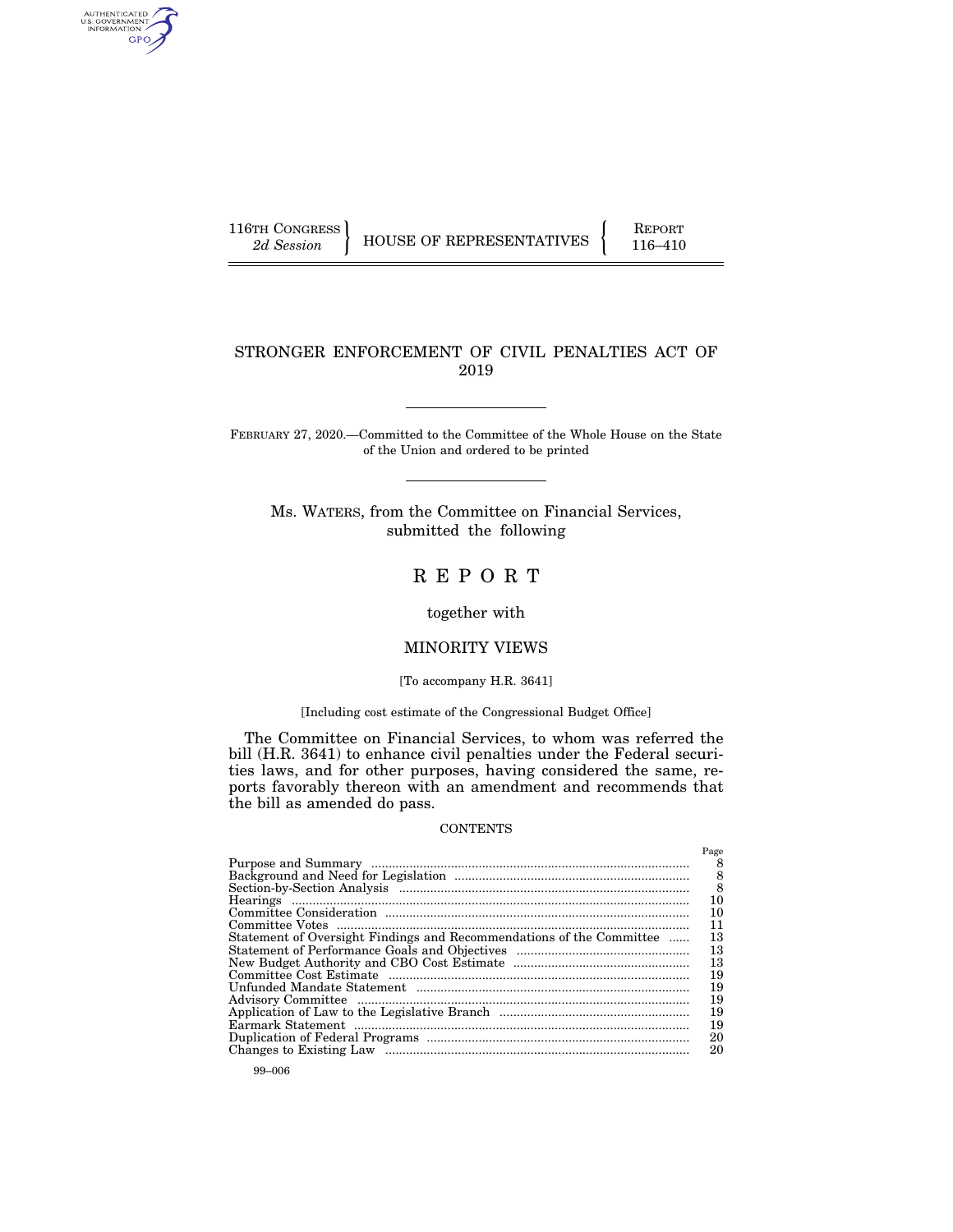The amendment is as follows:

Strike all after the enacting clause and insert the following:

#### **SECTION 1. SHORT TITLE.**

This Act may be cited as the ''Stronger Enforcement of Civil Penalties Act of 2019''.

## **SEC. 2. UPDATED CIVIL MONEY PENALTIES FOR SECURITIES LAWS VIOLATIONS.**

(a) SECURITIES ACT OF 1933.—

(1) MONEY PENALTIES IN ADMINISTRATIVE ACTIONS.—Section  $8A(g)(2)$  of the Securities Act of 1933 (15 U.S.C. 77h–1(g)(2)) is amended—<br>(A) in subparagraph (A)—

(A) in subparagraph  $(A)$ —<br>
(i) by striking "\$7,500" and inserting "\$10,000"; and<br>
(ii) by striking "\$75,000" and inserting "\$100,000";

(B) in subparagraph (B)— (i) by striking ''\$75,000'' and inserting ''\$100,000''; and (ii) by striking ''\$375,000'' and inserting ''\$500,000''; and (C) by striking subparagraph (C) and inserting the following:

''(C) THIRD TIER.— ''(i) IN GENERAL.—Notwithstanding subparagraphs (A) and (B), for a third tier act or omission, the amount of penalty for each such act or

"(I)  $$1,000,000$  for a natural person or  $$10,000,000$  for any other

person; ''(II) 3 times the gross amount of pecuniary gain to the person who committed the act or omission; or

''(III) the amount of losses incurred by victims as a result of the act or omission.

"(ii) THIRD TIER ACT OR OMISSION.—For the purposes of this subparagraph, the term 'third tier act or omission' means an act or omission described in paragraph (1) that-

''(I) involved fraud, deceit, manipulation, or deliberate or reckless disregard of a regulatory requirement; and

''(II) directly or indirectly—

''(aa) resulted in substantial losses to other persons;

"(bb) created a significant risk of substantial losses to other persons; or

"(cc) resulted in substantial pecuniary gain to the person who committed the act or omission.

(2) MONEY PENALTIES IN CIVIL ACTIONS.—Section  $20(d)(2)$  of the Securities Act of 1933 (15 U.S.C. 77t(d)(2)) is amended—<br>(A) in subparagraph (A)—

(A) in subparagraph  $(A)$ —<br>(i) by striking "\$5,000" and inserting "\$10,000"; and

(ii) by striking " $$50,000$ " and inserting " $$100,000$ ";

(B) in subparagraph (B)—

(i) by striking ''\$50,000'' and inserting ''\$100,000''; and

(ii) by striking ''\$250,000'' and inserting ''\$500,000''; and

(C) by striking subparagraph (C) and inserting the following:

 $\rm ^{4}(\dot{C})$  Third tier.—

''(i) IN GENERAL.—Notwithstanding subparagraphs (A) and (B), for a third tier violation, the amount of penalty for each violation shall not exceed the greater of—

"(I)  $$1,000,000$  for a natural person or  $$10,000,000$  for any other person;

''(II) 3 times the gross amount of pecuniary gain to the person who committed the violation; or

''(III) the amount of losses incurred by victims as a result of the violation.

''(ii) THIRD TIER VIOLATION.—For the purposes of this subparagraph, the term 'third tier violation' means a violation described in paragraph  $(1)$  that-

''(I) involved fraud, deceit, manipulation, or deliberate or reckless disregard of a regulatory requirement; and

''(II) directly or indirectly—

''(aa) resulted in substantial losses to other persons;

''(bb) created a significant risk of substantial losses to other persons; or

"(cc) resulted in substantial pecuniary gain to the person who committed the violation."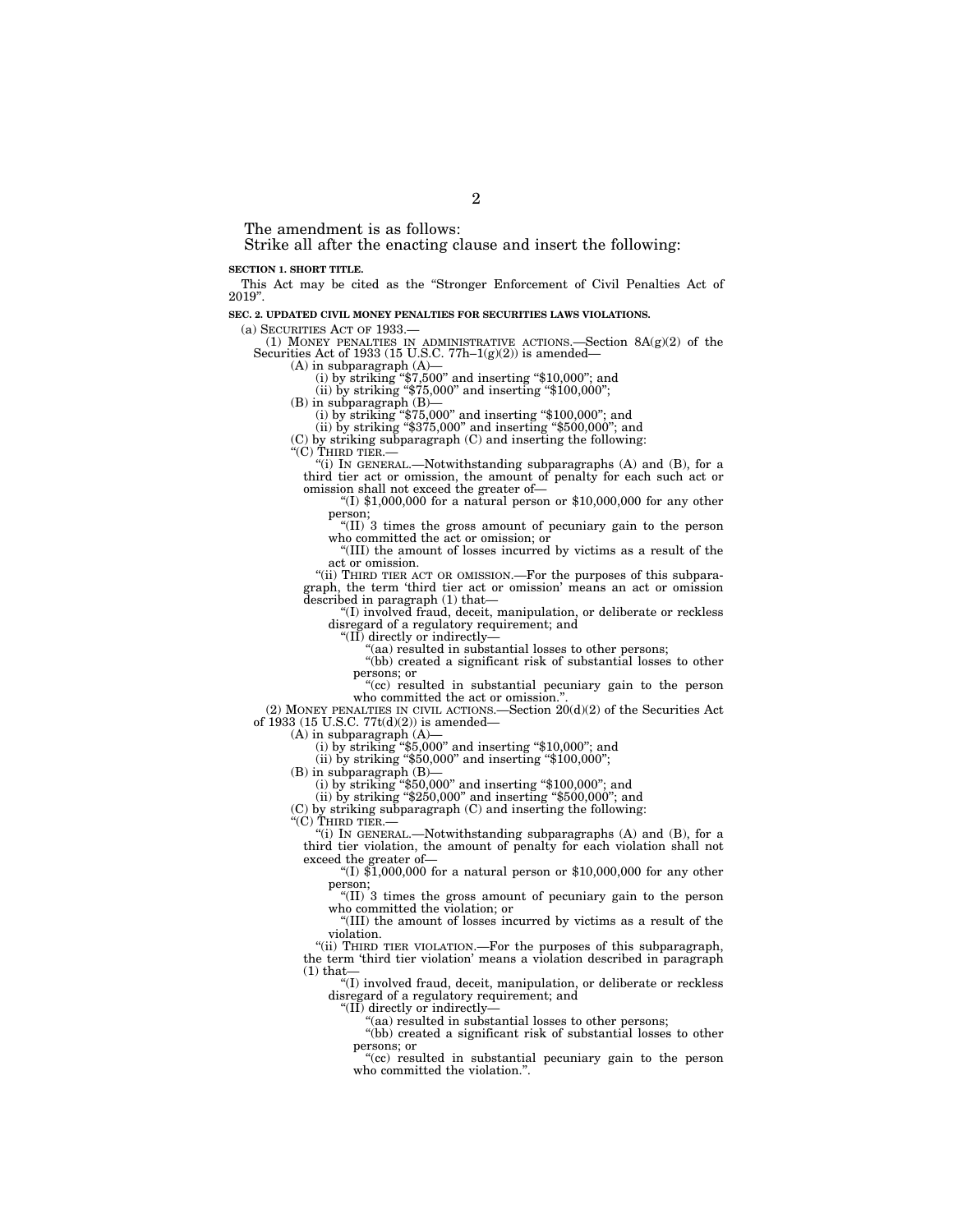(b) SECURITIES EXCHANGE ACT OF 1934.—

(1) MONEY PENALTIES IN CIVIL ACTIONS.—Section  $21(d)(3)(B)$  of the Securities Exchange Act of 1934 (15 U.S.C. 78u(d)(3)(B)) is amended—

 $(A)$  in clause  $(i)$ -

(i) by striking ''\$5,000'' and inserting ''\$10,000''; and (ii) by striking ''\$50,000'' and inserting ''\$100,000'';

 $(B)$  in clause  $(ii)$ 

(i) by striking ''\$50,000'' and inserting ''\$100,000''; and (ii) by striking ''\$250,000'' and inserting ''\$500,000''; and

(C) by striking clause (iii) and inserting the following:

''(iii) THIRD TIER.— ''(I) IN GENERAL.—Notwithstanding clauses (i) and (ii), for a third tier violation, the amount of penalty for each such violation shall not exceed the greater of—<br>"(aa) \$1,000,000 for a natural person or \$10,000,000 for any

other person; ''(bb) 3 times the gross amount of pecuniary gain to the per-

son who committed the violation; or

'(cc) the amount of losses incurred by victims as a result of the violation.

''(II) THIRD TIER VIOLATION.—For the purposes of this clause, the term 'third tier violation' means a violation described in subparagraph (A) that—

(aa) involved fraud, deceit, manipulation, or deliberate or reckless disregard of a regulatory requirement; and

''(bb) directly or indirectly—

'(AA) resulted in substantial losses to other persons:

''(BB) created a significant risk of substantial losses to other persons; or

''(CC) resulted in substantial pecuniary gain to the person who committed the violation.

(2) MONEY PENALTIES IN ADMINISTRATIVE ACTIONS.—Section 21B(b) of the Se-

curities Exchange Act of 1934 (15 U.S.C. 78u–2(b)) is amended—  $(A)$  in paragraph  $(1)$ 

 $(i)$  by striking "\$5,000" and inserting "\$10,000"; and

 $(i)$  by striking "\$50,000" and inserting "\$100,000";

 $(B)$  in paragraph  $(2)$ -

(i) by striking ''\$50,000'' and inserting ''\$100,000''; and

(ii) by striking ''\$250,000'' and inserting ''\$500,000''; and

(C) by striking paragraph (3) and inserting the following:

''(3) THIRD TIER.—

''(A) IN GENERAL.—Notwithstanding paragraphs (1) and (2), for a third tier act or omission, the amount of penalty for each such act or omission shall not exceed the greater of—

 $(1)$  \$1,000,000 for a natural person or \$10,000,000 for any other person;

"(ii) 3 times the gross amount of pecuniary gain to the person who committed the act or omission; or

"(iii) the amount of losses incurred by victims as a result of the act or omission.

''(B) THIRD TIER ACT OR OMISSION.—For the purposes of this paragraph, the term 'third tier act or omission' means an act or omission described in paragraph (1) that—

''(i) involved fraud, deceit, manipulation, or deliberate or reckless disregard of a regulatory requirement; and

''(ii) directly or indirectly—

'(I) resulted in substantial losses to other persons;

''(II) created a significant risk of substantial losses to other persons; or

''(III) resulted in substantial pecuniary gain to the person who committed the act or omission.''.

(c) INVESTMENT COMPANY ACT OF 1940.—

(1) MONEY PENALTIES IN ADMINISTRATIVE ACTIONS.—Section  $9(d)(2)$  of the Investment Company Act of 1940 (15 U.S.C. 80a–9(d)(2)) is amended—

(A) in subparagraph (A)— (i) by striking ''\$5,000'' and inserting ''\$10,000''; and (ii) by striking ''\$50,000'' and inserting ''\$100,000'';

 $(B)$  in subparagraph  $(B)$ -

(i) by striking " $$50,000$ " and inserting " $$100,000$ "; and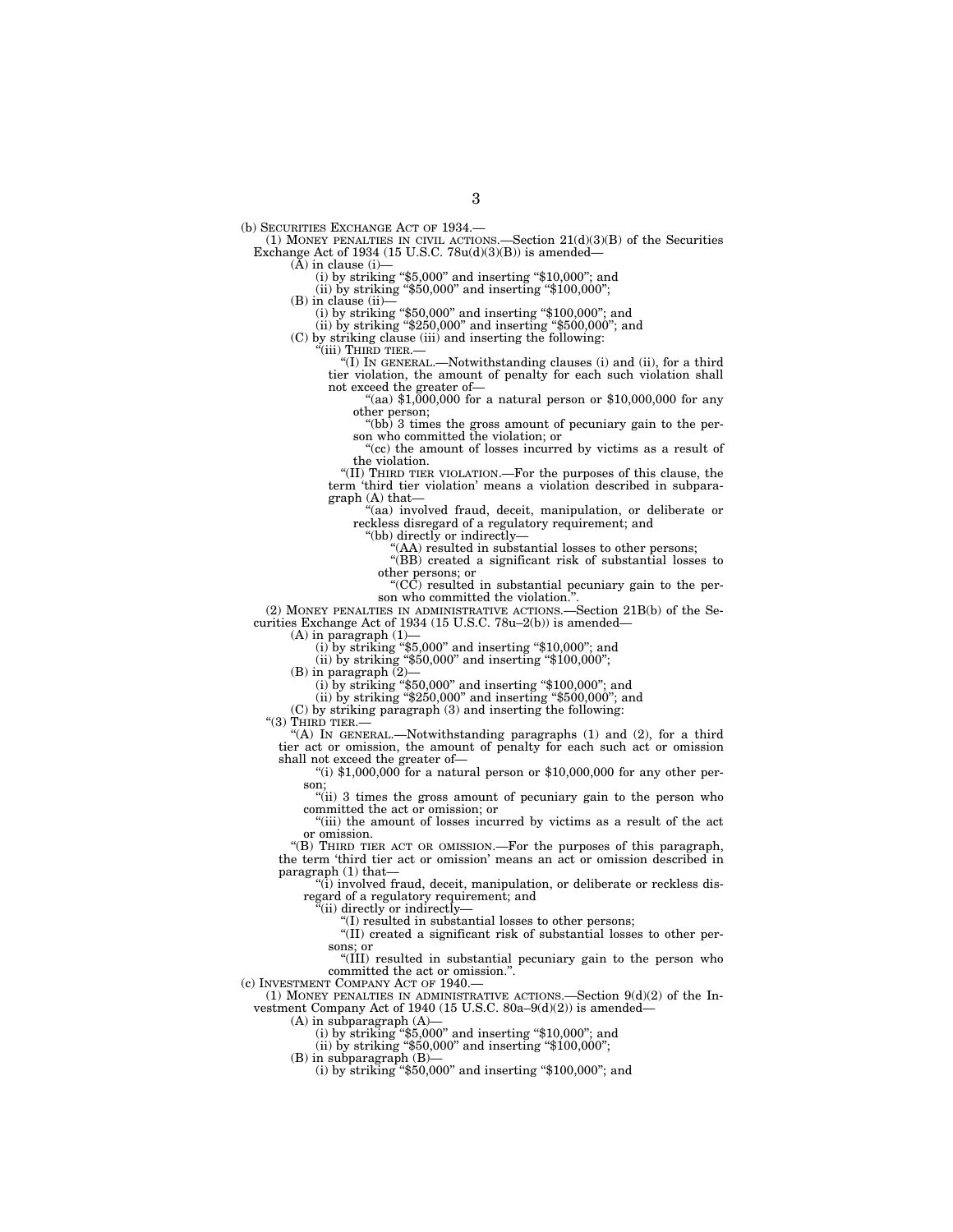(ii) by striking "\$250,000" and inserting "\$500,000"; and (C) by striking subparagraph (C) and inserting the following:

"(i) IN GENERAL.—Notwithstanding subparagraphs  $(A)$  and  $(B)$ , for a third tier act or omission, the amount of penalty for each such act or omission shall not exceed the greater of—<br>"(I) \$1,000,000 for a natural person or \$10,000,000 for any other

person;

''(II) 3 times the gross amount of pecuniary gain to the person who committed the act or omission; or

"(III) the amount of losses incurred by victims as a result of the act or omission.

''(ii) THIRD TIER ACT OR OMISSION.—For the purposes of this subparagraph, the term 'third tier act or omission' means an act or omission described in paragraph (1) that—

''(I) involved fraud, deceit, manipulation, or deliberate or reckless disregard of a regulatory requirement; and

''(II) directly or indirectly—

"aa) resulted in substantial losses to other persons;

''(bb) created a significant risk of substantial losses to other persons; or

"(cc) resulted in substantial pecuniary gain to the person who committed the act or omission."

(2) MONEY PENALTIES IN CIVIL ACTIONS.—Section 42(e)(2) of the Investment Company Act of 1940 (15 U.S.C. 80a–41 $(e)(2)$ ) is amended—

 $(A)$  in subparagraph  $(A)$ —

 $(i)$  by striking "\$5,000" and inserting "\$10,000"; and

(ii) by striking " $$50,000$ " and inserting " $$100,000$ ";

(B) in subparagraph (B)—

(i) by striking ''\$50,000'' and inserting ''\$100,000''; and

(ii) by striking ''\$250,000'' and inserting ''\$500,000''; and

(C) by striking subparagraph (C) and inserting the following:

''(C) THIRD TIER.—

''(i) IN GENERAL.—Notwithstanding subparagraphs (A) and (B), for a third tier violation, the amount of penalty for each such violation shall not exceed the greater of—

"(I)  $$1,000,000$  for a natural person or  $$10,000,000$  for any other person;

''(II) 3 times the gross amount of pecuniary gain to the person who committed the violation; or

''(III) the amount of losses incurred by victims as a result of the violation.

''(ii) THIRD TIER VIOLATION.—For the purposes of this subparagraph, the term 'third tier violation' means a violation described in paragraph  $(1)$  that-

''(I) involved fraud, deceit, manipulation, or deliberate or reckless disregard of a regulatory requirement; and

"(II) directly or indirectly-

''(aa) resulted in substantial losses to other persons;

''(bb) created a significant risk of substantial losses to other

persons; or

"(cc) resulted in substantial pecuniary gain to the person who committed the violation.''.

(d) INVESTMENT ADVISERS ACT OF 1940.—

(1) MONEY PENALTIES IN ADMINISTRATIVE ACTIONS.—Section 203(i)(2) of the Investment Advisers Act of 1940 (15 U.S.C. 80b–3(i)(2)) is amended—

(A) in subparagraph (A)—

 $(i)$  by striking "\$5,000" and inserting "\$10,000"; and

(ii) by striking " $$50,000$ " and inserting " $$100,000$ ";

(B) in subparagraph (B)—

(i) by striking ''\$50,000'' and inserting ''\$100,000''; and

(ii) by striking ''\$250,000'' and inserting ''\$500,000''; and

(C) by striking subparagraph (C) and inserting the following: ''(C) THIRD TIER.—

''(i) IN GENERAL.—Notwithstanding subparagraphs (A) and (B), for a third tier act or omission, the amount of penalty for each such act or omission shall not exceed the greater of—

"(I)  $$1,000,000$  for a natural person or  $$10,000,000$  for any other person;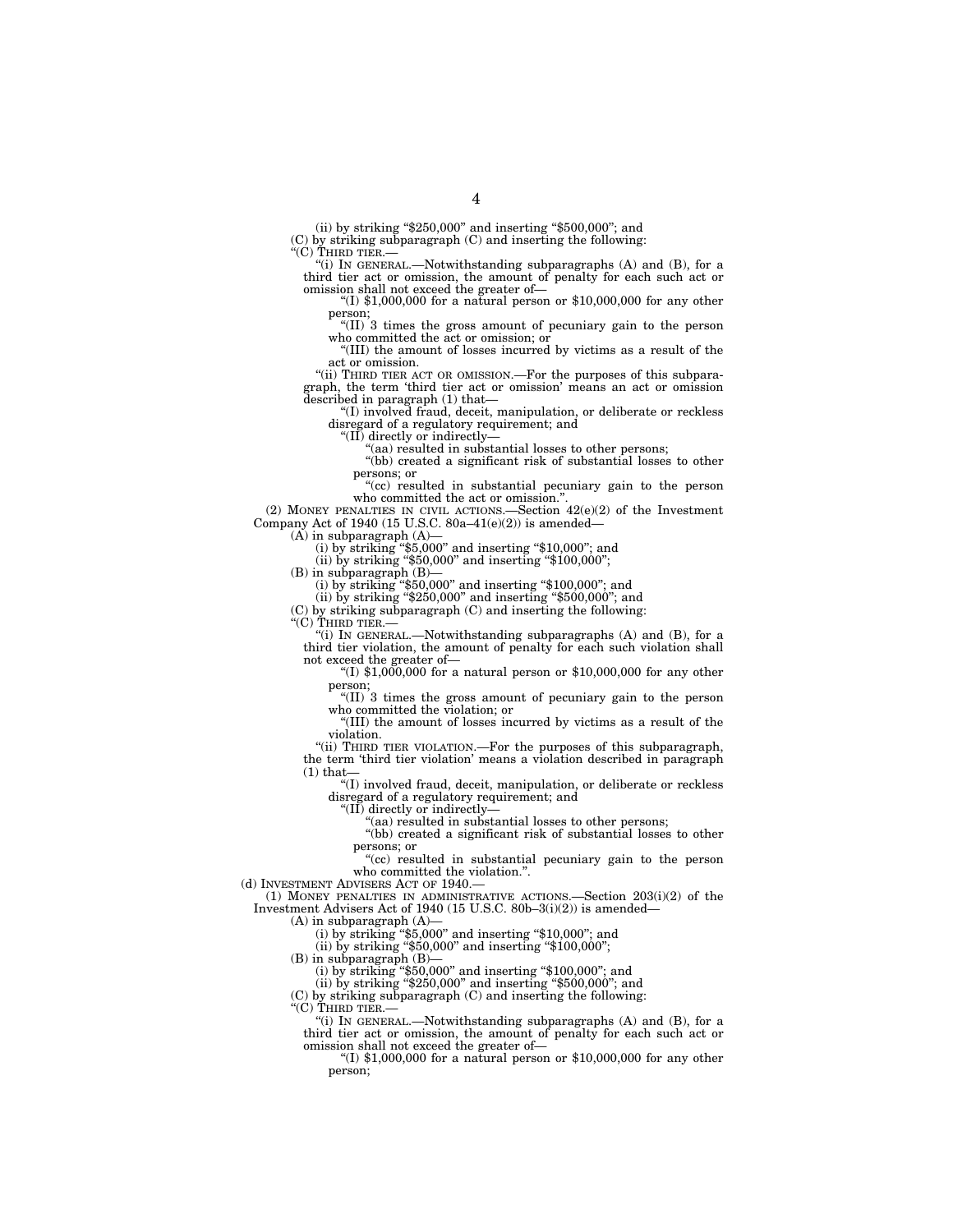"(II) 3 times the gross amount of pecuniary gain to the person who committed the act or omission; or

''(III) the amount of losses incurred by victims as a result of the act or omission.

"(ii) THIRD TIER ACT OR OMISSION.—For the purposes of this subparagraph, the term 'third tier act or omission' means an act or omission described in paragraph (1) that—

''(I) involved fraud, deceit, manipulation, or deliberate or reckless disregard of a regulatory requirement; and

''(II) directly or indirectly—

''(aa) resulted in substantial losses to other persons;

''(bb) created a significant risk of substantial losses to other persons; or

"(cc) resulted in substantial pecuniary gain to the person who committed the act or omission.'

(2) MONEY PENALTIES IN CIVIL ACTIONS.—Section 209(e)(2) of the Investment Advisers Act of 1940 (15 U.S.C. 80b–9(e)(2)) is amended—

(A) in subparagraph (A)—

(i) by striking ''\$5,000'' and inserting ''\$10,000''; and

(ii) by striking " $$50,000$ " and inserting " $$100,000$ ";

 $(B)$  in subparagraph  $(B)$ -

(i) by striking ''\$50,000'' and inserting ''\$100,000''; and

(ii) by striking ''\$250,000'' and inserting ''\$500,000''; and

(C) by striking subparagraph (C) and inserting the following:

"(C) THIRD TIER.-

''(i) IN GENERAL.—Notwithstanding subparagraphs (A) and (B), for a third tier violation, the amount of penalty for each such violation shall not exceed the greater of—

"(I)  $$1,000,000$  for a natural person or  $$10,000,000$  for any other person;

''(II) 3 times the gross amount of pecuniary gain to the person who committed the violation; or

''(III) the amount of losses incurred by victims as a result of the violation.

''(ii) THIRD TIER VIOLATION.—For the purposes of this subparagraph, the term 'third tier violation' means a violation described in paragraph  $(1)$  that-

''(I) involved fraud, deceit, manipulation, or deliberate or reckless disregard of a regulatory requirement; and

''(II) directly or indirectly—

"(aa) resulted in substantial losses to other persons;

''(bb) created a significant risk of substantial losses to other persons; or

''(cc) resulted in substantial pecuniary gain to the person who committed the violation.''.

#### **SEC. 3. PENALTIES FOR RECIDIVISTS.**

(a) SECURITIES ACT OF 1933.—

(1) CEASE-AND-DESIST PROCEEDINGS.—Section 8A(g)(2) of the Securities Act of 1933 (15 U.S.C. 77h–1(g)(2)) is amended by adding at the end the following:

''(D) FOURTH TIER.—Notwithstanding subparagraphs (A), (B), and (C), the maximum amount of penalty for each such act or omission shall be 3 times the otherwise applicable amount in such subparagraphs if, within the 5 year period preceding such act or omission, the person who committed the act or omission was criminally convicted for securities fraud or became subject to a judgment or order imposing monetary, equitable, or administrative relief in any Commission action alleging fraud by that person.''.

(2) INJUNCTIONS AND PROSECUTION OF OFFENSES.—Section  $20(d)(2)$  of the Securities Act of 1933 (15 U.S.C.  $77t(d)(2)$ ) is amended by adding at the end the following:

"(D) FOURTH TIER.—Notwithstanding subparagraphs  $(A)$ ,  $(B)$ , and  $(C)$ , the maximum amount of penalty for each such violation shall be 3 times the otherwise applicable amount in such subparagraphs if, within the 5-year period preceding such violation, the defendant was criminally convicted for securities fraud or became subject to a judgment or order imposing monetary, equitable, or administrative relief in any Commission action alleging fraud by that defendant.'

(b) SECURITIES EXCHANGE ACT OF 1934.—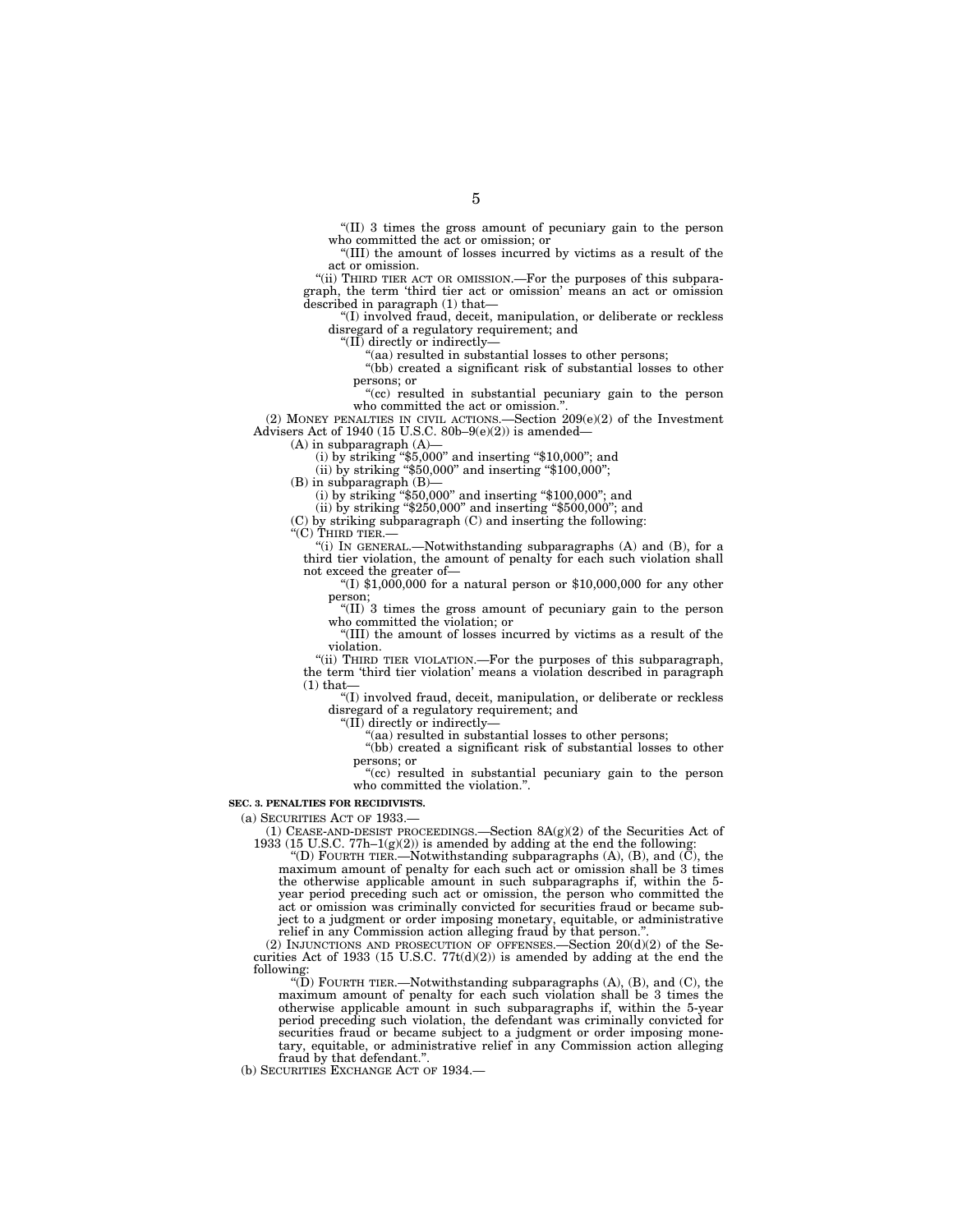(1) CIVIL ACTIONS.—Section 21(d)(3)(B) of the Securities Exchange Act of 1934  $(15 \text{ U.S.C. } 78u(d)(3)(B))$  is amended by adding at the end the following:

"(iv) FOURTH TIER.—Notwithstanding clauses (i), (ii), and (iii), the maximum amount of penalty for each such violation shall be 3 times the otherwise applicable amount in such clauses if, within the 5-year period preceding such violation, the defendant was criminally convicted for securities fraud or became subject to a judgment or order imposing monetary, equitable, or administrative relief in any Commission action alleging fraud by that defendant.''.

(2) ADMINISTRATIVE PROCEEDINGS.—Section 21B(b) of the Securities Exchange Act of 1934 (15 U.S.C. 78u–2(b)) is amended by adding at the end the following:

"(4) FOURTH TIER.—Notwithstanding paragraphs  $(1)$ ,  $(2)$ , and  $(3)$ , the maximum amount of penalty for each such act or omission shall be 3 times the otherwise applicable amount in such paragraphs if, within the 5-year period preceding such act or omission, the person who committed the act or omission was criminally convicted for securities fraud or became subject to a judgment or order imposing monetary, equitable, or administrative relief in any Commission action alleging fraud by that person.''.

(c) INVESTMENT COMPANY ACT OF 1940.—

(1) INELIGIBILITY OF CERTAIN UNDERWRITERS AND AFFILIATES.—Section  $9(d)(2)$ of the Investment Company Act of 1940 (15 U.S.C.  $80a-9(d)(2)$ ) is amended by adding at the end the following:

''(D) FOURTH TIER.—Notwithstanding subparagraphs (A), (B), and (C), the maximum amount of penalty for each such act or omission shall be 3 times the otherwise applicable amount in such subparagraphs if, within the 5 year period preceding such act or omission, the person who committed the act or omission was criminally convicted for securities fraud or became subject to a judgment or order imposing monetary, equitable, or administrative

relief in any Commission action alleging fraud by that person.".<br>
(2) ENFORCEMENT OF CERTAIN ACTIONS.—Section  $42(e)(2)$  of the Investment Company Act of 1940 (15 U.S.C.  $80a-41(e)(2)$ ) is amended by adding at the end the following:

''(D) FOURTH TIER.—Notwithstanding subparagraphs (A), (B), and (C), the maximum amount of penalty for each such violation shall be 3 times the otherwise applicable amount in such subparagraphs if, within the 5-year period preceding such violation, the defendant was criminally convicted for securities fraud or became subject to a judgment or order imposing monetary, equitable, or administrative relief in any Commission action alleging fraud by that defendant.'

(d) INVESTMENT ADVISERS ACT OF 1940.—The Investment Advisers Act of 1940 (15 U.S.C. 80b-1 et seq.) is amended-

(1) in section  $203(i)(2)$  (15 U.S.C. 80b–3(i)(2)), by adding at the end the following:

"(D) FOURTH TIER.—Notwithstanding subparagraphs  $(A)$ ,  $(B)$ , and  $(C)$ , the maximum amount of penalty for each such act or omission shall be 3 times the otherwise applicable amount in such subparagraphs if, within the 5 year period preceding such act or omission, the person who committed the act or omission was criminally convicted for securities fraud or became subject to a judgment or order imposing monetary, equitable, or administrative relief in any Commission action alleging fraud by that person.''; and

(2) in section  $209(e)(2)$  (15 U.S.C.  $80b-9(e)(2)$ ) by adding at the end the fol-

lowing:<br>
"(D) FOURTH TIER.—Notwithstanding subparagraphs (A), (B), and (C), the<br>
maximum amount of penalty for each such violation shall be 3 times the otherwise applicable amount in such subparagraphs if, within the 5-year period preceding such violation, the defendant was criminally convicted for securities fraud or became subject to a judgment or order imposing monetary, equitable, or administrative relief in any Commission action alleging fraud by that defendant.'

#### **SEC. 4. VIOLATIONS OF INJUNCTIONS AND BARS.**

(a) SECURITIES ACT OF 1933.—Section 20(d) of the Securities Act of 1933 (15 U.S.C.  $77t(d)$  is amended-

 $(1)$  in paragraph  $(1)$ , by inserting after "the rules or regulations thereunder," the following: ''a Federal court injunction or a bar obtained or entered by the Commission under this title,''; and

(2) by striking paragraph (4) and inserting the following:

''(4) SPECIAL PROVISIONS RELATING TO A VIOLATION OF AN INJUNCTION OR CER-TAIN ORDERS.—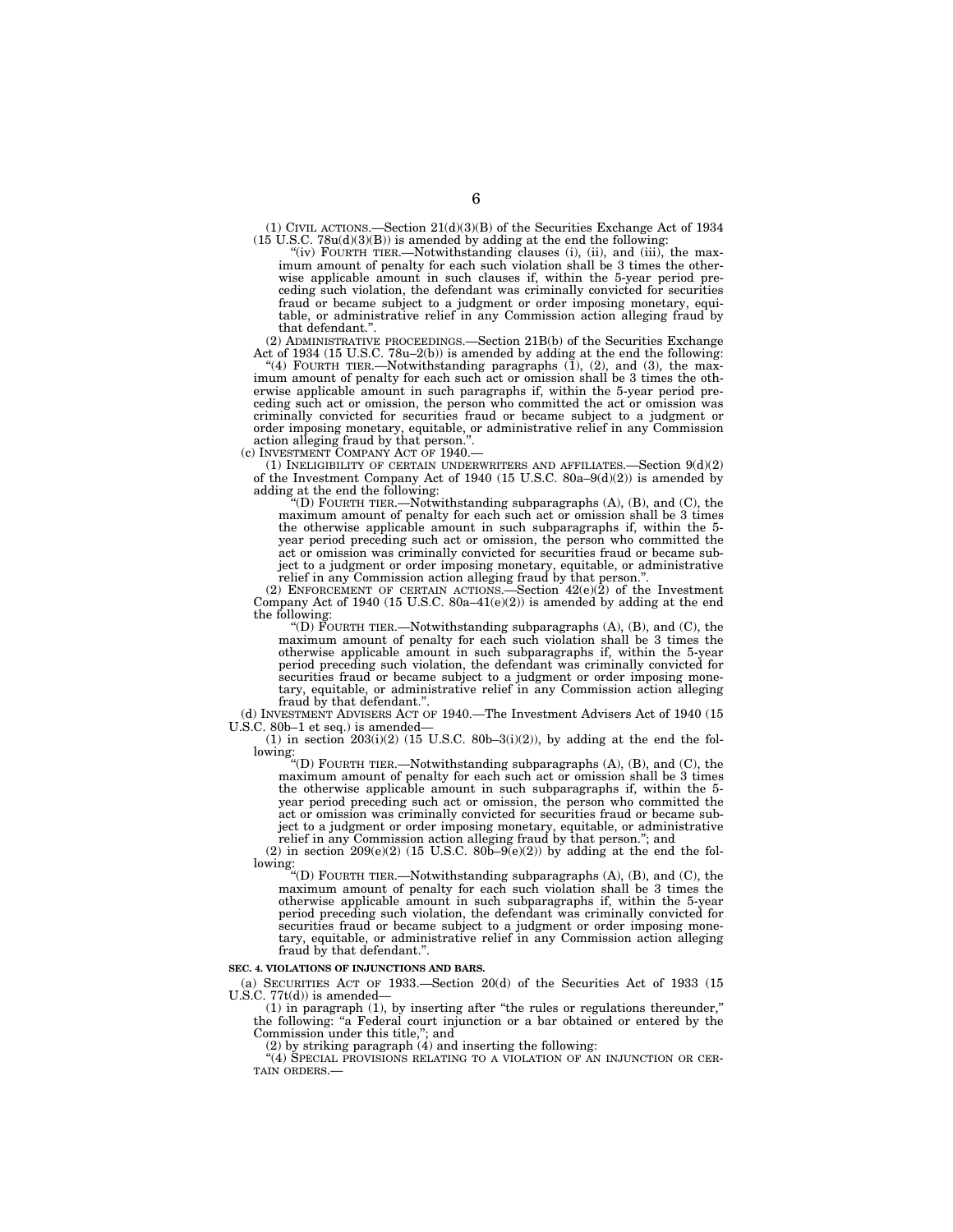''(A) IN GENERAL.—Each separate violation of an injunction or order described in subparagraph (B) shall be a separate offense, except that in the case of a violation through a continuing failure to comply with such injunction or order, each day of the failure to comply with the injunction or order shall be deemed a separate offense.

''(B) INJUNCTIONS AND ORDERS.—Subparagraph (A) shall apply with respect to any action to enforce-

"(i) a Federal court injunction obtained pursuant to this title;

''(ii) an order entered or obtained by the Commission pursuant to this title that bars, suspends, places limitations on the activities or functions of, or prohibits the activities of a person; or

''(iii) a cease-and-desist order entered by the Commission pursuant to section 8A.".

(b) SECURITIES EXCHANGE ACT OF 1934.—Section  $21(d)(3)$  of the Securities Exchange Act of 1934 (15 U.S.C.  $78u(d)(3)$ ) is amended—

(1) in subparagraph (A), by inserting after ''the rules or regulations thereunder,'' the following: ''a Federal court injunction or a bar obtained or entered by the Commission under this title,''; and

(2) by striking subparagraph (D) and inserting the following:

''(D) SPECIAL PROVISIONS RELATING TO A VIOLATION OF AN INJUNCTION OR CER-TAIN ORDERS.—

''(i) IN GENERAL.—Each separate violation of an injunction or order described in clause (ii) shall be a separate offense, except that in the case of a violation through a continuing failure to comply with such injunction or order, each day of the failure to comply with the injunction or order shall be deemed a separate offense.

''(ii) INJUNCTIONS AND ORDERS.—Clause (i) shall apply with respect to an action to enforce—

''(I) a Federal court injunction obtained pursuant to this title;

''(II) an order entered or obtained by the Commission pursuant to this title that bars, suspends, places limitations on the activities or functions of, or prohibits the activities of a person; or

''(III) a cease-and-desist order entered by the Commission pursuant to section 21C."

(c) INVESTMENT COMPANY ACT OF 1940.—Section 42(e) of the Investment Company Act of 1940 (15 U.S.C. 80a–41(e)) is amended—

(1) in paragraph (1), by inserting after ''the rules or regulations thereunder,'' the following: ''a Federal court injunction or a bar obtained or entered by the Commission under this title,''; and

(2) by striking paragraph (4) and inserting the following:

''(4) SPECIAL PROVISIONS RELATING TO A VIOLATION OF AN INJUNCTION OR CER-TAIN ORDERS.

''(A) IN GENERAL.—Each separate violation of an injunction or order described in subparagraph (B) shall be a separate offense, except that in the case of a violation through a continuing failure to comply with such injunction or order, each day of the failure to comply with the injunction or order shall be deemed a separate offense.

''(B) INJUNCTIONS AND ORDERS.—Subparagraph (A) shall apply with respect to any action to enforce

"(i) a Federal court injunction obtained pursuant to this title;

''(ii) an order entered or obtained by the Commission pursuant to this title that bars, suspends, places limitations on the activities or functions of, or prohibits the activities of a person; or

''(iii) a cease-and-desist order entered by the Commission pursuant to section 9(f).".

(d) INVESTMENT ADVISERS ACT OF 1940.—Section 209(e) of the Investment Advisers Act of  $1940 (15 \text{ U.S.C. } 80b-9(e))$  is amended—

(1) in paragraph (1), by inserting after ''the rules or regulations thereunder,'' the following: ''a Federal court injunction or a bar obtained or entered by the Commission under this title,''; and

(2) by striking paragraph (4) and inserting the following:

''(4) SPECIAL PROVISIONS RELATING TO A VIOLATION OF AN INJUNCTION OR CER-TAIN ORDERS.

''(A) IN GENERAL.—Each separate violation of an injunction or order described in subparagraph (B) shall be a separate offense, except that in the case of a violation through a continuing failure to comply with such injunction or order, each day of the failure to comply with the injunction or order shall be deemed a separate offense.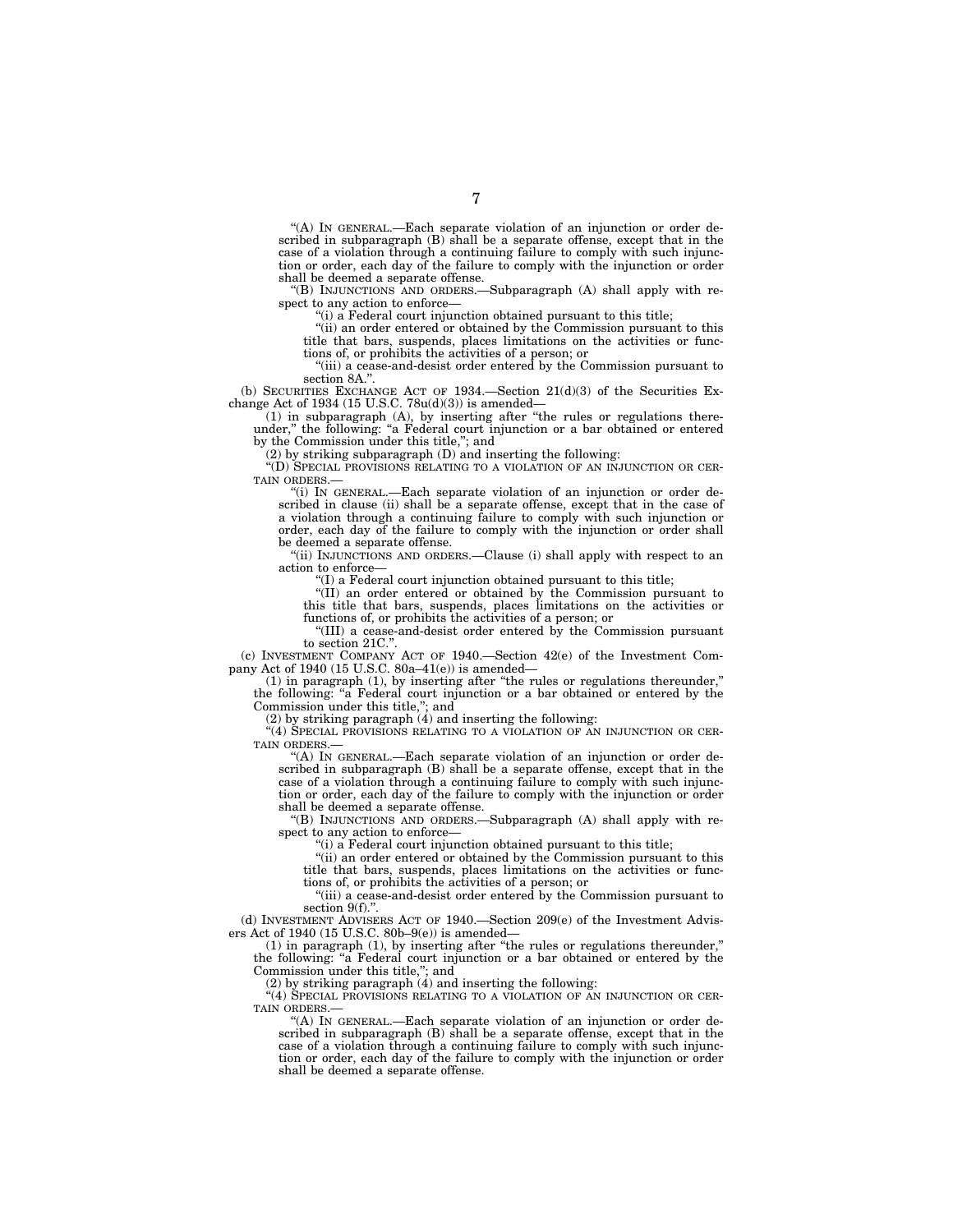''(B) INJUNCTIONS AND ORDERS.—Subparagraph (A) shall apply with respect to any action to enforce—

''(i) a Federal court injunction obtained pursuant to this title;

''(ii) an order entered or obtained by the Commission pursuant to this title that bars, suspends, places limitations on the activities or functions of, or prohibits the activities of a person; or

''(iii) a cease-and-desist order entered by the Commission pursuant to section 203(k).".

#### PURPOSE AND SUMMARY

On July 9, 2019, Representative Katie Porter introduced H.R. 3641, the Stronger Enforcement of Civil Penalties Act, which would increase the SEC's statutory limits on civil monetary penalties; directly link the size of these penalties to the scope of harm and associated investor losses; and substantially raise the financial stakes for repeat securities law violators.

#### BACKGROUND AND NEED FOR LEGISLATION

Specifically, the bill would increase the per-violation cap applicable to the most serious securities laws violations from \$181,071 to \$1 million per violation for individuals, and from \$905,353 to \$10 million per violation for entities. It would also triple the penalty cap for recidivists who have been held criminally or civilly liable for securities fraud within the preceding five years. The SEC would be able to assess these types of penalties through administrative action, and not just in federal court.

H.R. 3641 would increase the deterrence of these civil penalties through the increases in penalties provided for in this Act. When Congress passed legislation indexing the original civil penalty amounts to inflation in 1990, the S&P 500 had a value of \$303.23. Although the S&P 500 is currently valued over \$3,100, or 10 times the amount in 1990, the underlying penalty amounts have not been changed and thus have failed to keep up with the rate and magnitude of our financial markets and of financial misconduct (although certain penalties have increased because they are indexed to inflation). The current penalty amounts do not reflect these new market realities and so do not adequately deter or penalize bad actors. Instead, many actors sees these fines as a cost of doing business and a necessary expense for maximizing financial gains.

This increased authority is consistent with that requested by former SEC Chair Schapiro and agreed to by former SEC Chair White.1 This bill is similar to a bipartisan bill in the Senate (S. 779) and a modest increase to a provision in former Chairman Hensarling's CHOICE Act from the 115th Congress (Section 211 of H.R. 10). This bill is supported by North American Securities Administrators Association (NASAA) and Public Citizen.

#### SECTION-BY-SECTION ANALYSIS

#### *Section 1. Short title*

This section states that the title of the bill is the Stronger Enforcement of Civil Penalties Act of 2019.

<sup>1</sup>Letter from SEC Chairman Mary Schapiro to Senator Jack Reed re: SEC Penalty Authority (Nov. 28, 2011), available at http://www.davispolk.com/files/uploads/IMG/Mary-Schapiro--Letter-to-Senator-Jack-Reed.pdf.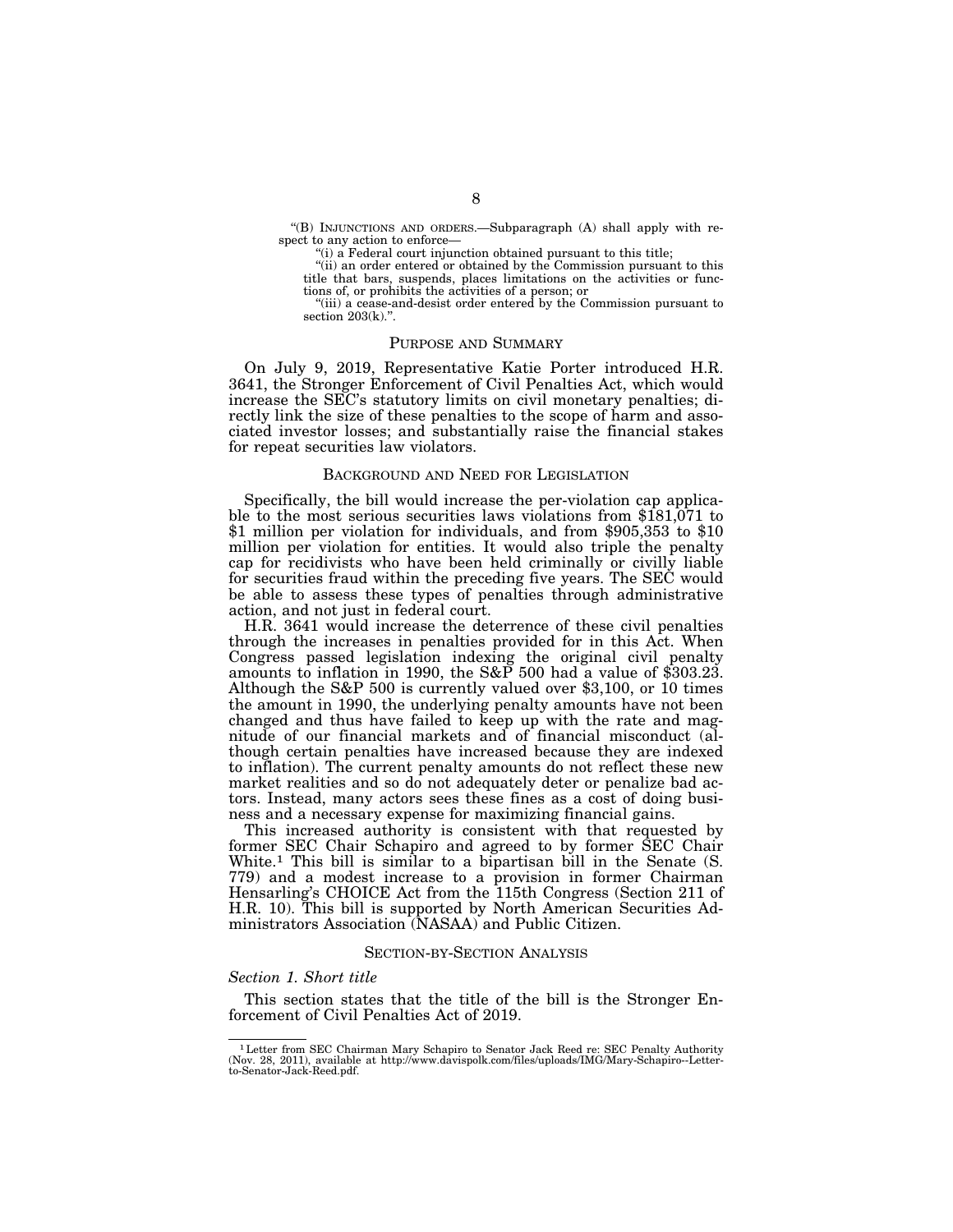## *Section 2. Updated civil money penalties for securities laws violations*

This section increased penalties in a like manner for the Securities Act of 1933, the Securities Exchange Act of 1934, the Investment Company Act of 1940 and the Investor Advisers Act of 1940.

Subsection (a) of Section 2 amends the Securities Act of 1933:

Paragraph (1) of subsection (a) amends Section 8A(g)(2) the Securities Act of 1933 (relating to cease and desist orders) to increase penalties in administrative actions:<br>Subparagraph (A) amends section  $8A(g)(2)(A)$  by striking

" $\$7,500$ " and inserting " $\$10,000$ " and by striking " $\$75,000$ " and inserting "\$100,000", increasing the penalty amounts for natural and other persons, respectively, for first tier penalties.<br>Subparagraph (B) amends section  $8A(g)(2)(B)$  by striking

" $$75,000"$  and inserting  $$100,000"$  and by striking " $$375,000"$  and inserting "\$500,000", increasing the penalty amounts for natural and other persons respectively for second tier penalties (where the act or omission involved fraud, deceit, manipulation or deliberate or reckless disregard of a regulatory requirement).<br>Subparagraph (C) amends section  $8A(g)(2)(C)$  and limits the

amount of the penalty to:  $$1,000,000$  for a natural person or \$10,000,000 for any other person; 3 times the gross amount of pecuniary gain to the person who committed the act or omission; or the amount of losses incurred by victims as a result of the act or omission, for third tier penalties (where the act or omission involved fraud, deceit, manipulation or deliberate or reckless disregard of a regulatory requirement and the act or omission directly or indirectly resulted in a substantial losses to other persons, created a significant risk of substantial losses to other persons, or resulted in substantial pecuniary gain to the person who committed the act or omission).

Paragraph (2) of Subsection (a) amends Section  $20(d)(2)$  of the Securities Act of 1933 (relating to injunctions and civil actions).<br>Subparagraph (A) amends section  $20(d)(2)(A)$  by: striking

 $\frac{1}{2}$   $\frac{1}{2}$ ( $\frac{1}{2}$ )(3)<sup>o</sup>)<sup>'</sup> and inserting ''\$10,000'' and by striking ''\$50,000'' and inserting "\$100,000", increasing the penalty amounts for natural and other persons, respectively, for first tier penalties

Subparagraph (B) amends section  $20(d)(2)(B)$  by striking "\$50,000" and inserting "\$100,000"; and 12 by striking "\$250,000" and inserting ''\$500,000'' increasing the penalty amounts for natural and other persons, respectively, for second tier penalties

Subparagraph (C): amends section  $20(d)(2)(C)$  by revising the penalties for third tier violations to be no greater than \$1,000,000 for a natural person or \$10,000,000 for any other person; 3 times the gross amount of pecuniary gain to the person who committed the violation; or the amount of losses incurred by the victim as a result of the violation, for third tier penalties.

Subsection (b) of section 2 amends section  $21(d)(3)(B)$  and section 21B(b) of the Securities Exchange Act of 1934: The amendments are similar to the amendments made to the Securities Act of 1933, amending the penalties for tier one, two and three offenses in the same manner as subsection (a) amends the Securities Act of 1933.

Subsection (c) of Section 2 amends section  $9(d)(2)$  and  $42(e)(2)$  of the Investment Company Act of 1940: The amendments are similar to the amendments made to the Securities Act of 1933, amending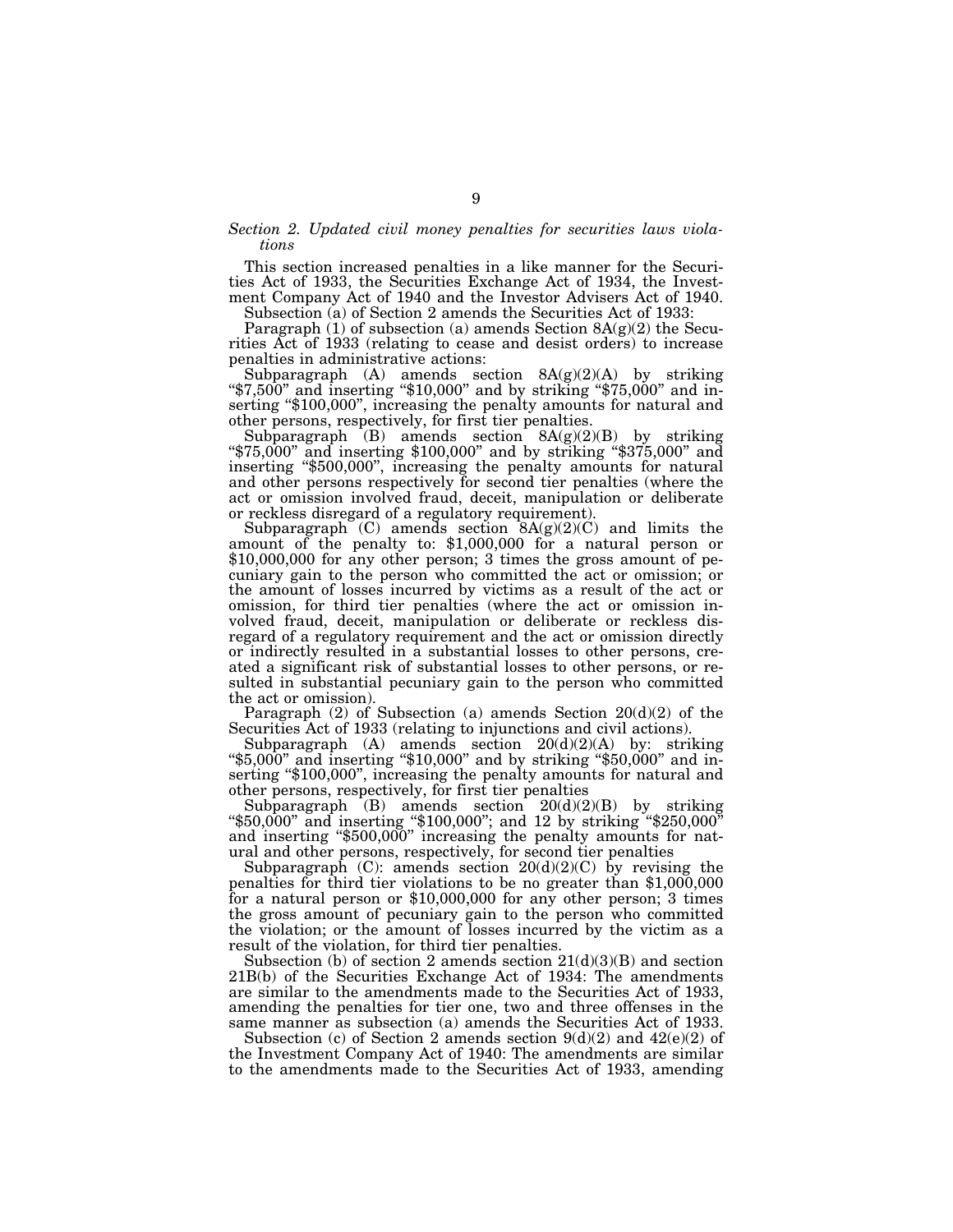the penalties for tier one, two and three offenses in the same manner as subsection (a) amends the Securities Act of 1933.

Subsection (d) of Section 2 amends section  $203(i)(2)$  and  $209(e)(2)$ of the Investment Advisors Act of 1940. The amendments are similar to the amendments made to the Securities Act of 1933, amending the penalties for tier one, two and three offenses in the same manner as subsection (a) amends the Securities Act of 1933.

#### *Section 3. Penalties for recidivists*

Section 3 amends sections  $8A(g)(2)$  and  $20(d)(2)$  of the Securities Act of 1933; sections  $21(d)(3)(B)$  and  $21B(b)$  of the Securities Exchange Act of 1934; sections 9(d)(2) of the Investment Company Act of 1940; sections  $42(e)(2)$  of the Investment Company Act of 1940; and sections 203(i)(2) and sections 209(e)(2) of the Investment Advisers Act of 1940 to add a fourth tier to each provision. The new fourth tier provides for a maximum penalty in an amount equal to 3 times the otherwise applicable amount if the person within the 5-year period preceding the violation or omission was criminally convicted for securities fraud or became subject to a judgment or order imposing monetary, equitable, or administrative relief in any Commission action alleging fraud by that person.

#### *Section 4. Violations of injunctions and bars*

Section 4 amends section 20(d) of the Securities Act of 1933; section 21(d)(3) of the Securities Exchange Act of 1934; Section 42(e) of the Investment Company Act of 1940; and section 209(e) of the Investment Advisers Act of 1940 to add a fourth tier, which explicitly requires in each provision that each separate violation of an injunction order is to be considered a separate offense and that injunctions and orders shall apply to any action to enforce a federal court injunction, an order entered or obtained by the Commission, or a cease-and-desist order entered by the Commission.

## **HEARINGS**

For the purposes of section 103(i) of H. Res. 6 for the 116th Congress, the Committee on Financial Services' Subcommittee on Investor Protection, Entrepreneurship, and Capital Markets held a hearing to consider H.R. 3641 entitled, "Putting Investors First: Examining Proposals to Strengthen Enforcement Against Securities Law Violators'' on June 19, 2019. Testifying before the Committee was Jordan A. Thomas, Partner, Labaton Sucharow; Urska Velikonja, Professor of Law, Georgetown University Law Center; Andrew N. Vollmer, Professor of Law, University of Virginia School of Law; and Stephen Crimmins, Partner, Murphy & McGonigle, PC.

## COMMITTEE CONSIDERATION

The Committee on Financial Services met in open session on, and ordered H.R. 3641 to be reported favorably to the House with an amendment in the nature of a substitute by a vote of 33 yeas and 25 nays, a quorum being present.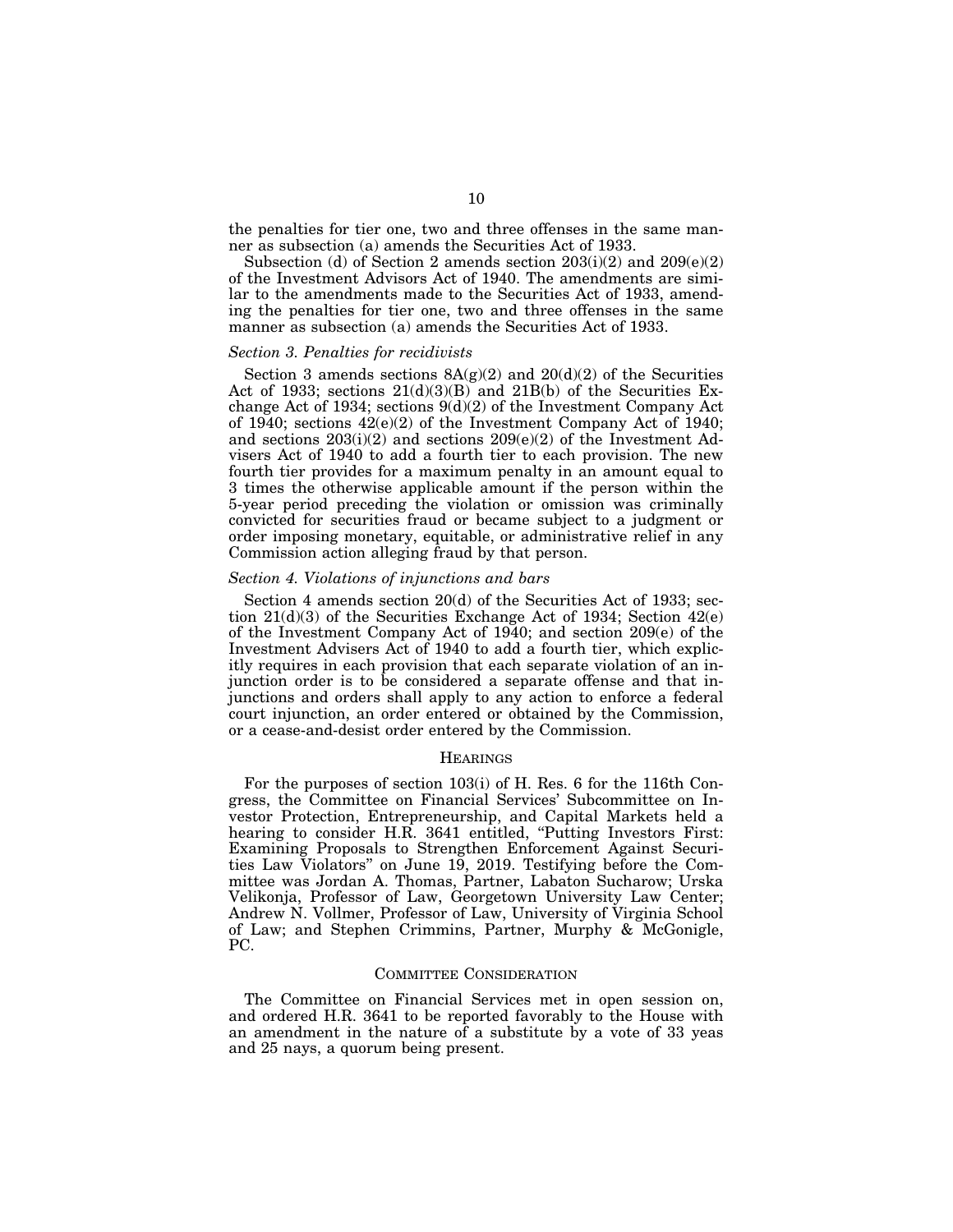## COMMITTEE VOTES AND ROLL CALL VOTES

In compliance with clause 3(b) of rule XIII of the Rules of the House of Representatives, the Committee advises that the following roll call votes occurred during the Committee's consideration of H.R. 3641: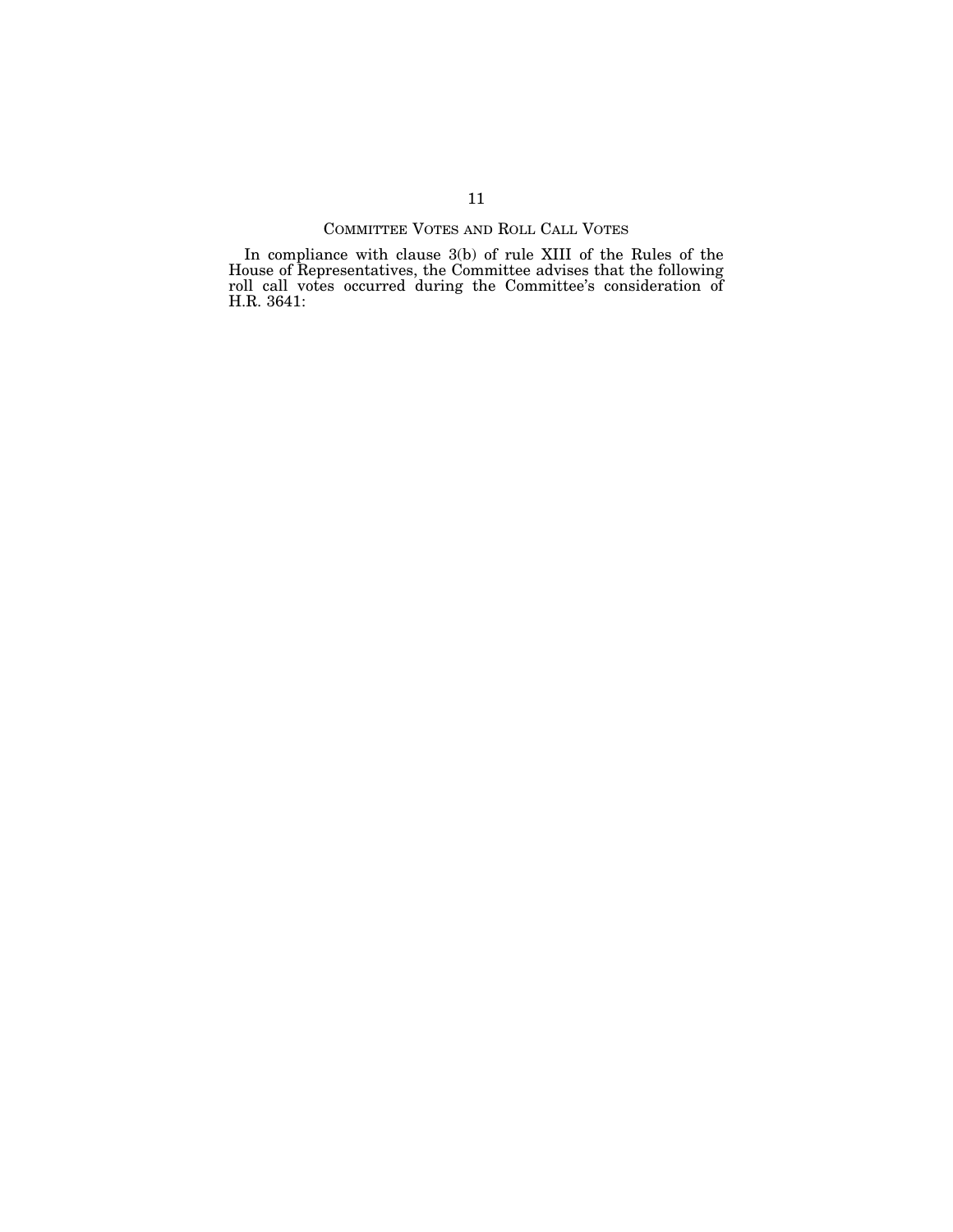Ŧ

| Present         | Representatives                 | Ayes                                                | <b>Nays</b>               |
|-----------------|---------------------------------|-----------------------------------------------------|---------------------------|
|                 | Ms. Waters, Chairwoman          |                                                     |                           |
|                 | Mrs. Maloney                    |                                                     |                           |
|                 | Ms. Velázquez                   |                                                     |                           |
|                 | Mr. Sherman                     |                                                     |                           |
|                 | Mr. Meeks                       |                                                     |                           |
|                 | Mr. Clay                        |                                                     |                           |
|                 | Mr. Scott                       |                                                     |                           |
|                 | Mr. Green                       |                                                     |                           |
|                 | Mr. Cleaver                     |                                                     |                           |
|                 | Mr. Perlmutter                  |                                                     |                           |
|                 | Mr. Himes                       |                                                     |                           |
|                 | Mr. Foster                      |                                                     |                           |
|                 | Mrs. Beatty                     | $\overline{x}$                                      |                           |
|                 | Mr. Heck                        |                                                     |                           |
|                 | Mr. Vargas                      | X                                                   |                           |
|                 | Mr. Gottheimer                  | $\frac{x}{x}$                                       |                           |
|                 | Mr. Gonzalez (TX)<br>Mr. Lawson | $\overline{x}$                                      |                           |
|                 | Mr. San Nicolas                 |                                                     |                           |
|                 | Ms. Tlaib                       |                                                     |                           |
|                 | Ms. Porter                      | $\frac{X}{X}$                                       |                           |
|                 | Ms. Axne                        | $\overline{x}$                                      |                           |
|                 | Mr. Casten                      |                                                     |                           |
|                 | Ms. Pressley                    |                                                     |                           |
|                 | Mr. McAdams                     | $\frac{X}{X}$                                       |                           |
|                 | Ms. Ocasio-Cortez               | $\overline{\mathbf{x}}$                             |                           |
|                 | Ms. Wexton                      |                                                     |                           |
|                 | Mr. Lynch                       |                                                     |                           |
|                 | Ms. Gabbard                     |                                                     |                           |
|                 | Ms. Adams                       |                                                     |                           |
|                 | Ms. Dean                        |                                                     |                           |
|                 | Mr. Garcia (IL)                 | $\frac{X}{X} \times \frac{X}{X} \times \frac{X}{X}$ |                           |
|                 | Ms. Garcia (TX)                 |                                                     |                           |
|                 | Mr. Phillips                    | X                                                   |                           |
| 34              |                                 |                                                     |                           |
|                 | Mr. McHenry, Ranking Member     |                                                     | X                         |
|                 | Ms. Wagner                      |                                                     | X                         |
|                 | Mr. King                        |                                                     | Х                         |
|                 | Mr. Lucas                       |                                                     | X                         |
|                 | Mr. Posey                       |                                                     | X                         |
|                 | Mr. Luetkemeyer                 |                                                     | Х                         |
|                 | Mr. Huizenga                    |                                                     | X                         |
|                 | Mr. Duffy                       |                                                     | X                         |
|                 | Mr. Stivers                     |                                                     | X                         |
|                 | Mr. Barr                        |                                                     | X                         |
|                 | Mr. Tipton                      |                                                     | X                         |
|                 | Mr. Williams                    |                                                     |                           |
|                 | Mr. Hill                        |                                                     | $\overline{X}$            |
|                 | Mr. Emmer                       |                                                     | X                         |
|                 | Mr. Zeldin                      |                                                     | X                         |
|                 | Mr. Loudermilk                  |                                                     | X                         |
|                 | Mr. Mooney                      |                                                     | $\overline{\mathbf{x}}$   |
|                 | Mr. Davidson                    |                                                     | X                         |
|                 | Mr. Budd                        |                                                     | $\mathbf{x}$              |
|                 | Mr. Kustoff                     |                                                     | $\boldsymbol{\mathsf{X}}$ |
|                 | Mr. Hollingsworth               |                                                     | $\overline{\mathbf{x}}$   |
|                 | Mr. Gonzalez (OH)               |                                                     | X                         |
|                 | Mr. Rose                        |                                                     | $\overline{\mathbf{x}}$   |
|                 | Mr. Steil                       |                                                     |                           |
|                 |                                 |                                                     | X                         |
|                 | Mr. Gooden                      |                                                     | X                         |
| $\overline{26}$ | Mr. Riggleman                   |                                                     | X                         |
|                 |                                 |                                                     |                           |

r

F

**Committee on Financial Services**<br>Full Committee<br>116th Congress (1st Session)

Date: 7/16/2019

 $\text{Measure} \_\text{HR} 3641$ 

Amendment No.

Offered by: Rep. Porter (as amended)

| Agreed<br>iTo. | Yes | No   | Prsnt | Wdm  |
|----------------|-----|------|-------|------|
| Voice<br>Vote  |     | Ayes |       | Nays |

|      | Record |       |  |
|------|--------|-------|--|
| Vote |        |       |  |
|      |        | 33-25 |  |
|      |        |       |  |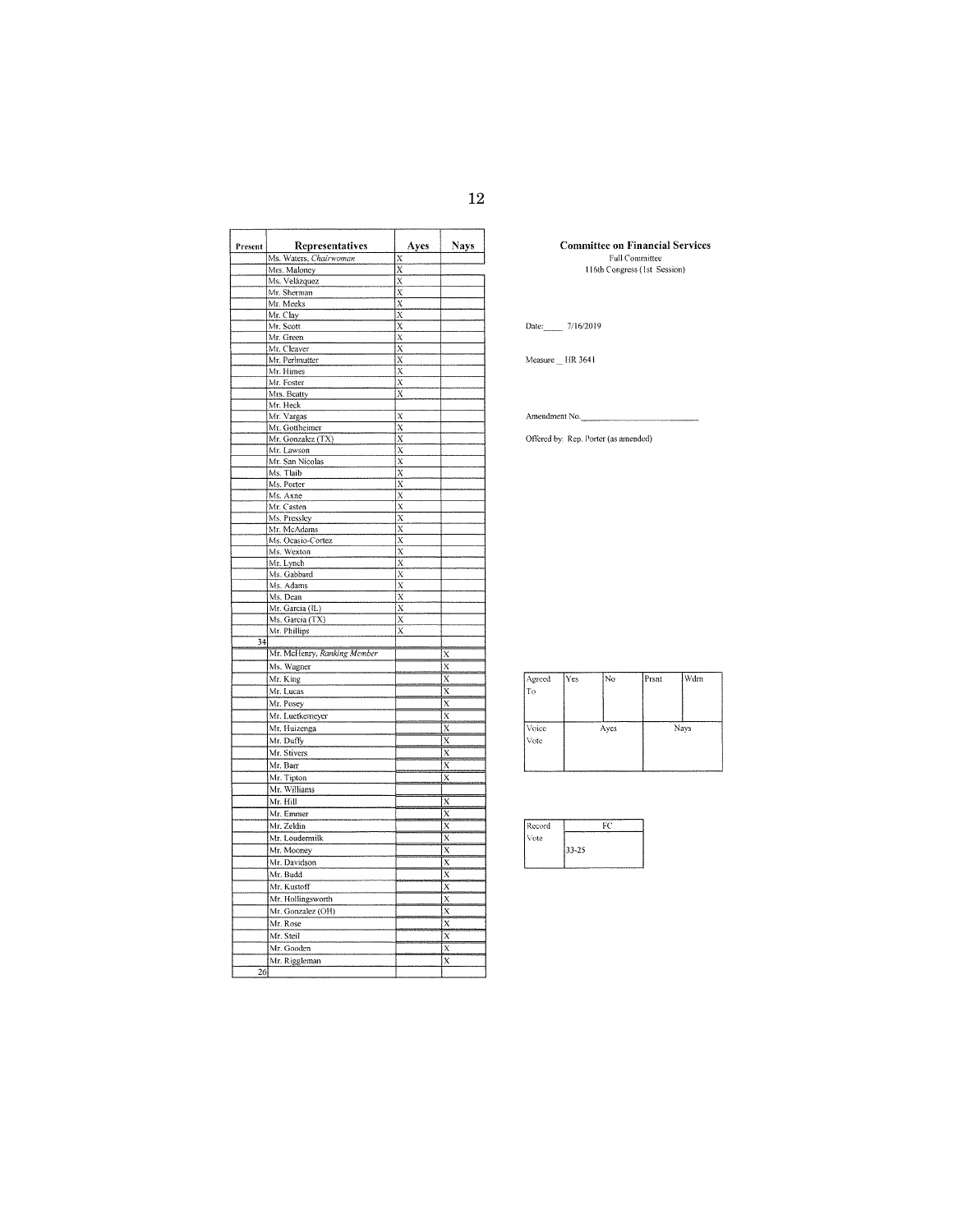## STATEMENT OF OVERSIGHT FINDINGS AND RECOMMENDATIONS OF THE COMMITTEE

In compliance with clause  $3(c)(1)$  of rule XIII and clause  $2(b)(1)$ of rule X of the Rules of the House of Representatives, the Committee's oversight findings and recommendations are reflected in the descriptive portions of this report.

## STATEMENT OF PERFORMANCE GOALS AND OBJECTIVES

Pursuant to clause  $(3)(c)$  of rule XIII of the Rules of the House of Representatives, the goals of H.R. 3641 are to increase civil penalties for violations of the relevant acts amendment by H.R. 3641 to deter violations of those statutes.

## NEW BUDGET AUTHORITY AND CBO COST ESTIMATE

Pursuant to clause 3(c)(2) of rule XIII of the Rules of the House of Representatives and section 308(a) of the Congressional Budget Act of 1974, and pursuant to clause 3(c)(3) of rule XIII of the Rules of the House of Representatives and section 402 of the *Congressional Budget Act of 1974*, the Committee has received the following estimate for H.R. 3641 from the Director of the Congressional Budget Office:

> U.S. CONGRESS, CONGRESSIONAL BUDGET OFFICE, *Washington, DC, February 20, 2020.*

Hon. MAXINE WATERS, *Chairwoman, Committee on Financial Services, House of Representatives, Washington, DC.* 

DEAR MADAM CHAIRWOMAN: The Congressional Budget Office has prepared the enclosed cost estimate for H.R. 3641, the Stronger Enforcement of Civil Penalties Act of 2019.

If you wish further details on this estimate, we will be pleased to provide them. The CBO staff contact is Nathaniel Frentz. Sincerely,

MARK P. HADLEY (For Phillip L. Swagel, Director).

Enclosure.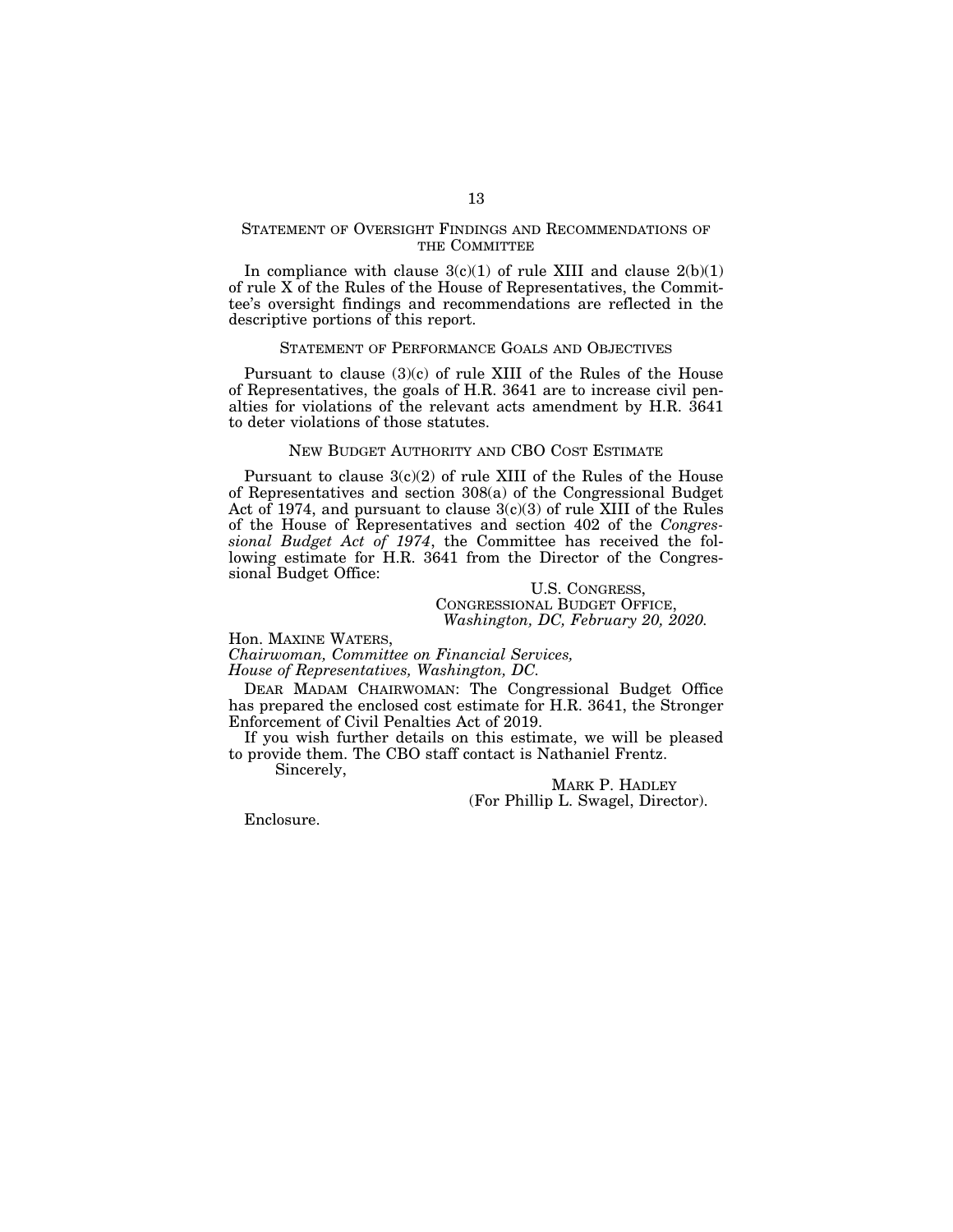|                                                                                                                                                                 |         | At a Glance                                                                                                                                                                                                  |                                |
|-----------------------------------------------------------------------------------------------------------------------------------------------------------------|---------|--------------------------------------------------------------------------------------------------------------------------------------------------------------------------------------------------------------|--------------------------------|
| As ordered reported by the House Committee on Financial Services on July 16, 2019                                                                               |         | H.R. 3641, Stronger Enforcement of Civil Penalties Act of 2019                                                                                                                                               |                                |
| By Fiscal Year, Millions of Dollars                                                                                                                             | 2020    | 2020-2025                                                                                                                                                                                                    | 2020-2030                      |
| <b>Direct Spending (Outlays)</b>                                                                                                                                | 40      | 960                                                                                                                                                                                                          | 2.060                          |
| Revenues                                                                                                                                                        | 185     | 4,635                                                                                                                                                                                                        | 9,260                          |
| Increase or Decrease (-)<br>in the Deficit                                                                                                                      | $-145$  | $-3,675$                                                                                                                                                                                                     | $-7,200$                       |
| <b>Spending Subject to</b><br><b>Appropriation (Outlays)</b>                                                                                                    | $\star$ | $\star$                                                                                                                                                                                                      | $\mathbf{r}$                   |
| Statutory pay-as-you-go<br>procedures apply?                                                                                                                    | Yes     | <b>Mandate Effects</b>                                                                                                                                                                                       |                                |
| Increases on-budget deficits in any                                                                                                                             |         | Contains intergovernmental mandate?                                                                                                                                                                          | No.                            |
| of the four consecutive 10-year<br>periods beginning in 2031?                                                                                                   | No.     | Contains private-sector mandate?                                                                                                                                                                             | Yes, Under<br><b>Threshold</b> |
| * = between -\$500,000 and \$500,000.                                                                                                                           |         |                                                                                                                                                                                                              |                                |
| The bill would<br>۰<br>in certain judicial and administrative enforcement actions                                                                               |         | Increase the amount of civil monetary penalties the Securities and Exchange Commission (SEC) may order<br>• Raise the cost of an existing mandate on private entities required to pay assessments to the SEC |                                |
| Estimated budgetary effects would primarily stem from<br>۰<br>Increased payments to whistleblowers<br>۰                                                         |         | Increased collections of civil monetary penalties and distributions to harmed investors                                                                                                                      |                                |
| Areas of significant uncertainty include<br>in a consequent and consequent of the anti-service of the consequent of the anti-service of the anti-service of the |         | • Predicting the amount of penalties that the SEC orders, collects, and distributes under current law and how                                                                                                |                                |

- those collections and related spending would change under the bill
- Estimating the amount and timing of payments to whistleblowers

#### Detailed estimate begins on the next page.

Bill summary: H.R. 3641 would increase the maximum civil monetary penalties that the Securities and Exchange Commission (SEC) may order against individuals and companies that violate certain securities laws or regulations. In addition to increasing the specific penalty amounts, the bill would give the SEC the authority, in the case of certain serious violations, to order penalties equal to three times the pecuniary gain to the violator or equal to the amount of losses incurred by the victims. H.R. 3641 would permit the SEC to further compound certain penalties ordered against repeat violators.

Estimated Federal cost: The estimated budgetary effect of H.R. 3641 is shown in Table 1. The costs of the legislation fall within budget function 370 (commerce and housing credit).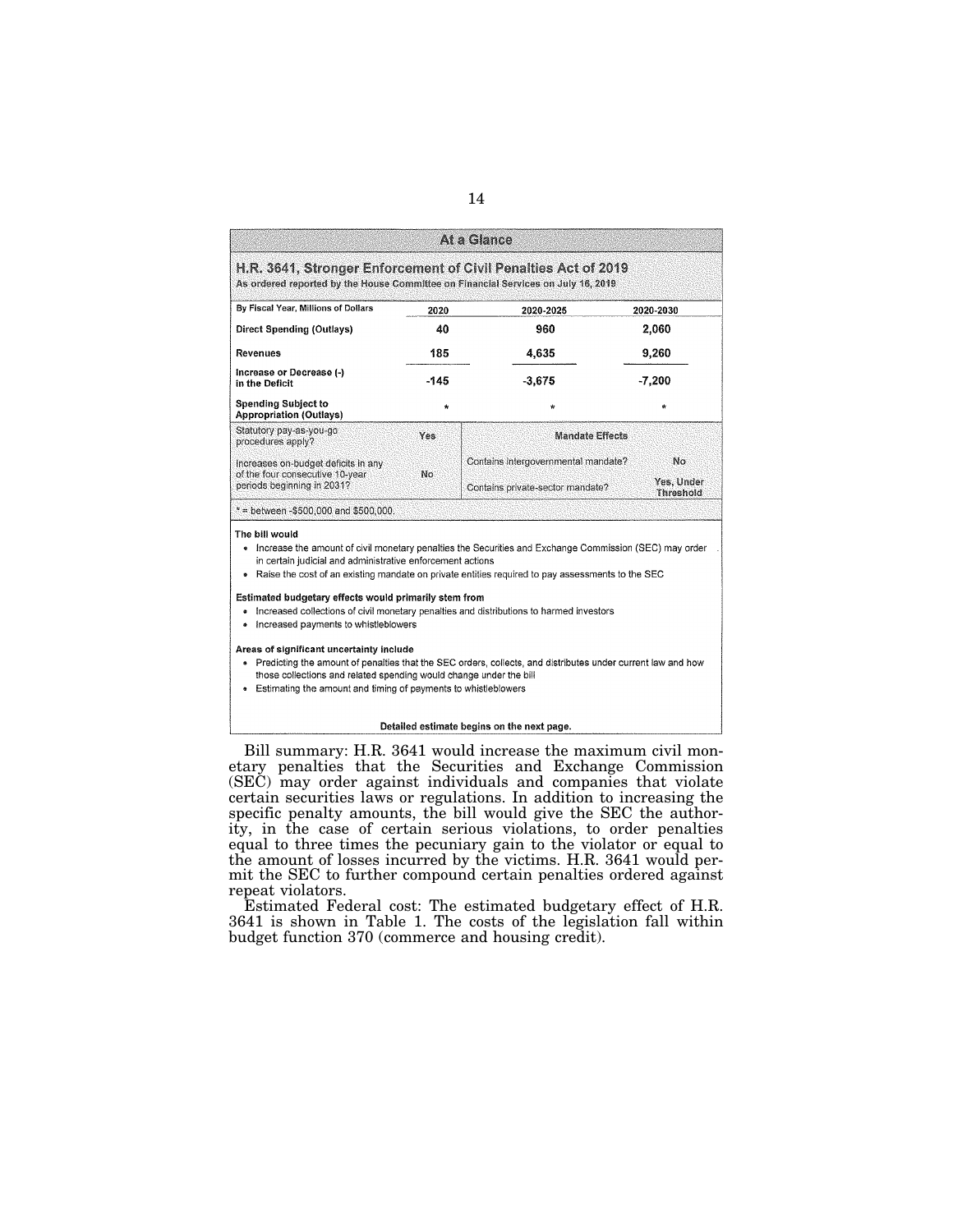|                                                                                                                                                                                                                            |      |      |                                                                             |      |      |      |      | By fiscal year, millions of dollars- |      |      |     |                                                                                         |                |
|----------------------------------------------------------------------------------------------------------------------------------------------------------------------------------------------------------------------------|------|------|-----------------------------------------------------------------------------|------|------|------|------|--------------------------------------|------|------|-----|-----------------------------------------------------------------------------------------|----------------|
|                                                                                                                                                                                                                            | 2020 | 2021 | 2022                                                                        | 2023 | 2024 | 2025 | 2026 | 2027                                 | 2028 | 2029 |     | 2030 2020-2025 2020-2030                                                                |                |
|                                                                                                                                                                                                                            |      |      | Increases in Revenues                                                       |      |      |      |      |                                      |      |      |     |                                                                                         |                |
|                                                                                                                                                                                                                            | 185  | 750  | 925                                                                         | 925  | 925  | 925  | 925  | 925                                  | 925  | 925  | 925 | 4,635                                                                                   | 9,260          |
|                                                                                                                                                                                                                            |      |      | Increases in Direct Spending                                                |      |      |      |      |                                      |      |      |     |                                                                                         |                |
|                                                                                                                                                                                                                            |      |      | 185                                                                         | 20   | 220  | 220  | 220  | 220                                  | 220  | 220  | 220 | 960                                                                                     |                |
|                                                                                                                                                                                                                            | ₽    |      |                                                                             | 220  | 220  | 220  | 220  | 220                                  | 220  | 220  | 220 | 960                                                                                     | 2,060<br>2,060 |
|                                                                                                                                                                                                                            |      |      | From Changes in Revenues and Direct Spending<br>Net Decrease in the Deficit |      |      |      |      |                                      |      |      |     |                                                                                         |                |
|                                                                                                                                                                                                                            |      |      |                                                                             |      |      |      |      |                                      |      |      |     | $-145$ $-675$ $-740$ $-705$ $-705$ $-705$ $-705$ $-705$ $-705$ $-705$ $-8,675$ $-7,200$ |                |
| - us all could incease costs for the Seasonial on the Securities and Exchange Commission (SEC) by an insignificant amount to collect and process the inceased penalty collections under H.R. 3641. However, the SEC is au- |      |      |                                                                             |      |      |      |      |                                      |      |      |     |                                                                                         |                |

TABLE 1 .- ESTIMATED BUDGETARY EFFECTS OF H.R. 3641 TABLE 1.—ESTIMATED BUDGETARY EFFECTS OF H.R. 3641

thorized to collect fees each year to offset its annual appropriation. Assuming appropriation actions consistent with that authority, CBO estimates that any change in discretionary spending would be negligible. thorized to collect fees each year to offset its annual appropriation. Assuming appropriation actions consistent with that authority, CBO estimates that any change in discretionary spending would be negligible.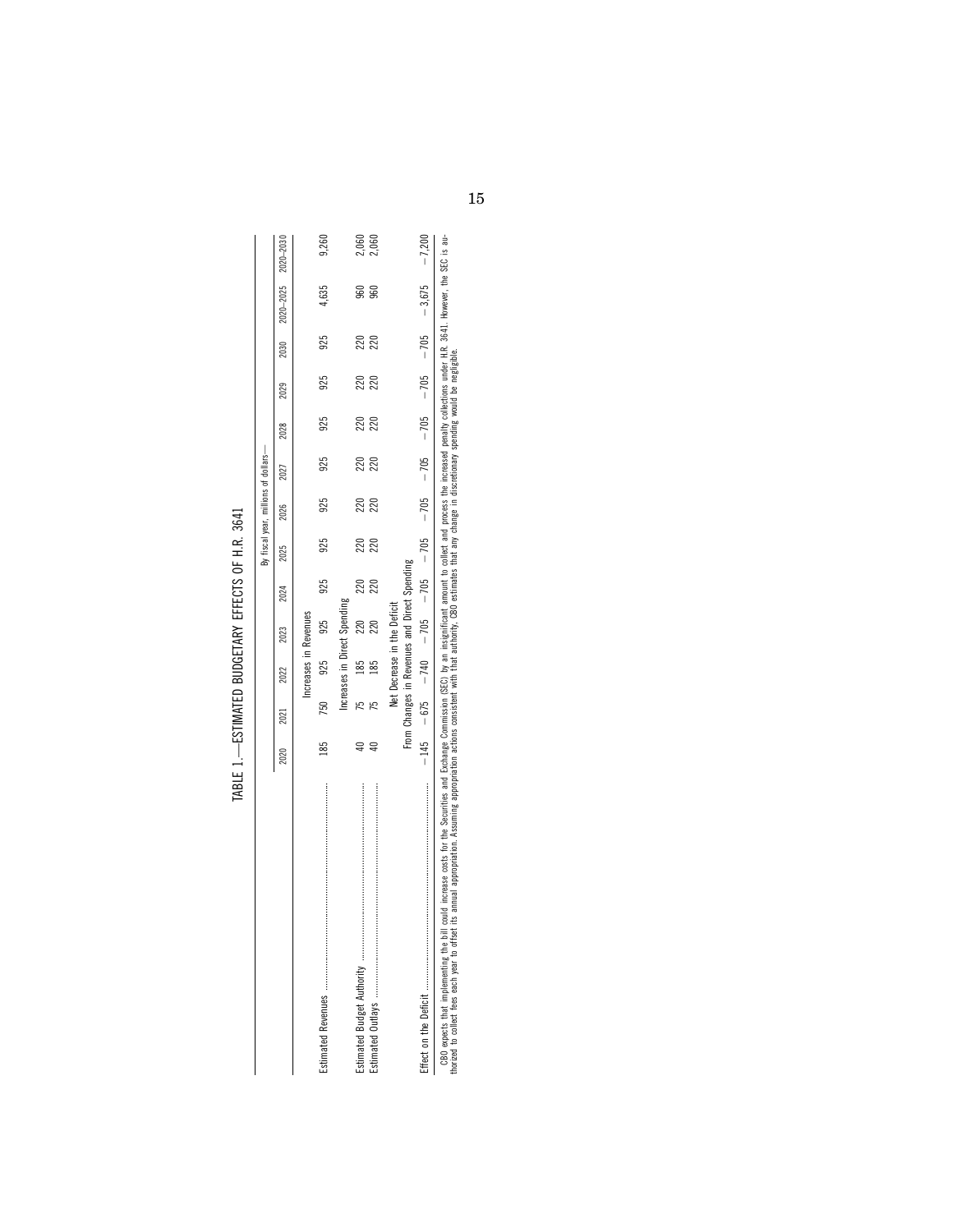Basis of estimate: CBO assumes that H.R. 3641 will be enacted in 2020.

Revenues: H.R. 3641 would increase the maximum civil monetary penalties the SEC could seek for certain violations. Under current law, those amounts range from \$5,000 to \$1 million, depending on such factors as the type and severity of the violation and whether the violator is an individual or business. For some violations, the SEC may use a federal court action to seek a penalty equal to the gross amount of the pecuniary gain to the violator, if that amount is greater than the maximum amount enumerated in law.

H.R. 3641 would increase the maximum amounts for civil monetary penalties. Under the bill, those amounts would range from \$10,000 for lesser violations to \$10 million for more serious violations. In certain cases, the bill also would give the SEC the authority to order penalties equal to three times the pecuniary gain to the violator or equal to the amount of losses incurred by the victim. H.R. 3641 would permit the SEC to further compound penalties ordered against repeat violators.

CBO treats collections of civil monetary penalties as revenues in the federal budget. Using data from the SEC about enforcement actions in recent years, CBO estimates that enacting H.R. 3641 would increase the collection of civil monetary penalties, and thus revenues, by about \$9.3 billion over the 2020–2030 period.

Direct spending: Section 308 of the Sarbanes-Oxley Act, known as the Fair Fund provision, authorizes the SEC to distribute civil monetary penalties to harmed investors. For this cost estimate, CBO has displayed distributions of additional revenues as direct spending. Based on distribution patterns from enforcement actions in recent years, CBO estimates that H.R. 3641 would increase outlays by about \$1.6 billion over the 2020–2030 period.

In addition, the SEC provides monetary awards to whistleblowers who report violations that lead to judicial or administrative enforcement actions yielding more than \$1 million in penalties. Whistleblowers are eligible to receive between 10 percent and 30 percent of any penalties ordered and collected. Because civil monetary penalties would increase under H.R. 3641, CBO expects that whistleblower awards would increase proportionally. CBO estimates that the SEC would pay \$440 million in additional whistleblower awards over the 2020–2030 period. Such awards are recorded as direct spending in the federal budget.

In total, CBO expects that enacting H.R. 3641 would increase direct spending by about \$2.1 billion over the 2020–2030 period.

Uncertainty: Because the amount of penalties that the SEC orders, collects, and distributes from securities law violations is hard to predict and varies from year to year, estimating the budgetary effects of H.R. 3641 is uncertain; collections could be larger or smaller than CBO estimates. Several other factors also could affect the estimated change in revenues under the bill, including how frequently the SEC would seek the new maximum penalties, how much those larger penalties would deter violators, whether the higher amounts would affect the SEC's collection rates, and how much the SEC would return to harmed investors. In addition, because the amount and timing of payments to whistleblowers depends on factors such as the number of whistleblowers and the size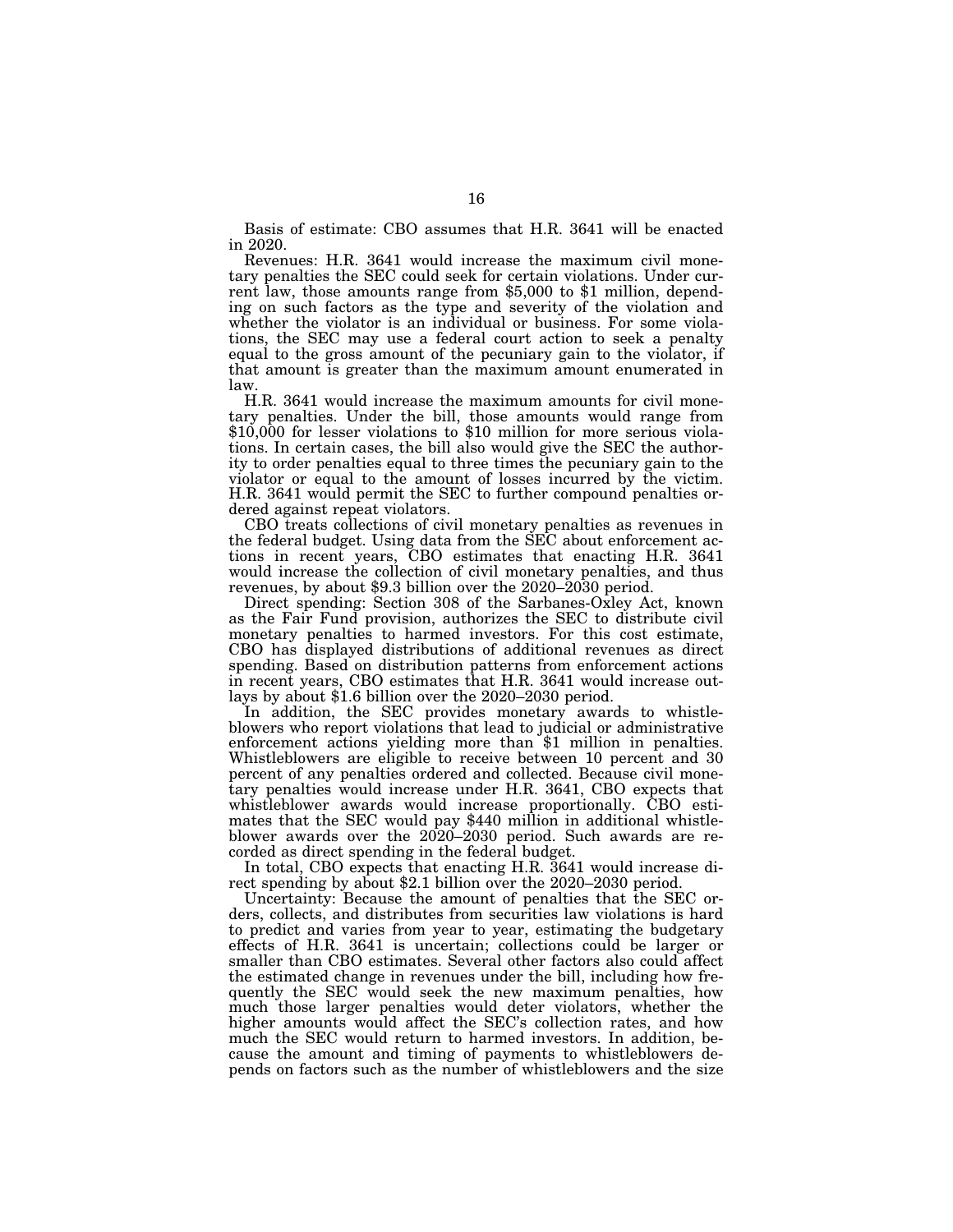of awards each year, all of which are hard to predict, the total amounts could be larger or smaller than CBO estimates.

Pay-As-You-Go considerations: The Statutory Pay-As-You-Go Act of 2010 establishes budget-reporting and enforcement procedures for legislation affecting direct spending or revenues. The net changes in outlays and revenues that are subject to those pay-asyou-go procedures are shown in Table 2.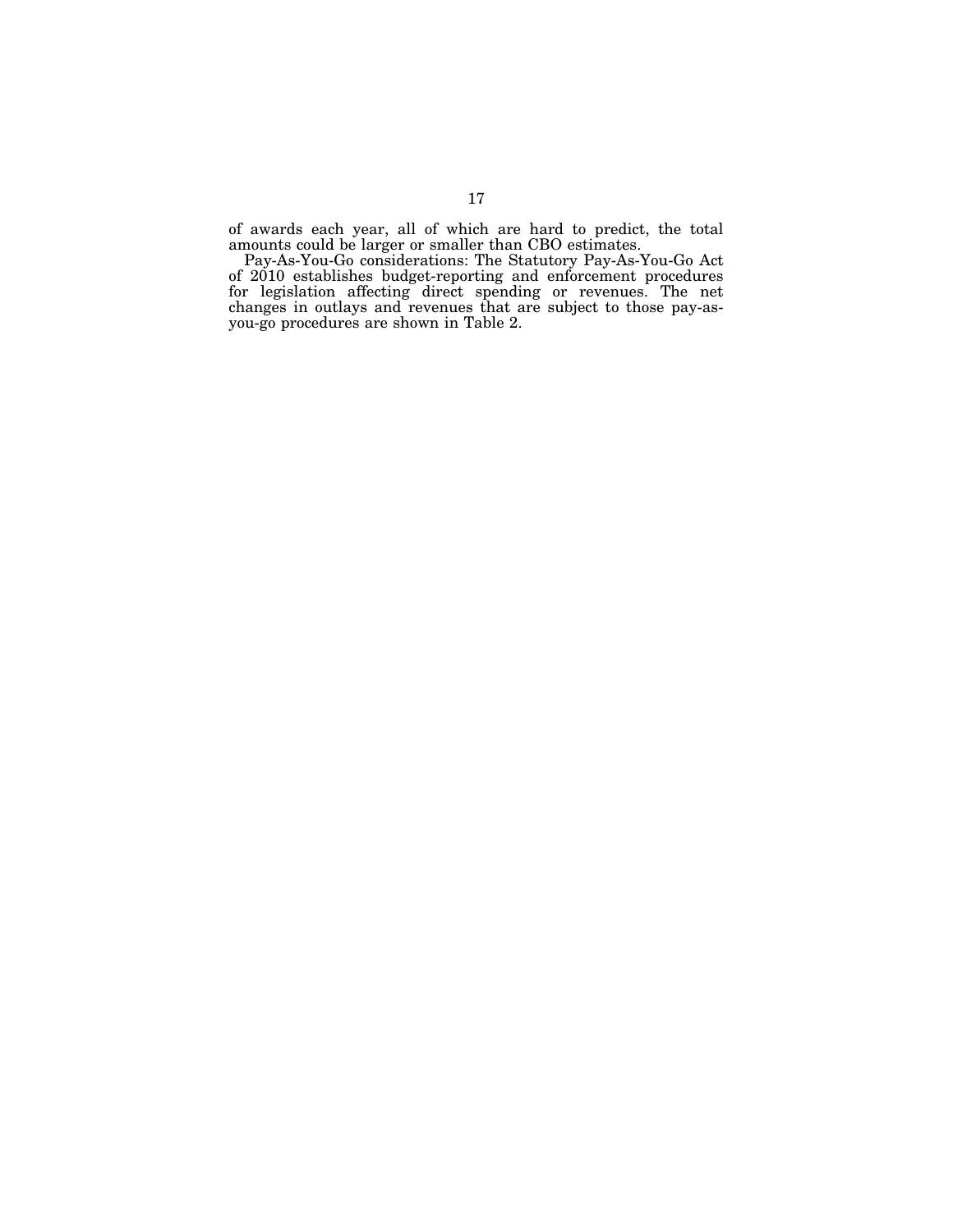| TIMATE OF THE STATUTORY PAY-AS-YOU-GO EFFECTS OF H.R. 3641, THE STRONGER ENFORCEMENT OF CIVIL PENALTIES ACT OF 2019, AS |                                                                                                                                                                                                 |
|-------------------------------------------------------------------------------------------------------------------------|-------------------------------------------------------------------------------------------------------------------------------------------------------------------------------------------------|
|                                                                                                                         |                                                                                                                                                                                                 |
|                                                                                                                         |                                                                                                                                                                                                 |
|                                                                                                                         |                                                                                                                                                                                                 |
|                                                                                                                         |                                                                                                                                                                                                 |
|                                                                                                                         |                                                                                                                                                                                                 |
|                                                                                                                         |                                                                                                                                                                                                 |
|                                                                                                                         |                                                                                                                                                                                                 |
|                                                                                                                         |                                                                                                                                                                                                 |
|                                                                                                                         |                                                                                                                                                                                                 |
|                                                                                                                         |                                                                                                                                                                                                 |
|                                                                                                                         |                                                                                                                                                                                                 |
|                                                                                                                         | ABBEBER BEBERED BEBORED DIRECTED ON FULL LIGHTED DU TULE INVESTOR DE SERVICION DE SON DE SON DE SON DE SON DE<br>JKDEKED KEPOKIED BY IHE HOUSE COMMITTEE ON FINANCIAL SEKVICES ON JOLY 10, 2013 |
|                                                                                                                         |                                                                                                                                                                                                 |
|                                                                                                                         |                                                                                                                                                                                                 |
|                                                                                                                         |                                                                                                                                                                                                 |
|                                                                                                                         |                                                                                                                                                                                                 |
|                                                                                                                         |                                                                                                                                                                                                 |
|                                                                                                                         |                                                                                                                                                                                                 |
|                                                                                                                         |                                                                                                                                                                                                 |
|                                                                                                                         |                                                                                                                                                                                                 |
|                                                                                                                         |                                                                                                                                                                                                 |
|                                                                                                                         |                                                                                                                                                                                                 |
|                                                                                                                         |                                                                                                                                                                                                 |
|                                                                                                                         |                                                                                                                                                                                                 |
|                                                                                                                         |                                                                                                                                                                                                 |
|                                                                                                                         |                                                                                                                                                                                                 |
| itel scee                                                                                                               |                                                                                                                                                                                                 |
|                                                                                                                         |                                                                                                                                                                                                 |
| しこいト                                                                                                                    |                                                                                                                                                                                                 |

 $\mathbf{p}_1$ 

|             |        |        |      |                             |      |              |      | fiscal year, millions of dollars- |      |              |     |                          |          |
|-------------|--------|--------|------|-----------------------------|------|--------------|------|-----------------------------------|------|--------------|-----|--------------------------|----------|
|             | 2020   | 2021   | 2022 | 2023                        | 2024 | 2025         | 2026 | 2027                              | 2028 | 2029         |     | 2030 2020-2025 2020-2030 |          |
|             |        |        |      | Net Decrease in the Deficit |      |              |      |                                   |      |              |     |                          |          |
| lemorandum: | $-145$ | $-675$ |      | $-740 - 705 - 705$          |      | $-705 - 705$ |      | $-705$                            |      | $-705 - 705$ |     | $-3,675$                 | $-7,200$ |
|             | ş      |        | 185  | 220                         | 220  | 220          | 220  | 220                               | 220  | 220          | 220 | 960                      | 2,060    |
|             | 185    | 750    | 925  | 925                         | 925  | 925          | 925  | 925                               | 925  | 925          | 925 | 4,635                    | 9,260    |
|             |        |        |      |                             |      |              |      |                                   |      |              |     |                          |          |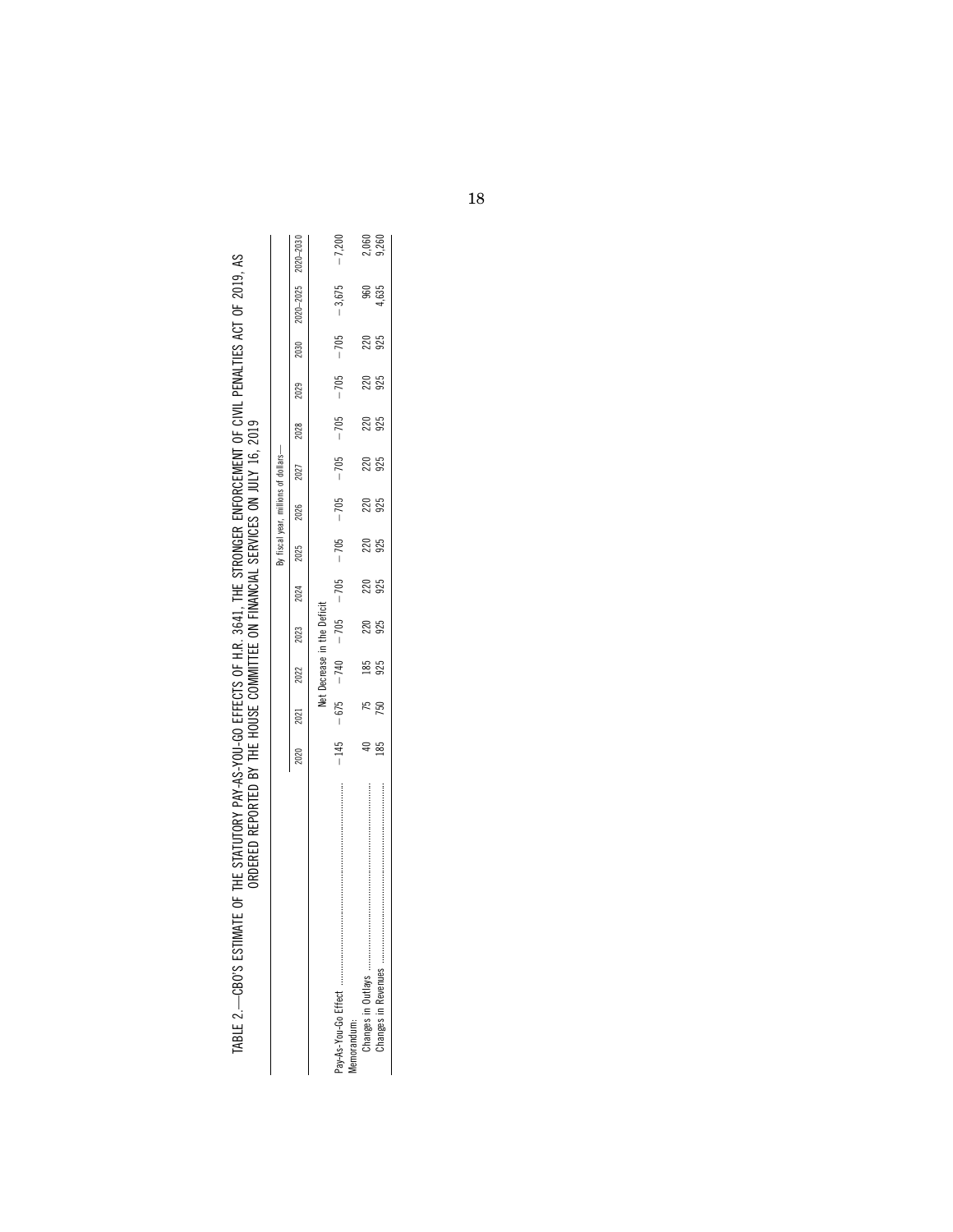Increase in long-term deficits: None.

Mandates: If the SEC increased fees to offset the costs associated with implementing the bill, H.R. 3641 would increase the cost of an existing mandate on private entities required to pay those assessments. CBO estimates that the incremental cost of the mandate would be below the annual threshold established in the Unfunded Mandates Reform Act (UMRA) for private-sector mandates (\$168 million in 2020, adjusted annually for inflation).

The bill contains no intergovernmental mandates as defined in UMRA.

Estimate prepared by revenues: Nathaniel Frentz; Direct Spending: David Hughes; Mandates: Rachel Austin.

Estimate reviewed by: Joshua Shakin, Chief, Revenue Estimating Unit; John McClelland, Director of Tax Analysis; Susan Willie, Chief, Public and Private Mandates Unit; Kim Cawley, Chief, Natural and Physical Resources Cost Estimates Unit; H. Samuel Papenfuss, Deputy Director of Budget Analysis; Theresa Gullo, Director of Budget Analysis.

## COMMITTEE COST ESTIMATE

Clause  $3(d)(1)$  of rule XIII of the Rules of the House of Representatives requires an estimate and a comparison of the costs that would be incurred in carrying out H.R. 3641. However, clause  $3(d)(2)(B)$  of that rule provides that this requirement does not apply when the committee has included in its report a timely submitted cost estimate of the bill prepared by the Director of the Congressional Budget Office under section 402 of the *Congressional Budget Act*.

## UNFUNDED MANDATE STATEMENT

Pursuant to Section 423 of the *Congressional Budget and Impoundment Control Act* (as amended by Section 101(a)(2) of the *Unfunded Mandates Reform Act*, Pub. L. 104–4), the Committee adopts as its own the estimate of federal mandates regarding H.R. 362, as amended, prepared by the Director of the Congressional Budget Office.

#### ADVISORY COMMITTEE

No advisory committees within the meaning of section 5(b) of the Federal Advisory Committee Act were created by this legislation.

#### APPLICATION OF LAW TO THE LEGISLATIVE BRANCH

Pursuant to section 102(b)(3) of the *Congressional Accountability Act*, Pub. L. No. 104–1, H.R. 3641, as amended, does not apply to terms and conditions of employment or to access to public services or accommodations within the legislative branch.

#### EARMARK STATEMENT

In accordance with clause 9 of rule XXI of the Rules of the House of Representatives, H.R. 3641 does not contain any congressional earmarks, limited tax benefits, or limited tariff benefits as described in clauses  $9(e)$ ,  $9(f)$ , and  $9(g)$  of rule XXI.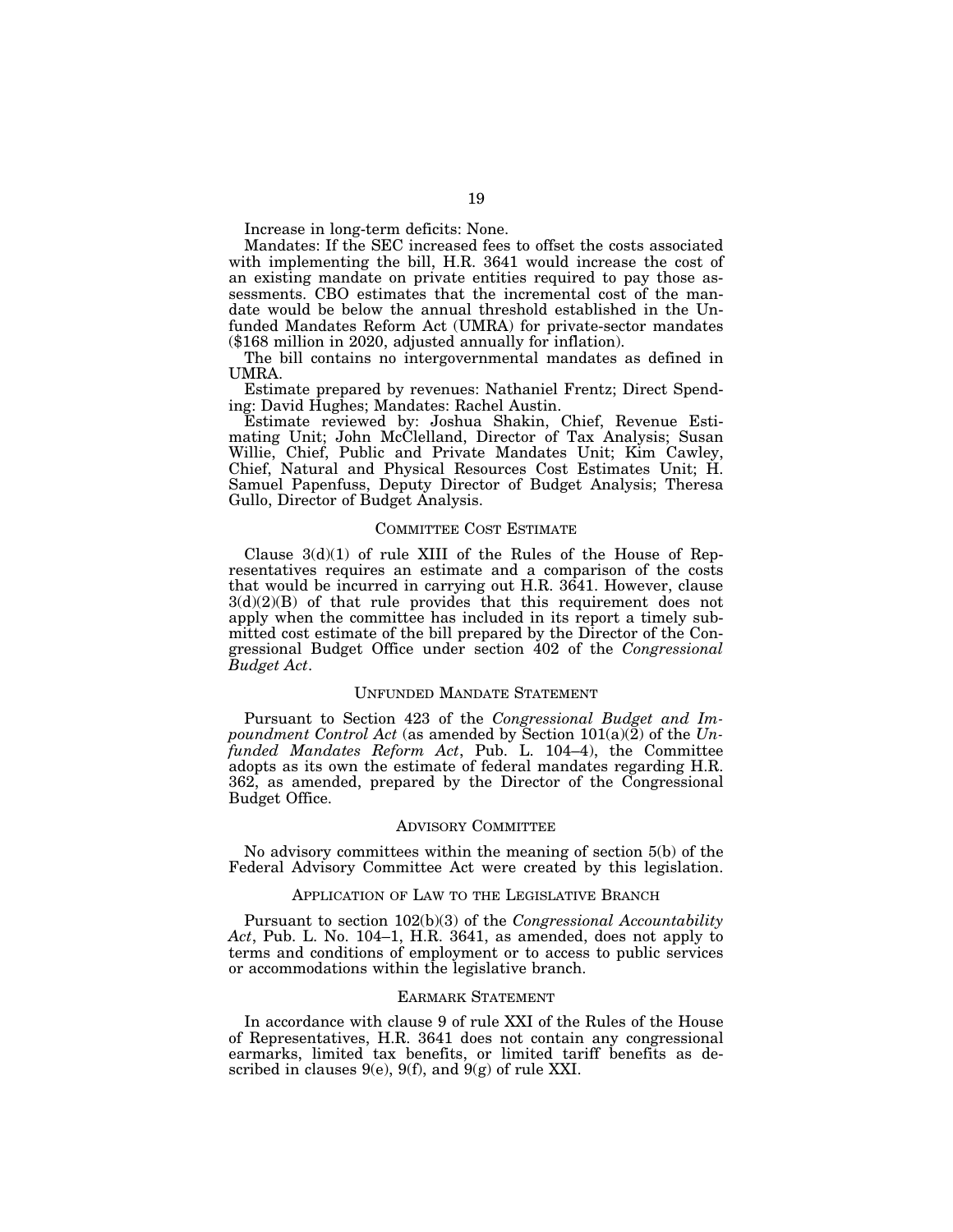### DUPLICATION OF FEDERAL PROGRAMS

Pursuant to clause  $3(c)(5)$  of rule XIII of the Rules of the House of Representatives, the Committee states that no provision of H.R. 3641 establishes or reauthorizes a program of the Federal Government known to be duplicative of another federal program, a program that was included in any report from the Government Accountability Office to Congress pursuant to section 21 of Public Law 111–139, or a program related to a program identified in the most recent Catalog of Federal Domestic Assistance.

#### CHANGES TO EXISTING LAW

In compliance with clause 3(e) of rule XIII of the Rules of the House of Representatives, changes in existing law made by the bill, H.R. 3641, as reported, are shown as follows:

### CHANGES IN EXISTING LAW MADE BY THE BILL, AS REPORTED

In compliance with clause 3(e) of rule XIII of the Rules of the House of Representatives, changes in existing law made by the bill, as reported, are shown as follows (existing law proposed to be omitted is enclosed in black brackets, new matter is printed in italics, and existing law in which no change is proposed is shown in roman):

#### **SECURITIES ACT OF 1933**

#### TITLE I—

\* \* \* \* \* \* \*

#### CEASE-AND-DESIST PROCEEDINGS

SEC. 8A. (a) AUTHORITY OF THE COMMISSION.—If the Commission finds, after notice and opportunity for hearing, that any person is violating, has violated, or is about to violate any provision of this title, or any rule or regulation thereunder, the Commission may publish its findings and enter an order requiring such person, and any other person that is, was, or would be a cause of the violation, due to an act or omission the person knew or should have known would contribute to such violation, to cease and desist from committing or causing such violation and any future violation of the same provision, rule, or regulation. Such order may, in addition to requiring a person to cease and desist from committing or causing a violation, require such person to comply, or to take steps to effect compliance, with such provision, rule, or regulation, upon such terms and conditions and within such time as the Commission may specify in such order. Any such order may, as the Commission deems appropriate, require future compliance or steps to effect future compliance, either permanently or for such period of time as the Commission may specify, with such provision, rule, or regulation with respect to any security, any issuer, or any other person.

(b) HEARING.—The notice instituting proceedings pursuant to subsection (a) shall fix a hearing date not earlier than 30 days nor later than 60 days after service of the notice unless an earlier or a later date is set by the Commission with the consent of any respondent so served.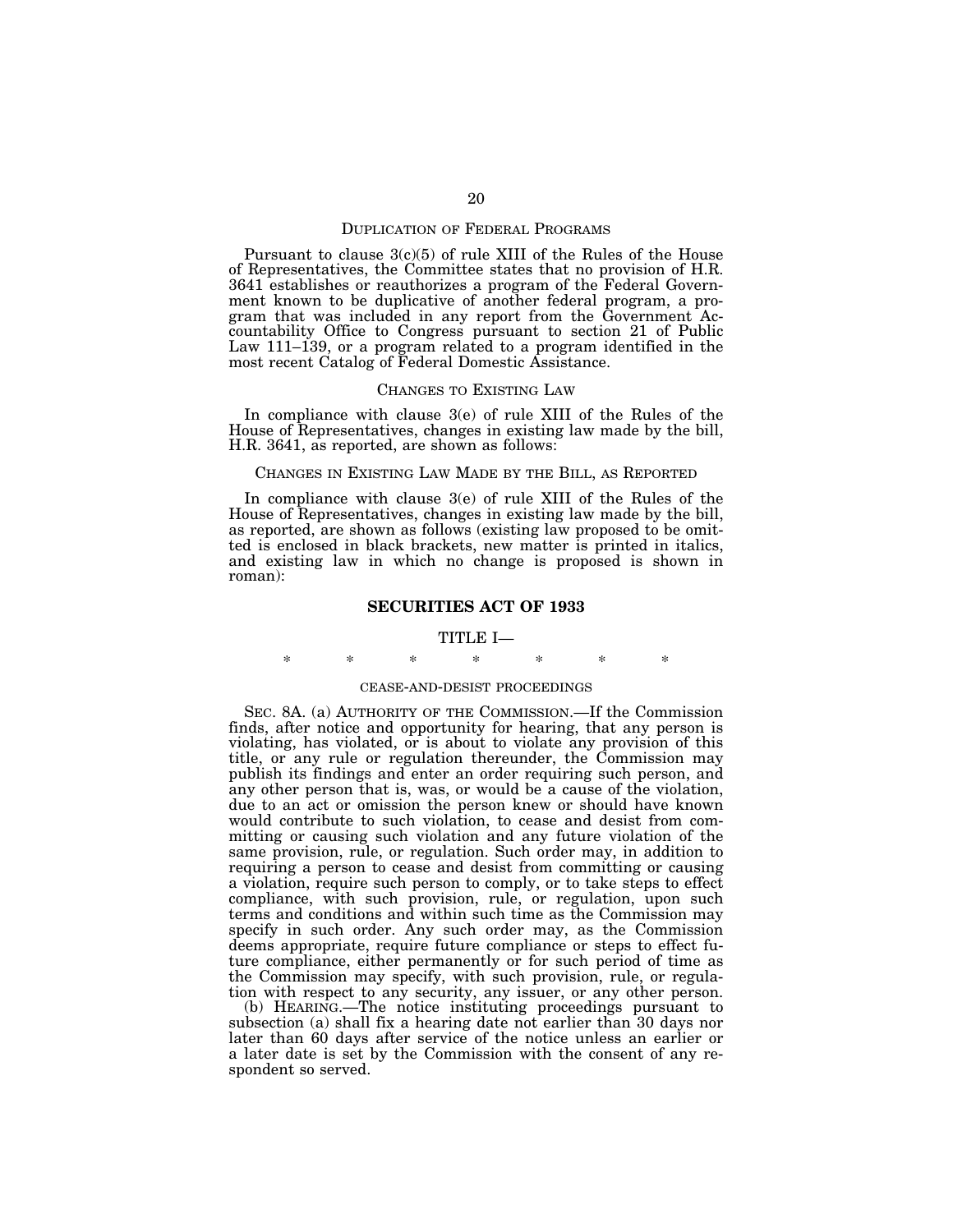(c) TEMPORARY ORDER.— (1) IN GENERAL.—Whenever the Commission determines that the alleged violation or threatened violation specified in the notice instituting proceedings pursuant to subsection (a), or the continuation thereof, is likely to result in significant dissipation or conversion of assets, significant harm to investors, or substantial harm to the public interest, including, but not limited to, losses to the Securities Investor Protection Corporation, prior to the completion of the proceedings, the Commission may enter a temporary order requiring the respondent to cease and desist from the violation or threatened violation and to take such action to prevent the violation or threatened violation and to prevent dissipation or conversion of assets, significant harm to investors, or substantial harm to the public interest as the Commission deems appropriate pending completion of such proceeding. Such an order shall be entered only after notice and opportunity for a hearing, unless the Commission determines that notice and hearing prior to entry would be impracticable or contrary to the public interest. A temporary order shall become effective upon service upon the respondent and, unless set aside, limited, or suspended by the Commission or a court of competent jurisdiction, shall remain effective and enforceable pending the completion of the proceedings.

(2) APPLICABILITY.—This subsection shall apply only to a respondent that acts, or, at the time of the alleged misconduct acted, as a broker, dealer, investment adviser, investment company, municipal securities dealer, government securities broker, government securities dealer, or transfer agent, or is, or was at the time of the alleged misconduct, an associated person of, or a person seeking to become associated with, any of the foregoing.

(d) REVIEW OF TEMPORARY ORDERS.—

(1) COMMISSION REVIEW.—At any time after the respondent has been served with a temporary cease-and-desist order pursuant to subsection (c), the respondent may apply to the Commission to have the order set aside, limited, or suspended. If the respondent has been served with a temporary cease-anddesist order entered without a prior Commission hearing, the respondent may, within 10 days after the date on which the order was served, request a hearing on such application and the Commission shall hold a hearing and render a decision on such application at the earliest possible time.

(2) JUDICIAL REVIEW.—Within—

(A) 10 days after the date the respondent was served with a temporary cease-and-desist order entered with a prior Commission hearing, or

(B) 10 days after the Commission renders a decision on an application and hearing under paragraph (1), with respect to any temporary cease-and-desist order entered without a prior Commission hearing,

the respondent may apply to the United States district court for the district in which the respondent resides or has its principal place of business, or for the District of Columbia, for an order setting aside, limiting, or suspending the effectiveness or enforcement of the order, and the court shall have jurisdiction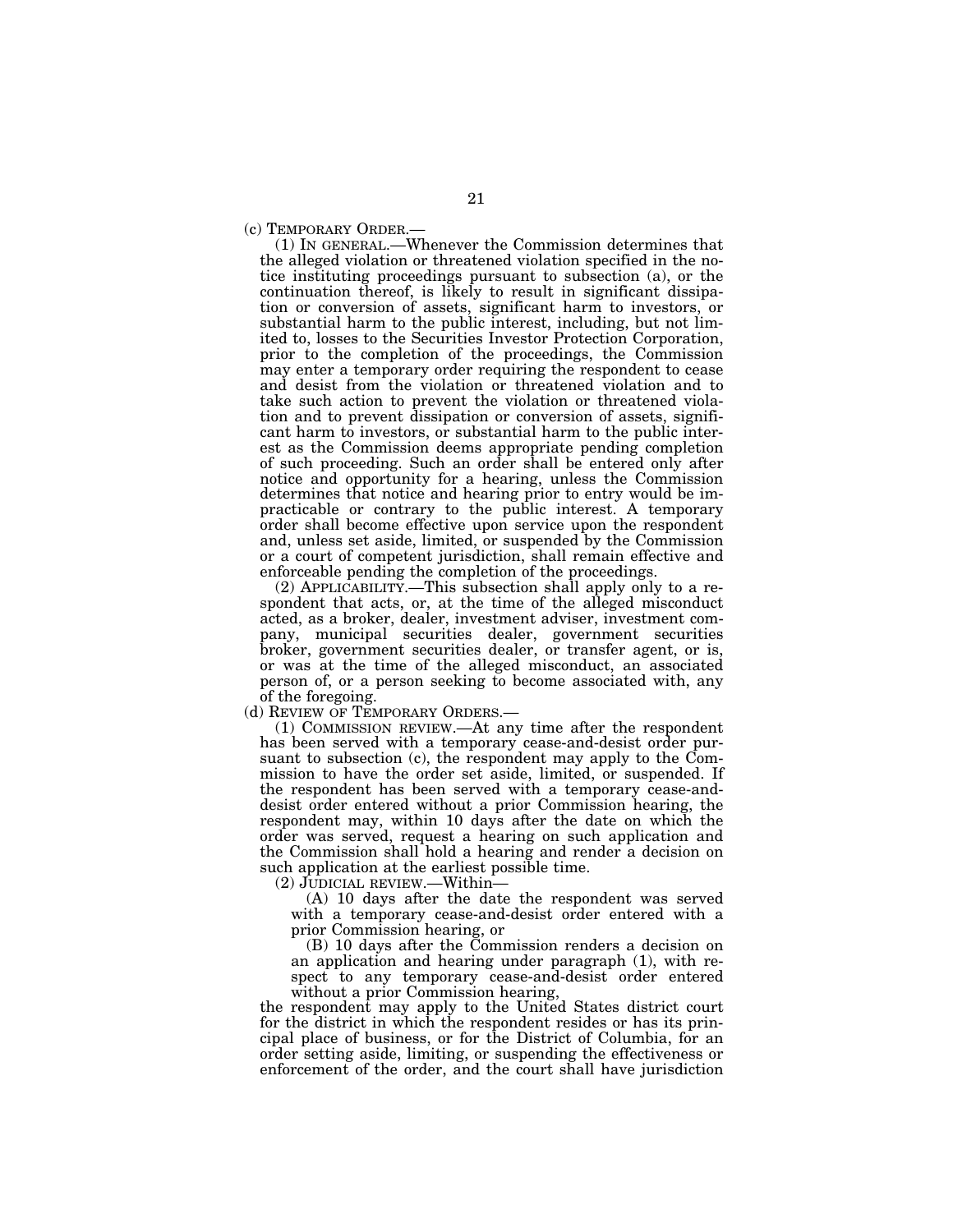to enter such an order. A respondent served with a temporary cease-and-desist order entered without a prior Commission hearing may not apply to the court except after hearing and decision by the Commission on the respondent's application under paragraph (1) of this subsection.

(3) NO AUTOMATIC STAY OF TEMPORARY ORDER.—The commencement of proceedings under paragraph (2) of this subsection shall not, unless specifically ordered by the court, operate as a stay of the Commission's order.

(4) EXCLUSIVE REVIEW.—Section 9(a) of this title shall not apply to a temporary order entered pursuant to this section.

(e) AUTHORITY TO ENTER AN ORDER REQUIRING AN ACCOUNTING AND DISGORGEMENT.—In any cease-and-desist proceeding under subsection (a), the Commission may enter an order requiring accounting and disgorgement, including reasonable interest. The Commission is authorized to adopt rules, regulations, and orders concerning payments to investors, rates of interest, periods of accrual, and such other matters as it deems appropriate to implement this subsection.

(f) AUTHORITY OF THE COMMISSION TO PROHIBIT PERSONS FROM SERVING AS OFFICERS OR DIRECTORS.—In any cease-and-desist proceeding under subsection (a), the Commission may issue an order to prohibit, conditionally or unconditionally, and permanently or for such period of time as it shall determine, any person who has violated section  $17(a)(1)$  or the rules or regulations thereunder, from acting as an officer or director of any issuer that has a class of securities registered pursuant to section 12 of the Securities Exchange Act of 1934, or that is required to file reports pursuant to section 15(d) of that Act, if the conduct of that person demonstrates unfitness to serve as an officer or director of any such issuer.

(g) AUTHORITY TO IMPOSE MONEY PENALTIES.—

(1) GROUNDS.—In any cease-and-desist proceeding under subsection (a), the Commission may impose a civil penalty on a person if the Commission finds, on the record, after notice and opportunity for hearing, that—

 $(A)$  such person-

(i) is violating or has violated any provision of this title, or any rule or regulation issued under this title; or

(ii) is or was a cause of the violation of any provision of this title, or any rule or regulation thereunder; and (B) such penalty is in the public interest.

(2) MAXIMUM AMOUNT OF PENALTY.—

(A) FIRST TIER.—The maximum amount of a penalty for each act or omission described in paragraph (1) shall be  $\left[ $7,500 \right]$   $$10,000$  for a natural person or  $\left[ $75,000 \right]$ *\$100,000* for any other person.

(B) SECOND TIER.—Notwithstanding subparagraph (A), the maximum amount of penalty for each such act or omission shall be  $\lbrack $75,000\rbrack$   $$100,000$  for a natural person or  $\left[ $375,000 \right]$  \$500,000 for any other person, if the act or omission described in paragraph (1) involved fraud, deceit, manipulation, or deliberate or reckless disregard of a regulatory requirement.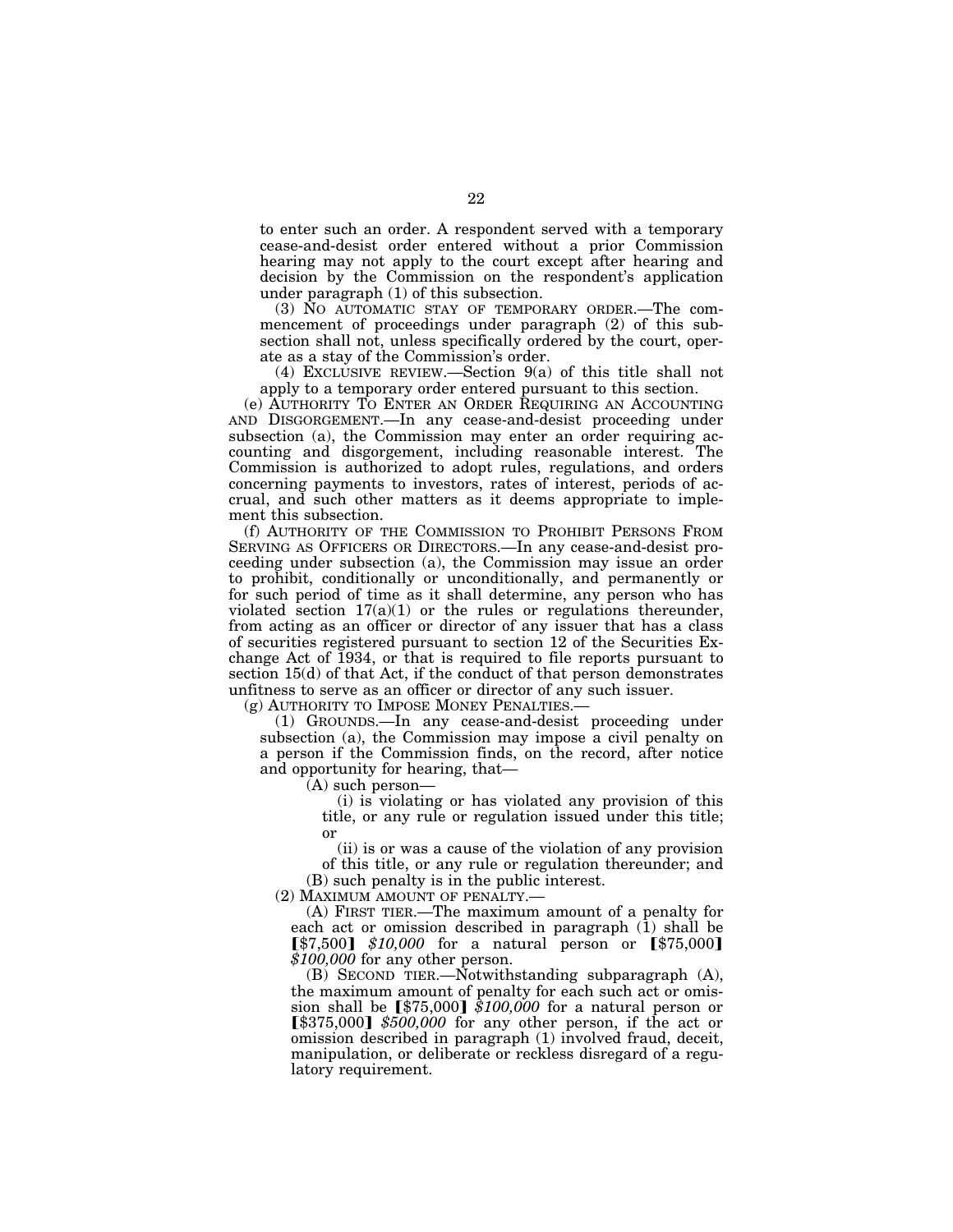$\mathbf{C}(\mathbf{C})$  THIRD TIER.—Notwithstanding subparagraphs  $(\mathbf{A})$ and (B), the maximum amount of penalty for each such act or omission shall be \$150,000 for a natural person or \$725,000 for any other person, if—

 $(i)$  the act or omission described in paragraph  $(1)$ involved fraud, deceit, manipulation, or deliberate or reckless disregard of a regulatory requirement; and

ø(ii) such act or omission directly or indirectly resulted in—

 $\overline{I}(I)$  substantial losses or created a significant risk of substantial losses to other persons; or

 $\llbracket$ (II) substantial pecuniary gain to the person who committed the act or omission.]

*(C) THIRD TIER.—* 

*(i) IN GENERAL.—Notwithstanding subparagraphs (A) and (B), for a third tier act or omission, the amount of penalty for each such act or omission shall not exceed the greater of—* 

*(I) \$1,000,000 for a natural person or \$10,000,000 for any other person;* 

*(II) 3 times the gross amount of pecuniary gain to the person who committed the act or omission; or* 

*(III) the amount of losses incurred by victims as a result of the act or omission.* 

*(ii) THIRD TIER ACT OR OMISSION.—For the purposes of this subparagraph, the term ''third tier act or omission'' means an act or omission described in paragraph (1) that—* 

*(I) involved fraud, deceit, manipulation, or deliberate or reckless disregard of a regulatory requirement; and* 

*(II) directly or indirectly—* 

*(aa) resulted in substantial losses to other persons;* 

*(bb) created a significant risk of substantial losses to other persons; or* 

*(cc) resulted in substantial pecuniary gain to* 

*the person who committed the act or omission. (D) FOURTH TIER.—Notwithstanding subparagraphs (A), (B), and (C), the maximum amount of penalty for each such act or omission shall be 3 times the otherwise applicable amount in such subparagraphs if, within the 5-year period preceding such act or omission, the person who committed the act or omission was criminally convicted for securities fraud or became subject to a judgment or order imposing monetary, equitable, or administrative relief in any Commission action alleging fraud by that person.* 

(3) EVIDENCE CONCERNING ABILITY TO PAY.—In any proceeding in which the Commission may impose a penalty under this section, a respondent may present evidence of the ability of the respondent to pay such penalty. The Commission may, in its discretion, consider such evidence in determining whether such penalty is in the public interest. Such evidence may relate to the extent of the ability of the respondent to continue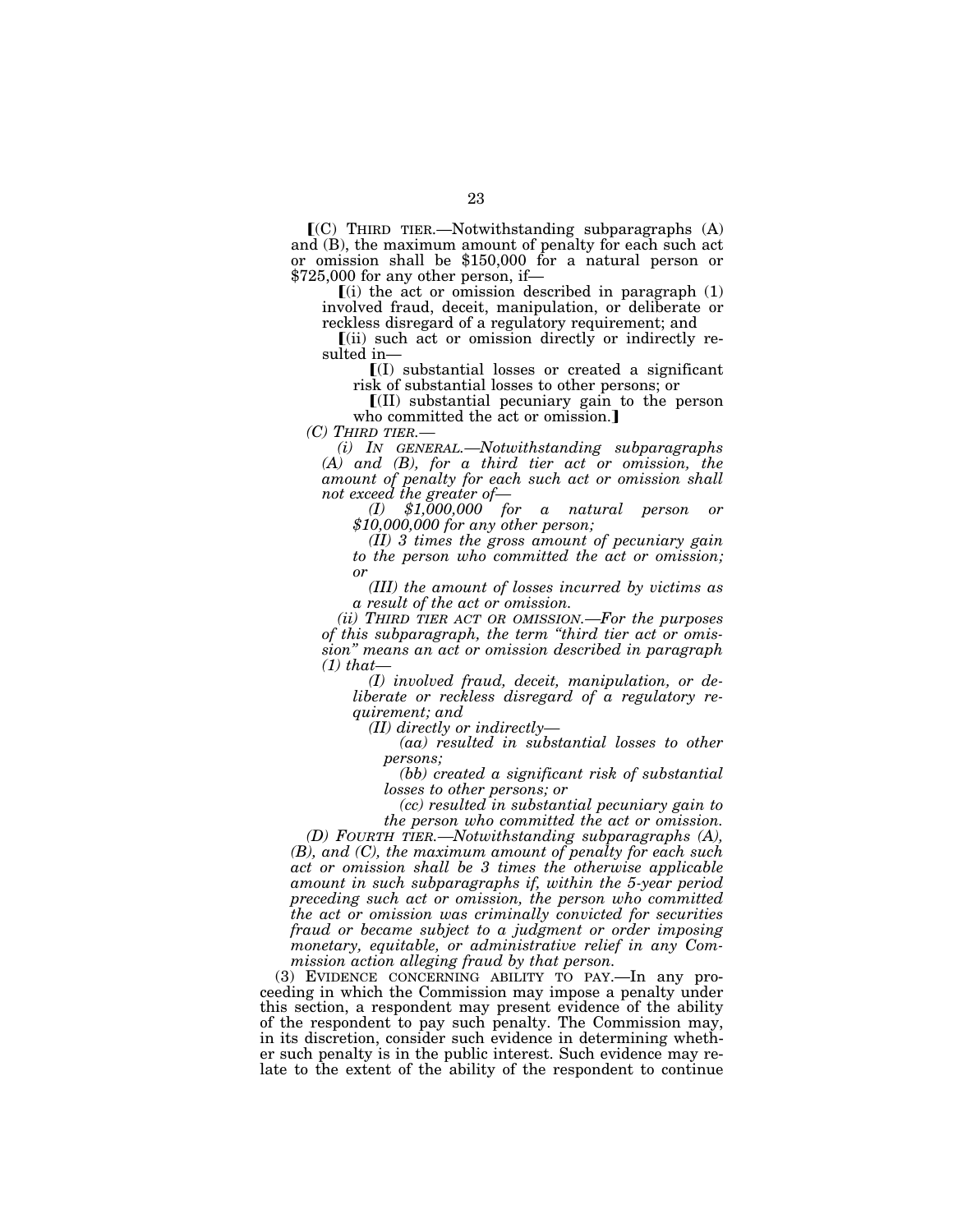in business and the collectability of a penalty, taking into account any other claims of the United States or third parties upon the assets of the respondent and the amount of the assets of the respondent.

\* \* \* \* \* \* \*

## INJUNCTIONS AND PROSECUTION OF OFFENSES

SEC. 20. (a) Whenever it shall appear to the Commission, either upon complaint or otherwise, that the provisions of this title, or of any rule or regulation prescribed under authority thereof, have been or are about to be violated, it may, in its discretion, either require or permit such person to file with it a statement in writing, under oath, or otherwise, as to all the facts and circumstances concerning the subject matter which it believes to be in the public interest to investigate, and may investigate such facts.

(b) Whenever it shall appear to the Commission that any person is engaged or about to engage in any acts or practices which constitute or will constitute a violation of the provisions of this title, or of any rule or regulation prescribed under authority thereof, the Commission may, in its discretion, bring an action in any district court of the United States, or United States court of any Territory, to enjoin such acts or practices, and upon a proper showing, a permanent or temporary injunction or restraining order shall be granted without bond. The Commission may transmit such evidence as may be available concerning such acts or practices to the Attorney General who may, in his discretion, institute the necessary criminal proceedings under this title. Any such criminal proceeding may be brought either in the district wherein the transmittal of the prospectus or security complained of begins, or in the district wherein such prospectus or security is received.

(c) Upon application of the Commission, the district courts of the United States and the United States courts of any Territory shall have jurisdiction to issue writs of mandamus commanding any person to comply with the provisions of this title or any order of the Commission made in pursuance thereof.<br>(d) MONEY PENALTIES IN CIVIL ACTIONS.—

(1) AUTHORITY OF COMMISSION.—Whenever it shall appear to the Commission that any person has violated any provision of this title, the rules or regulations thereunder, *a Federal court injunction or a bar obtained or entered by the Commission under this title,* or a cease-and-desist order entered by the Commission pursuant to section 8A of this title, other than by committing a violation subject to a penalty pursuant to section 21A of the Securities Exchange Act of 1934, the Commission may bring an action in a United States district court to seek, and the court shall have jurisdiction to impose, upon a proper showing, a civil penalty to be paid by the person who committed such violation.

(2) AMOUNT OF PENALTY.— (A) FIRST TIER.—The amount of the penalty shall be determined by the court in light of the facts and circumstances. For each violation, the amount of the penalty shall not exceed the greater of (i)  $\left[ $5,000 \right] $10,000$  for a natural person or  $\left[ $50,000 \right] $100,000$  for any other per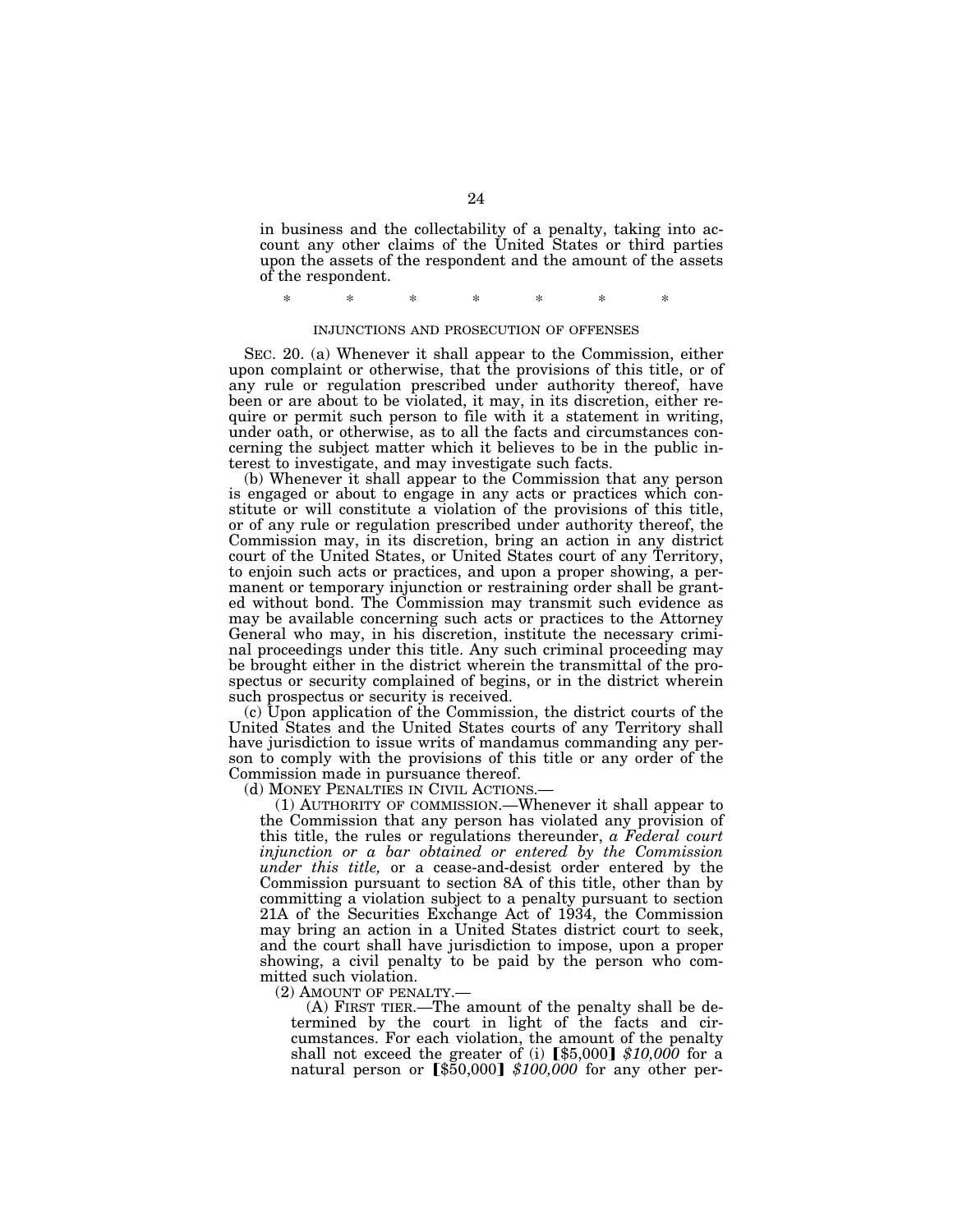son, or (ii) the gross amount of pecuniary gain to such defendant as a result of the violation.

(B) SECOND TIER.—Notwithstanding subparagraph (A), the amount of penalty for each such violation shall not exceed the greater of  $(i)$  [\$50,000] \$100,000 for a natural person or  $\llbracket $250,000 \rrbracket$  \$500,000 for any other person, or (ii) the gross amount of pecuniary gain to such defendant as a result of the violation, if the violation described in paragraph (1) involved fraud, deceit, manipulation, or deliberate or reckless disregard of a regulatory requirement.

 $(C)$  THIRD TIER.—Notwithstanding subparagraphs  $(A)$ and (B), the amount of penalty for each such violation shall not exceed the greater of (i) \$100,000 for a natural person or \$500,000 for any other person, or (ii) the gross amount of pecuniary gain to such defendant as a result of the violation, if—

 $\mathbf{I}(I)$  the violation described in paragraph  $(1)$  involved fraud, deceit, manipulation, or deliberate or reckless disregard of a regulatory requirement; and

 $\left[ \text{([I])} \right]$  such violation directly or indirectly resulted in substantial losses or created a significant risk of substantial losses to other persons.]<br>(C) THIRD TIER.—

*(i)* IN GENERAL.—Notwithstanding subparagraphs *(A) and (B), for a third tier violation, the amount of penalty for each violation shall not exceed the greater* 

*of— (I) \$1,000,000 for a natural person or \$10,000,000 for any other person;* 

*(II) 3 times the gross amount of pecuniary gain to the person who committed the violation; or* 

*(III) the amount of losses incurred by victims as a result of the violation.* 

*(ii) THIRD TIER VIOLATION.—For the purposes of this subparagraph, the term ''third tier violation'' means a violation described in paragraph (1) that—* 

*(I) involved fraud, deceit, manipulation, or deliberate or reckless disregard of a regulatory requirement; and* 

*(II) directly or indirectly—* 

*(aa) resulted in substantial losses to other persons;* 

*(bb) created a significant risk of substantial losses to other persons; or* 

*(cc) resulted in substantial pecuniary gain to the person who committed the violation.* 

*(D) FOURTH TIER.—Notwithstanding subparagraphs (A), (B), and (C), the maximum amount of penalty for each such violation shall be 3 times the otherwise applicable amount in such subparagraphs if, within the 5-year period preceding such violation, the defendant was criminally convicted for securities fraud or became subject to a judgment or order imposing monetary, equitable, or administrative relief in any Commission action alleging fraud by that defendant.*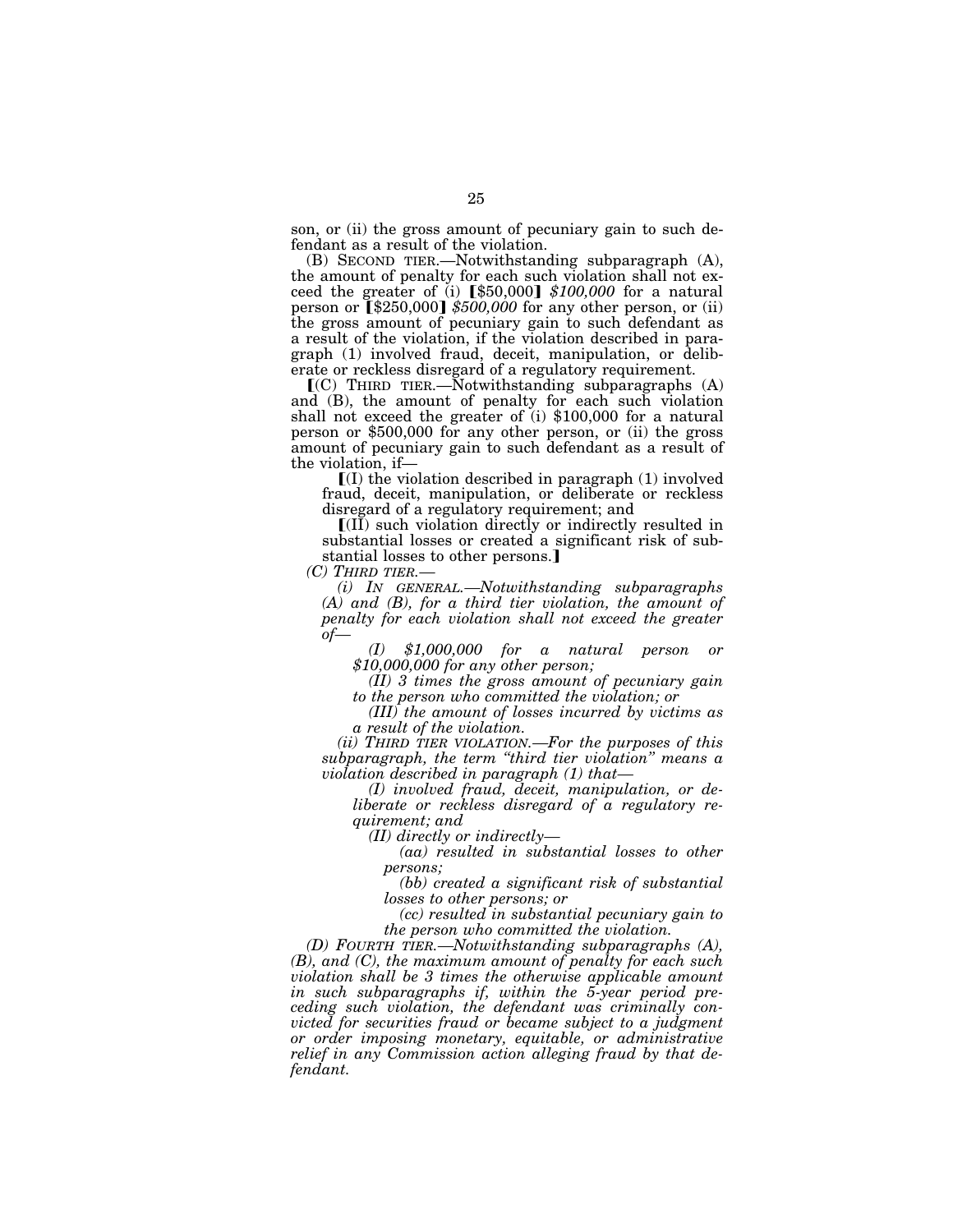(3) PROCEDURES FOR COLLECTION.— (A) PAYMENT OF PENALTY TO TREASURY.—A penalty imposed under this section shall be payable into the Treasury of the United States, except as otherwise provided in section 308 of the Sarbanes-Oxley Act of 2002 and section 21F of the Securities Exchange Act of 1934.

(B) COLLECTION OF PENALTIES.—If a person upon whom such a penalty is imposed shall fail to pay such penalty within the time prescribed in the court's order, the Commission may refer the matter to the Attorney General who shall recover such penalty by action in the appropriate United States district court.

(C) REMEDY NOT EXCLUSIVE.—The actions authorized by this subsection may be brought in addition to any other action that the Commission or the Attorney General is entitled to bring.

(D) JURISDICTION AND VENUE.—For purposes of section 22 of this title, actions under this section shall be actions to enforce a liability or a duty created by this title.

ø(4) SPECIAL PROVISIONS RELATING TO A VIOLATION OF A CEASE-AND-DESIST ORDER.—In an action to enforce a cease-anddesist order entered by the Commission pursuant to section 8A, each separate violation of such order shall be a separate offense, except that in the case of a violation through a continuing failure to comply with such an order, each day of the failure to comply with the order shall be deemed a separate offense.]

*(4) SPECIAL PROVISIONS RELATING TO A VIOLATION OF AN IN-JUNCTION OR CERTAIN ORDERS.—* 

*(A) IN GENERAL.—Each separate violation of an injunction or order described in subparagraph (B) shall be a separate offense, except that in the case of a violation through a continuing failure to comply with such injunction or order, each day of the failure to comply with the injunction or order shall be deemed a separate offense.* 

*(B) INJUNCTIONS AND ORDERS.—Subparagraph (A) shall apply with respect to any action to enforce—* 

*(i) a Federal court injunction obtained pursuant to this title;* 

*(ii) an order entered or obtained by the Commission pursuant to this title that bars, suspends, places limitations on the activities or functions of, or prohibits the activities of a person; or* 

*(iii) a cease-and-desist order entered by the Commission pursuant to section 8A.* 

(e) AUTHORITY OF A COURT TO PROHIBIT PERSONS FROM SERVING AS OFFICERS AND DIRECTORS.—In any proceeding under subsection (b), the court may prohibit, conditionally or unconditionally, and permanently or for such period of time as it shall determine, any person who violated section  $17(a)(1)$  of this title from acting as an officer or director of any issuer that has a class of securities registered pursuant to section 12 of the Securities Exchange Act of 1934 or that is required to file reports pursuant to section 15(d) of such Act if the person's conduct demonstrates unfitness to serve as an officer or director of any such issuer.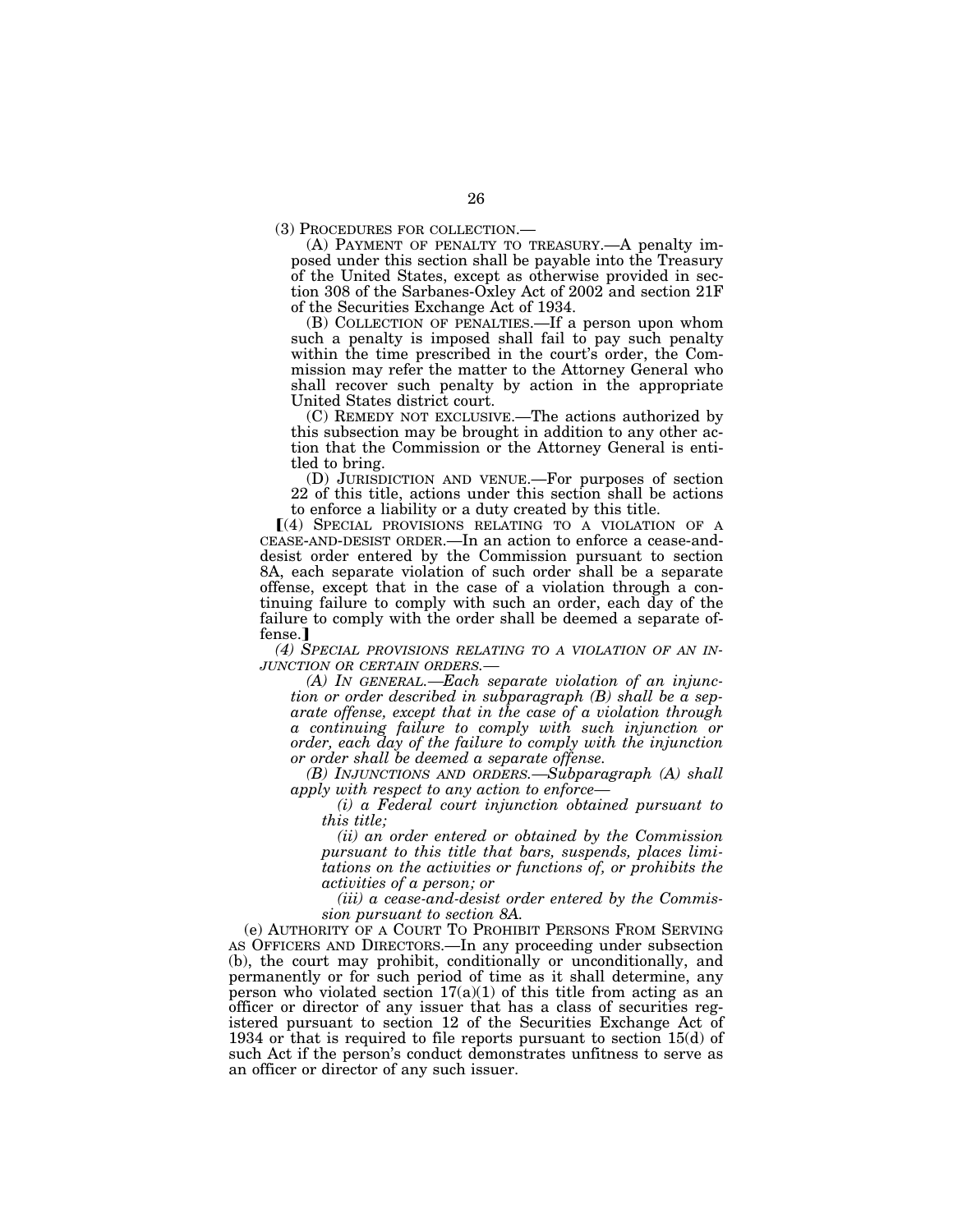(f) PROHIBITION OF ATTORNEYS' FEES PAID FROM COMMISSION DISGORGEMENT FUNDS.—Except as otherwise ordered by the court upon motion by the Commission, or, in the case of an administrative action, as otherwise ordered by the Commission, funds disgorged as the result of an action brought by the Commission in Federal court, or as a result of any Commission administrative action, shall not be distributed as payment for attorneys' fees or expenses incurred by private parties seeking distribution of the disgorged funds.

 $\sigma$  (g) AUTHORITY OF A COURT TO PROHIBIT PERSONS FROM PARTICIPATING IN AN OFFERING OF PENNY STOCK.—

 $P(A)$  In GENERAL.—In any proceeding under subsection  $P(A)$ against any person participating in, or, at the time of the alleged misconduct, who was participating in, an offering of penny stock, the court may prohibit that person from participating in an offering of penny stock, conditionally or unconditionally, and permanently or for such period of time as the court shall determine.

(2) DEFINITION.—For purposes of this subsection, the term "person participating in an offering of penny stock" includes any person engaging in activities with a broker, dealer, or issuer for purposes of issuing, trading, or inducing or attempting to induce the purchase or sale of, any penny stock. The Commission may, by rule or regulation, define such term to include other activities, and may, by rule, regulation, or order, exempt any person or class of persons, in whole or in part, conditionally or unconditionally, from inclusion in such term.

\* \* \* \* \* \* \*

## **SECURITIES EXCHANGE ACT OF 1934**

## TITLE I—REGULATION OF SECURITIES EXCHANGES

\* \* \* \* \* \* \*

#### INVESTIGATIONS; INJUNCTIONS AND PROSECUTION OF OFFENSES

SEC. 21. (a)(1) The Commission may, in its discretion, make such investigations as it deems necessary to determine whether any person has violated, is violating, or is about to violate any provision of this title, the rules or regulations thereunder, the rules of a national securities exchange or registered securities association of which such person is a member or a person associated, or, as to any act or practice, or omission to act, while associated with a member, formerly associated with a member, the rules of a registered clearing agency in which such person is a participant, or, as to any act or practice, or omission to act, while a participant, was a participant, the rules of the Public Company Accounting Oversight Board, of which such person is a registered public accounting firm, a person associated with such a firm, or, as to any act, practice, or omission to act, while associated with such firm, a person formerly associated with such a firm, or the rules of the Municipal Securities Rulemaking Board, and may require or permit any person to file with it a statement in writing, under oath or otherwise as the Commission shall determine, as to all the facts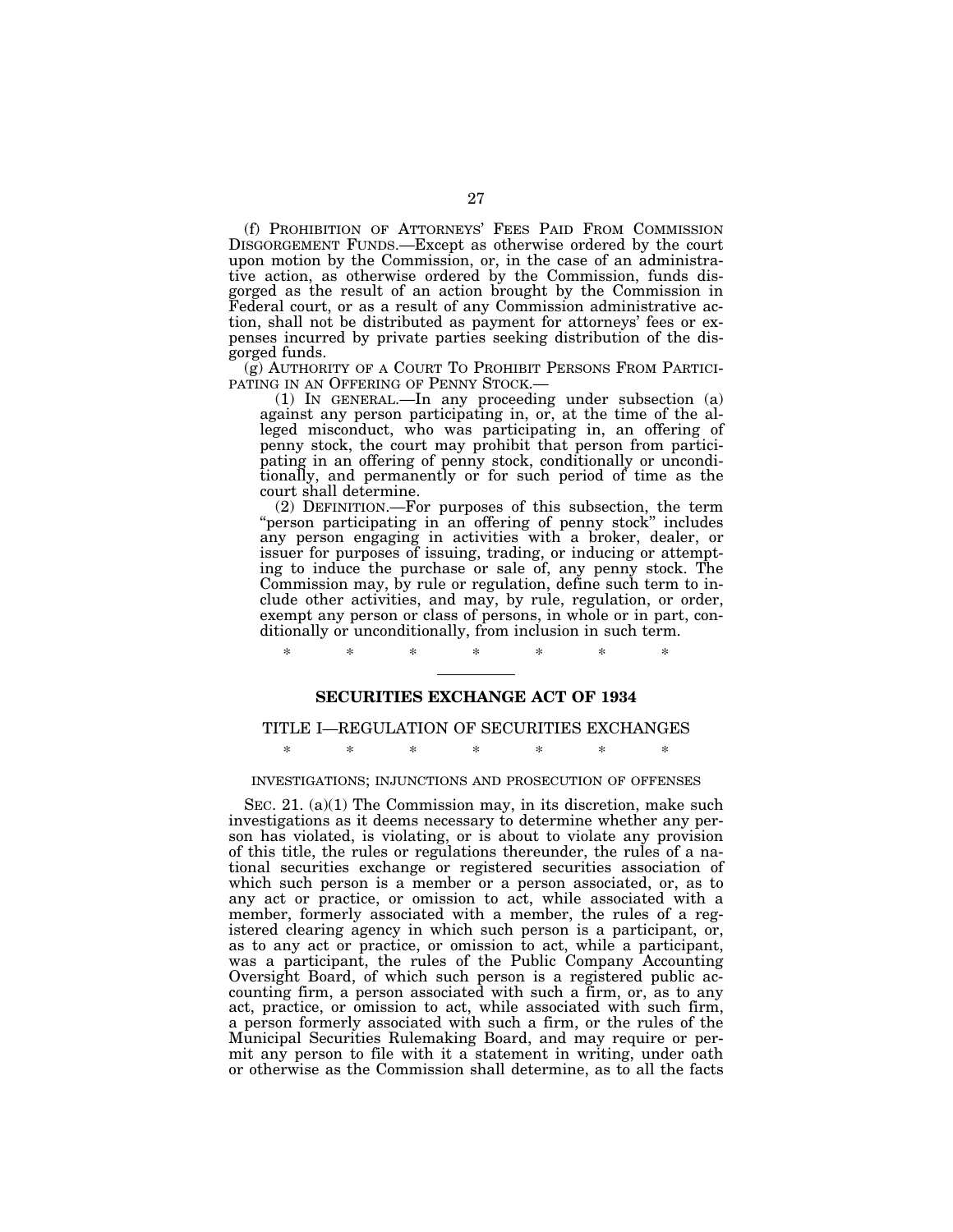and circumstances concerning the matter to be investigated. The Commission is authorized in its discretion, to publish information concerning any such violations, and to investigate any facts, conditions, practices, or matters which it may deem necessary or proper to aid in the enforcement of such provisions, in the prescribing of rules and regulations under this title, or in securing information to serve as a basis for recommending further legislation concerning the matters to which this title relates.

(2) On request from a foreign securities authority, the Commission may provide assistance in accordance with this paragraph if the requesting authority states that the requesting authority is conducting an investigation which it deems necessary to determine whether any person has violated, is violating, or is about to violate any laws or rules relating to securities matters that the requesting authority administers or enforces. The Commission may, in its discretion, conduct such investigation as the Commission deems necessary to collect information and evidence pertinent to the request for assistance. Such assistance may be provided without regard to whether the facts stated in the request would also constitute a violation of the laws of the United States. In deciding whether to provide such assistance, the Commission shall consider whether  $(A)$ the requesting authority has agreed to provide reciprocal assistance in securities matters to the Commission; and (B) compliance with the request would prejudice the public interest of the United States.

(b) For the purpose of any such investigation, or any other proceeding under this title, any member of the Commission or any officer designated by it is empowered to administer oaths and affirmations, subpoena witnesses, compel their attendance, take evidence, and require the production of any books, papers, correspondence, memoranda, or other records which the Commission deems relevant or material to the inquiry. Such attendance of witnesses and the production of any such records may be required from any place in the United States or any State at any designated place of hearing.

(c) In case of contumacy by, or refusal to obey a subpoena issued to, any person, the Commission may invoke the aid of any court of the United States within the jurisdiction of which such investigation or proceeding is carried on, or where such person resides or carries on business, in requiring the attendance and testimony of witnesses and the production of books, papers, correspondence, memoranda, and other records. And such court may issue an order requiring such person to appear before the Commission or member or officer designated by the Commission, there to produce records, if so ordered, or to give testimony touching the matter under investigation or in question; and any failure to obey such order of the court may be punished by such court as a contempt thereof. All process in any such case may be served in the judicial district whereof such person is an inhabitant or wherever he may be found. Any person who shall, without just cause, fail or refuse to attend and testify or to answer any lawful inquiry or to produce books, papers, correspondence, memoranda, and other records, if in his power so to do, in obedience to the subpoena of the Commission, shall be guilty of a misdemeanor and, upon conviction, shall be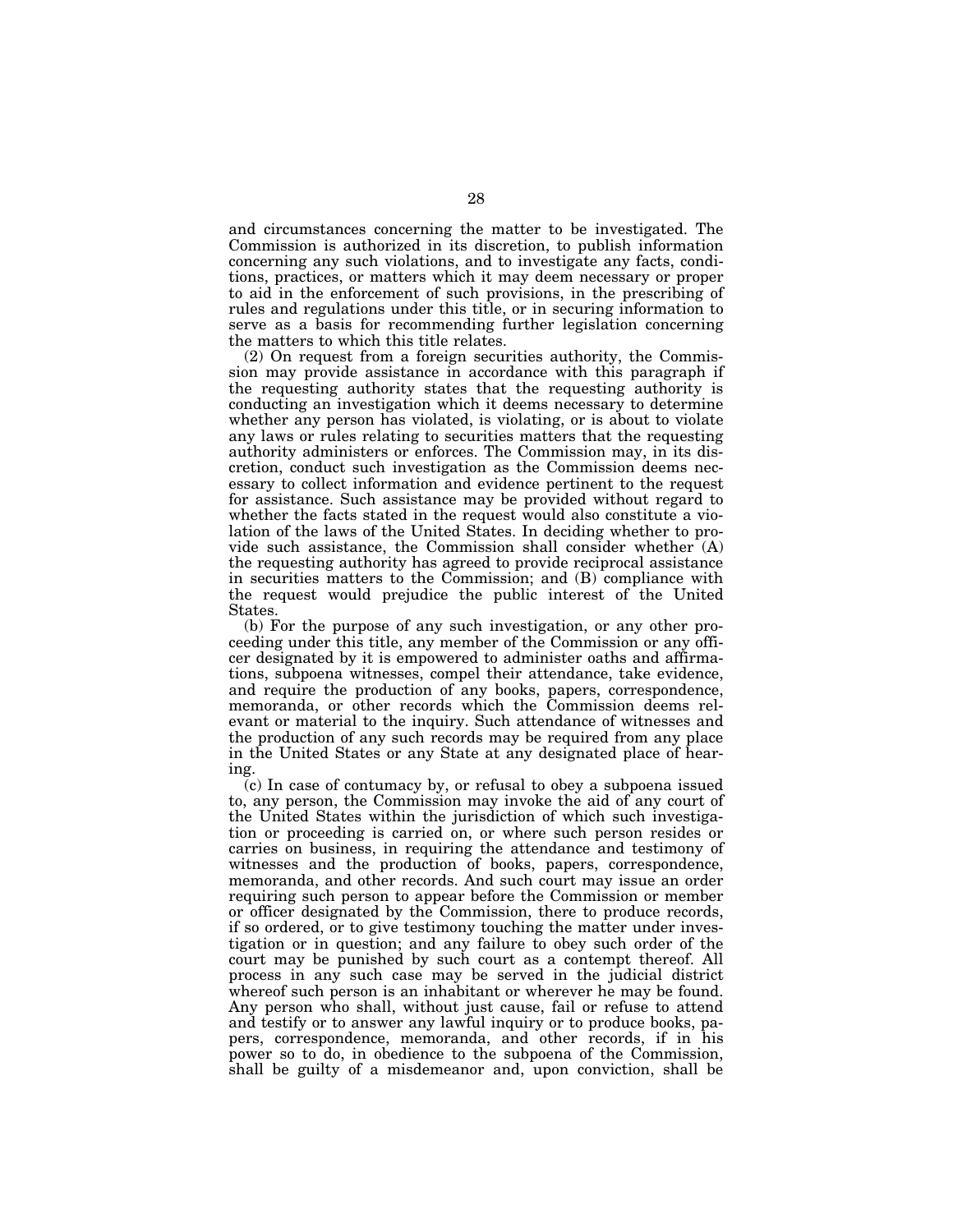subject to a fine of not more than \$1,000 or to imprisonment for a term of not more than one year, or both.

 $(d)(1)$  Whenever it shall appear to the Commission that any person is engaged or is about to engage in acts or practices constituting a violation of any provision of this title, the rules or regulations thereunder, the rules of a national securities exchange or registered securities association of which such person is a member or a person associated with a member, the rules of a registered clearing agency in which such person is a participant, the rules of the Public Company Accounting Oversight Board, of which such person is a registered public accounting firm or a person associated with such a firm, or the rules of the Municipal Securities Rulemaking Board, it may in its discretion bring an action in the proper district court of the United States, the United States District Court for the District of Columbia, or the United States courts of any territory or other place subject to the jurisdiction of the United States, to enjoin such acts or practices, and upon a proper showing a permanent or temporary injunction or restraining order shall be granted without bond. The Commission may transmit such evidence as may be available concerning such acts or practices as may constitute a violation of any provision of this title or the rules or regulations thereunder to the Attorney General, who may, in his discretion, institute the necessary criminal proceedings under this title.

(2) AUTHORITY OF A COURT TO PROHIBIT PERSONS FROM SERVING AS OFFICERS AND DIRECTORS.—In any proceeding under paragraph (1) of this subsection, the court may prohibit, conditionally or unconditionally, and permanently or for such period of time as it shall determine, any person who violated section 10(b) of this title or the rules or regulations thereunder from acting as an officer or director of any issuer that has a class of securities registered pursuant to section 12 of this title or that is required to file reports pursuant to section 15(d) of this title if the person's conduct demonstrates unfitness to serve as an officer or director of any such issuer.

(3) MONEY PENALTIES IN CIVIL ACTIONS.—

(A) AUTHORITY OF COMMISSION.—Whenever it shall appear to the Commission that any person has violated any provision of this title, the rules or regulations thereunder, *a Federal court injunction or a bar obtained or entered by the Commission under this title,* or a cease-and-desist order entered by the Commission pursuant to section 21C of this title, other than by committing a violation subject to a penalty pursuant to section 21A, the Commission may bring an action in a United States district court to seek, and the court shall have jurisdiction to impose, upon a proper showing, a civil penalty to be paid by the person who committed such violation.

(B) AMOUNT OF PENALTY.—

(i) FIRST TIER.—The amount of the penalty shall be determined by the court in light of the facts and circumstances. For each violation, the amount of the penalty shall not exceed the greater of  $(I)$   $[$5,000]$   $$10,000$  for a natural person or [\$50,000] \$100,000 for any other person, or  $(\overline{I})$  the gross amount of pecuniary gain to such defendant as a result of the violation.

(ii) SECOND TIER.—Notwithstanding clause (i), the amount of penalty for each such violation shall not exceed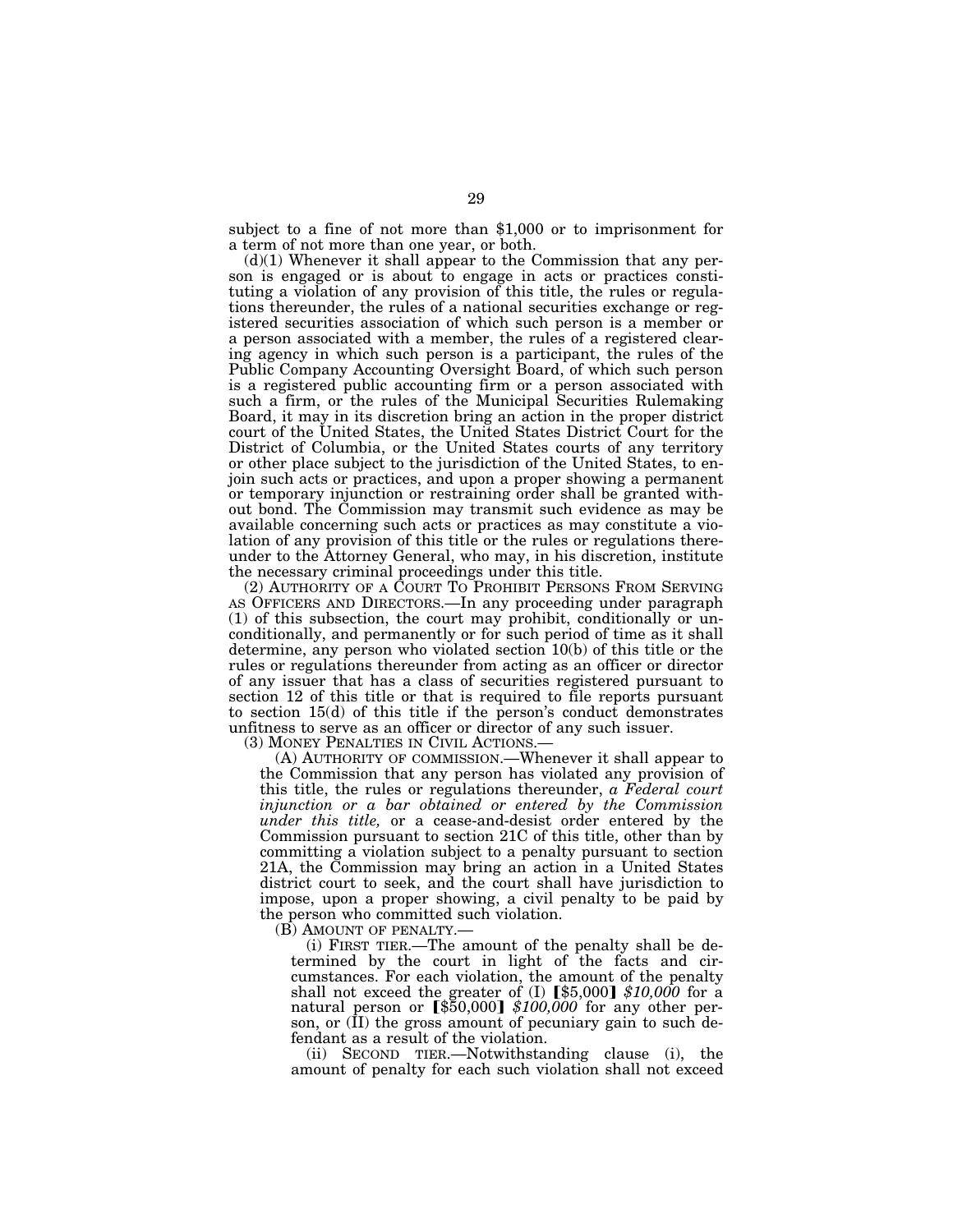the greater of  $(I)$   $$50,000$   $$100,000$  for a natural person or  $\llbracket \$250,000\rrbracket$   $\$500,000$  for any other person, or (II) the gross amount of pecuniary gain to such defendant as a result of the violation, if the violation described in subparagraph (A) involved fraud, deceit, manipulation, or deliberate or reckless disregard of a regulatory requirement.

 $(iii)$  THIRD TIER.— $\bar{N}$ otwithstanding clauses (i) and (ii), the amount of penalty for each such violation shall not exceed the greater of (I) \$100,000 for a natural person or \$500,000 for any other person, or (II) the gross amount of pecuniary gain to such defendant as a result of the violation, if—

 $(aa)$  the violation described in subparagraph  $(A)$  involved fraud, deceit, manipulation, or deliberate or reckless disregard of a regulatory requirement; and

ø(bb) such violation directly or indirectly resulted in substantial losses or created a significant risk of substantial losses to other persons.]

*(iii) THIRD TIER.—* 

*(I) IN GENERAL.—Notwithstanding clauses (i) and (ii), for a third tier violation, the amount of penalty for each such violation shall not exceed the greater of—* 

*(aa) \$1,000,000 for a natural person or \$10,000,000 for any other person;* 

*(bb) 3 times the gross amount of pecuniary gain to the person who committed the violation; or* 

*(cc) the amount of losses incurred by victims as a result of the violation.* 

*(II) THIRD TIER VIOLATION.—For the purposes of this clause, the term ''third tier violation'' means a violation described in subparagraph (A) that—* 

*(aa) involved fraud, deceit, manipulation, or deliberate or reckless disregard of a regulatory requirement; and* 

*(bb) directly or indirectly—* 

*(AA) resulted in substantial losses to other persons;* 

*(BB) created a significant risk of substantial losses to other persons; or* 

*(CC) resulted in substantial pecuniary gain to the person who committed the violation.* 

*(iv) FOURTH TIER.—Notwithstanding clauses (i), (ii), and (iii), the maximum amount of penalty for each such violation shall be 3 times the otherwise applicable amount in such clauses if, within the 5-year period preceding such violation, the defendant was criminally convicted for securities fraud or became subject to a judgment or order imposing monetary, equitable, or administrative relief in any Commission action alleging fraud by that defendant.* 

(i) PAYMENT OF PENALTY TO TREASURY.—A penalty imposed under this section shall be payable into the Treasury of the United States, except as otherwise provided in section 308 of the Sarbanes-Oxley Act of 2002 and section 21F of this title.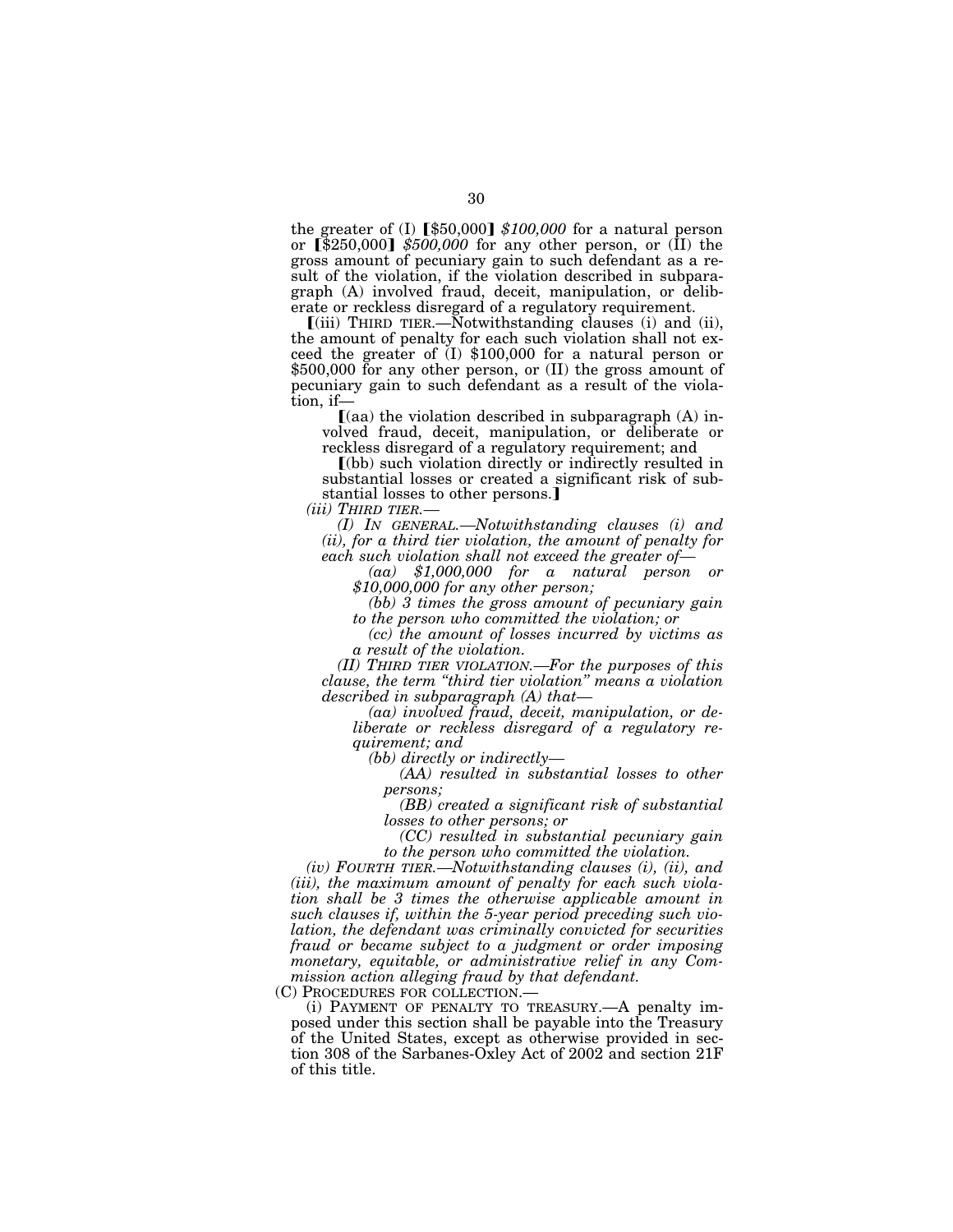(ii) COLLECTION OF PENALTIES.—If a person upon whom such a penalty is imposed shall fail to pay such penalty within the time prescribed in the court's order, the Commission may refer the matter to the Attorney General who shall recover such penalty by action in the appropriate United States district court.

(iii) REMEDY NOT EXCLUSIVE.—The actions authorized by this paragraph may be brought in addition to any other action that the Commission or the Attorney General is entitled to bring.

(iv) JURISDICTION AND VENUE.—For purposes of section 27 of this title, actions under this paragraph shall be ac-

tions to enforce a liability or a duty created by this title. ø(D) SPECIAL PROVISIONS RELATING TO A VIOLATION OF A CEASE-AND-DESIST ORDER.—In an action to enforce a cease-anddesist order entered by the Commission pursuant to section 21C, each separate violation of such order shall be a separate offense, except that in the case of a violation through a continuing failure to comply with the order, each day of the failure to comply shall be deemed a separate offense.]

*(D) SPECIAL PROVISIONS RELATING TO A VIOLATION OF AN IN-JUNCTION OR CERTAIN ORDERS.—* 

*(i) IN GENERAL.—Each separate violation of an injunction or order described in clause (ii) shall be a separate offense, except that in the case of a violation through a continuing failure to comply with such injunction or order, each day of the failure to comply with the injunction or order shall be deemed a separate offense.* 

*(ii) INJUNCTIONS AND ORDERS.—Clause (i) shall apply with respect to an action to enforce—* 

*(I) a Federal court injunction obtained pursuant to this title;* 

*(II) an order entered or obtained by the Commission pursuant to this title that bars, suspends, places limitations on the activities or functions of, or prohibits the activities of a person; or* 

*(III) a cease-and-desist order entered by the Commission pursuant to section 21C.* 

(4) PROHIBITION OF ATTORNEYS' FEES PAID FROM COMMISSION DISGORGEMENT FUNDS.—Except as otherwise ordered by the court upon motion by the Commission, or, in the case of an administrative action, as otherwise ordered by the Commission, funds disgorged as the result of an action brought by the Commission in Federal court, or as a result of any Commission administrative action, shall not be distributed as payment for attorneys' fees or expenses incurred by private parties seeking distribution of the disgorged funds.

(5) EQUITABLE RELIEF.—In any action or proceeding brought or instituted by the Commission under any provision of the securities laws, the Commission may seek, and any Federal court may grant, any equitable relief that may be appropriate or necessary for the benefit of investors.

(6) AUTHORITY OF A COURT TO PROHIBIT PERSONS FROM PARTICI-PATING IN AN OFFERING OF PENNY STOCK.-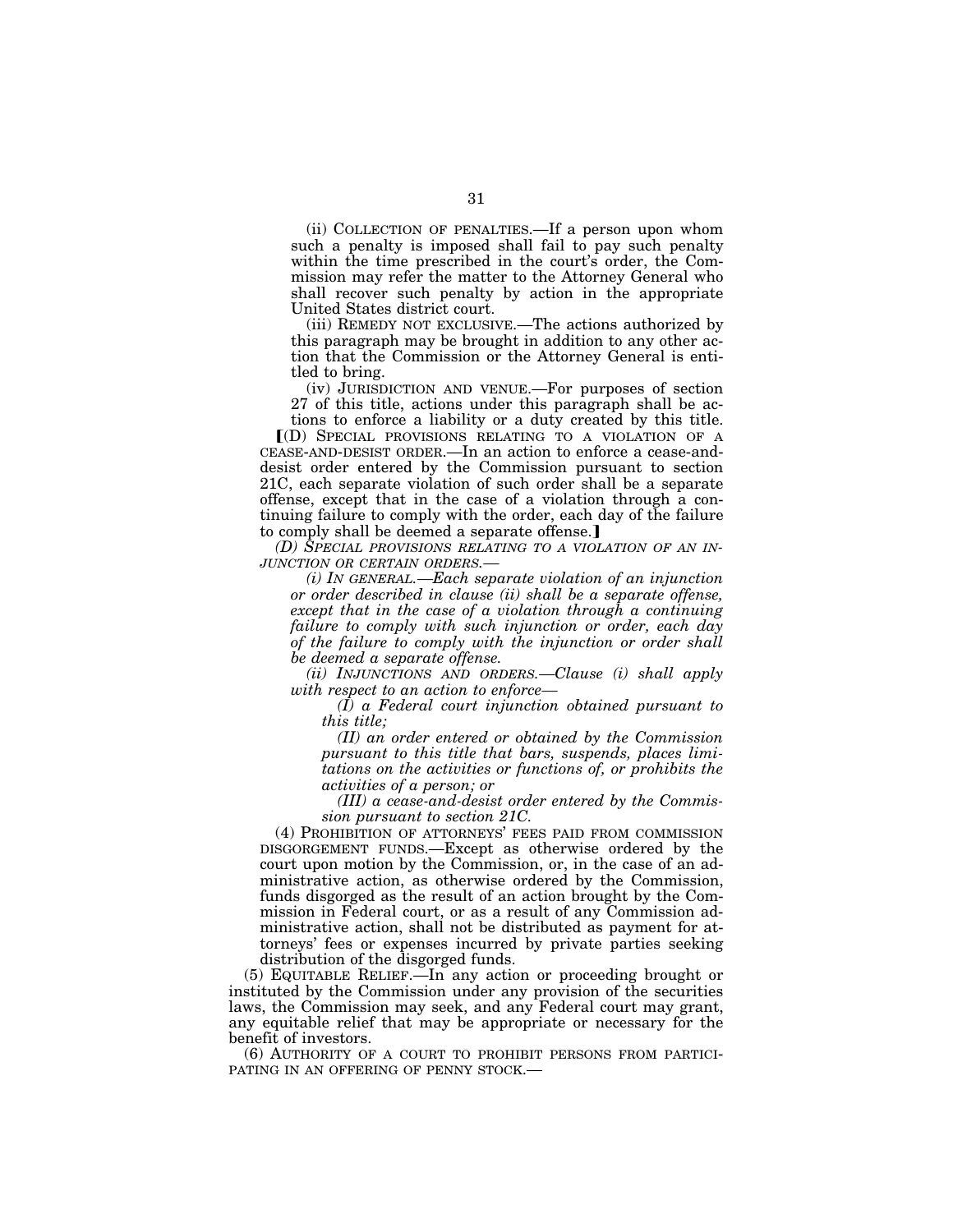(A) IN GENERAL.—In any proceeding under paragraph (1) against any person participating in, or, at the time of the alleged misconduct who was participating in, an offering of penny stock, the court may prohibit that person from participating in an offering of penny stock, conditionally or unconditionally, and permanently or for such period of time as the court shall determine.

(B) DEFINITION.—For purposes of this paragraph, the term "person participating in an offering of penny stock" includes any person engaging in activities with a broker, dealer, or issuer for purposes of issuing, trading, or inducing or attempting to induce the purchase or sale of, any penny stock. The Commission may, by rule or regulation, define such term to include other activities, and may, by rule, regulation, or order, exempt any person or class of persons, in whole or in part, conditionally or unconditionally, from inclusion in such term.

(e) Upon application of the Commission the district courts of the United States and the United States courts of any territory or other place subject to the jurisdiction of the United States shall have jurisdiction to issue writs of mandamus, injunctions, and orders commanding (1) any person to comply with the provisions of this title, the rules, regulations, and orders thereunder, the rules of a national securities exchange or registered securities association of which such person is a member or person associated with a member, the rules of a registered clearing agency in which such person is a participant, the rules of the Public Company Accounting Oversight Board, of which such person is a registered public accounting firm or a person associated with such a firm, the rules of the Municipal Securities Rulemaking Board, or any undertaking contained in a registration statement as provided in subsection (d) of section 15 of this title, (2) any national securities exchange or registered securities association to enforce compliance by its members and persons associated with its members with the provisions of this title, the rules, regulations, and orders thereunder, and the rules of such exchange or association, or (3) any registered clearing agency to enforce compliance by its participants with the provisions of the rules of such clearing agency.

(f) Notwithstanding any other provision of this title, the Commission shall not bring any action pursuant to subsection (d) or (e) of this section against any person for violation of, or to command compliance with, the rules of a self-regulatory organization or the Public Company Accounting Oversight Board unless it appears to the Commission that (1) such self-regulatory organization or the Public Company Accounting Oversight Board is unable or unwilling to take appropriate action against such person in the public interest and for the protection of investors, or (2) such action is otherwise necessary or appropriate in the public interest or for the protection of investors.

(g) Notwithstanding the provisions of section 1407(a) of title 28, United States Code, or any other provision of law, no action for equitable relief instituted by the Commission pursuant to the securities laws shall be consolidated or coordinated with other actions not brought by the Commission, even though such other actions may involve common questions of fact, unless such consolidation is consented to by the Commission.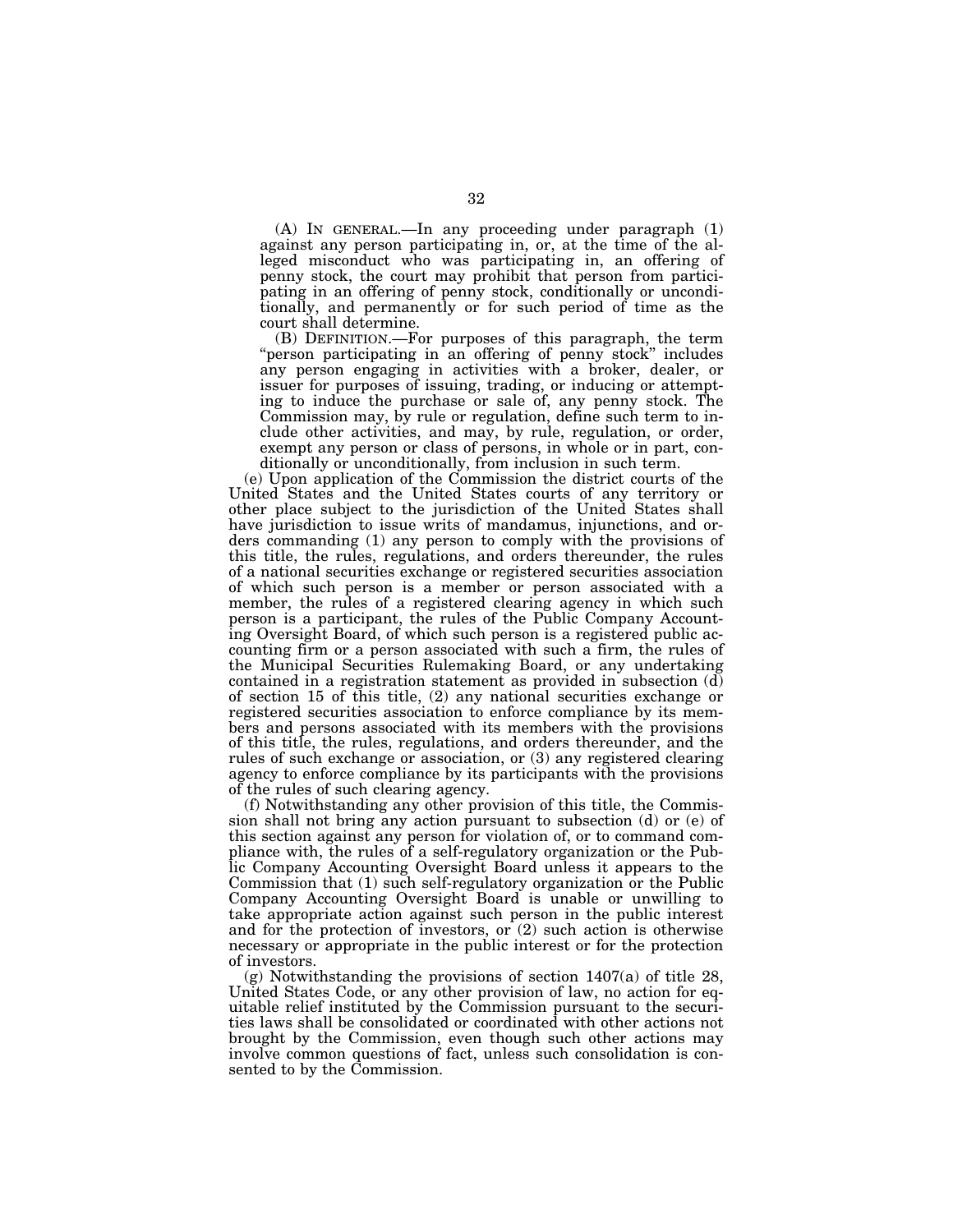(h)(1) The Right to Financial Privacy Act of 1978 shall apply with respect to the Commission, except as otherwise provided in this subsection.

(2) Notwithstanding section 1105 or 1107 of the Right to Financial Privacy Act of 1978, the Commission may have access to and obtain copies of, or the information contained in financial records of a customer from a financial institution without prior notice to the customer upon an ex parte showing to an appropriate United States district court that the Commission seeks such financial records pursuant to a subpoena issued in conformity with the requirements of section 19(b) of the Securities Act of 1933, section 21(b) of the Securities Exchange Act of 1934, section 42(b) of the Investment Company Act of 1940, or section 209(b) of the Investment Advisers Act of 1940, and that the Commission has reason to believe that—

(A) delay in obtaining access to such financial records, or the required notice, will result in—

(i) flight from prosecution;

(ii) destruction of or tampering with evidence;

(iii) transfer of assets or records outside the territorial limits of the United States;

(iv) improper conversion of investor assets; or

(v) impeding the ability of the Commission to identify or trace the source or disposition of funds involved in any securities transaction;

(B) such financial records are necessary to identify or trace the record or beneficial ownership interest in any security;

(C) the acts, practices or course of conduct under investigation involve—

(i) the dissemination of materially false or misleading information concerning any security, issuer, or market, or the failure to make disclosures required under the securities laws, which remain uncorrected; or

(ii) a financial loss to investors or other persons protected under the securities laws which remains substantially uncompensated; or

(D) the acts, practices or course of conduct under investigation—

(i) involve significant financial speculation in securities; or

(ii) endanger the stability of any financial or investment intermediary.

(3) Any application under paragraph (2) for a delay in notice shall be made with reasonable specificity.

(4)(A) Upon a showing described in paragraph (2), the presiding judge or magistrate shall enter an ex parte order granting the requested delay for a period not to exceed ninety days and an order prohibiting the financial institution involved from disclosing that records have been obtained or that a request for records has been made.

(B) Extensions of the period of delay of notice provided in subparagraph (A) of up to ninety days each may be granted by the court upon application, but only in accordance with this subsection or section 1109(a), (b)(1), or (b)(2) of the Right to Financial Privacy Act of 1978.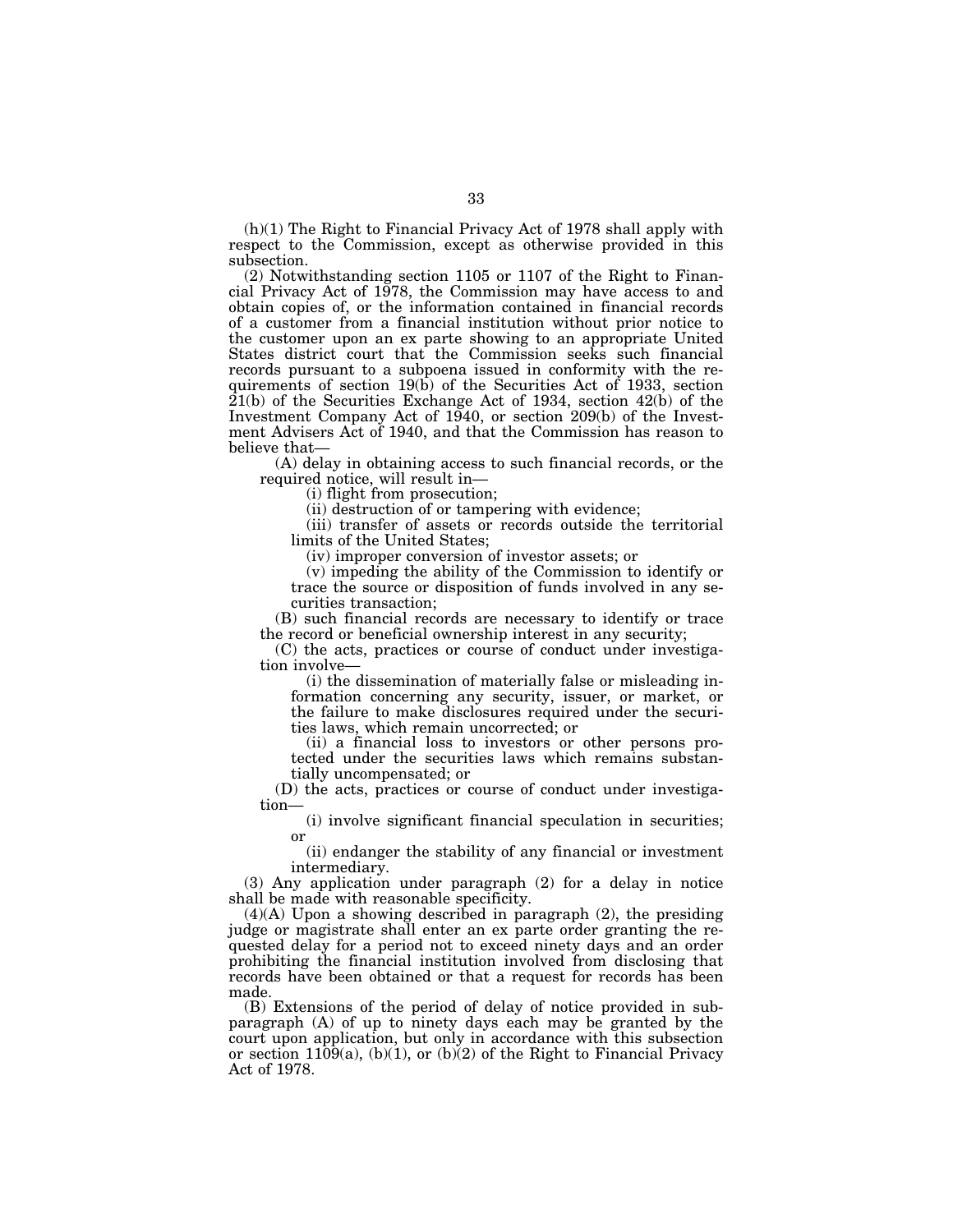(C) Upon expiration of the period of delay of notification ordered under subparagraph  $(A)$  or  $(\overline{B})$ , the customer shall be served with or mailed a copy of the subpena insofar as it applies to the customer together with the following notice which shall describe with reasonable specificity the nature of the investigation for which the Commission sought the financial records:''Records or information concerning your transactions which are held by the financial institution named in the attached subpena were supplied to the Securities and Exchange Commission on (date). Notification was withheld pursuant to a determination by the (title of court so ordering) under section 21(h) of the Securities Exchange Act of 1934 that (state reason). The purpose of the investigation or official proceeding was (state purpose).''

(5) Upon application by the Commission, all proceedings pursuant to paragraphs (2) and (4) shall be held in camera and the records thereof sealed until expiration of the period of delay or such other date as the presiding judge or magistrate may permit.

(7)(A) Following the expiration of the period of delay of notification ordered by the court pursuant to paragraph (4) of this subsection, the customer may, upon motion, reopen the proceeding in the district court which issued the order. If the presiding judge or magistrate finds that the movant is the customer to whom the records obtained by the Commission pertain, and that the Commission has obtained financial records or information contained therein in violation of this subsection, other than paragraph (1), it may order that the customer be granted civil penalties against the Commission in an amount equal to the sum of—

 $(i)$  \$100 without regard to the volume of records involved;

(ii) any out-of-pocket damages sustained by the customer as a direct result of the disclosure; and

(iii) if the violation is found to have been willful, intentional, and without good faith, such punitive damages as the court may allow, together with the costs of the action and reasonable attorney's fees as determined by the court.

(B) Upon a finding that the Commission has obtained financial records or information contained therein in violation of this subsection, other than paragraph (1), the court, in its discretion, may also or in the alternative issue injunctive relief to require the Commission to comply with this subsection with respect to any subpena which the Commission issues in the future for financial records of such customer for purposes of the same investigation.

(C) Whenever the court determines that the Commission has failed to comply with this subsection, other than paragraph (1), and the court finds that the circumstances raise questions of whether an officer or employee of the Commission acted in a willful and intentional manner and without good faith with respect to the violation, the Office of Personnel Management shall promptly initiate a proceeding to determine whether disciplinary action is warranted against the agent or employee who was primarily responsible for the violation. After investigating and considering the evidence submitted, the Office of Personnel Management shall submit its findings and recommendations to the Commission and shall send copies of the findings and recommendations to the officer or employee or his representative. The Commission shall take the corrective action that the Office of Personnel Management recommends.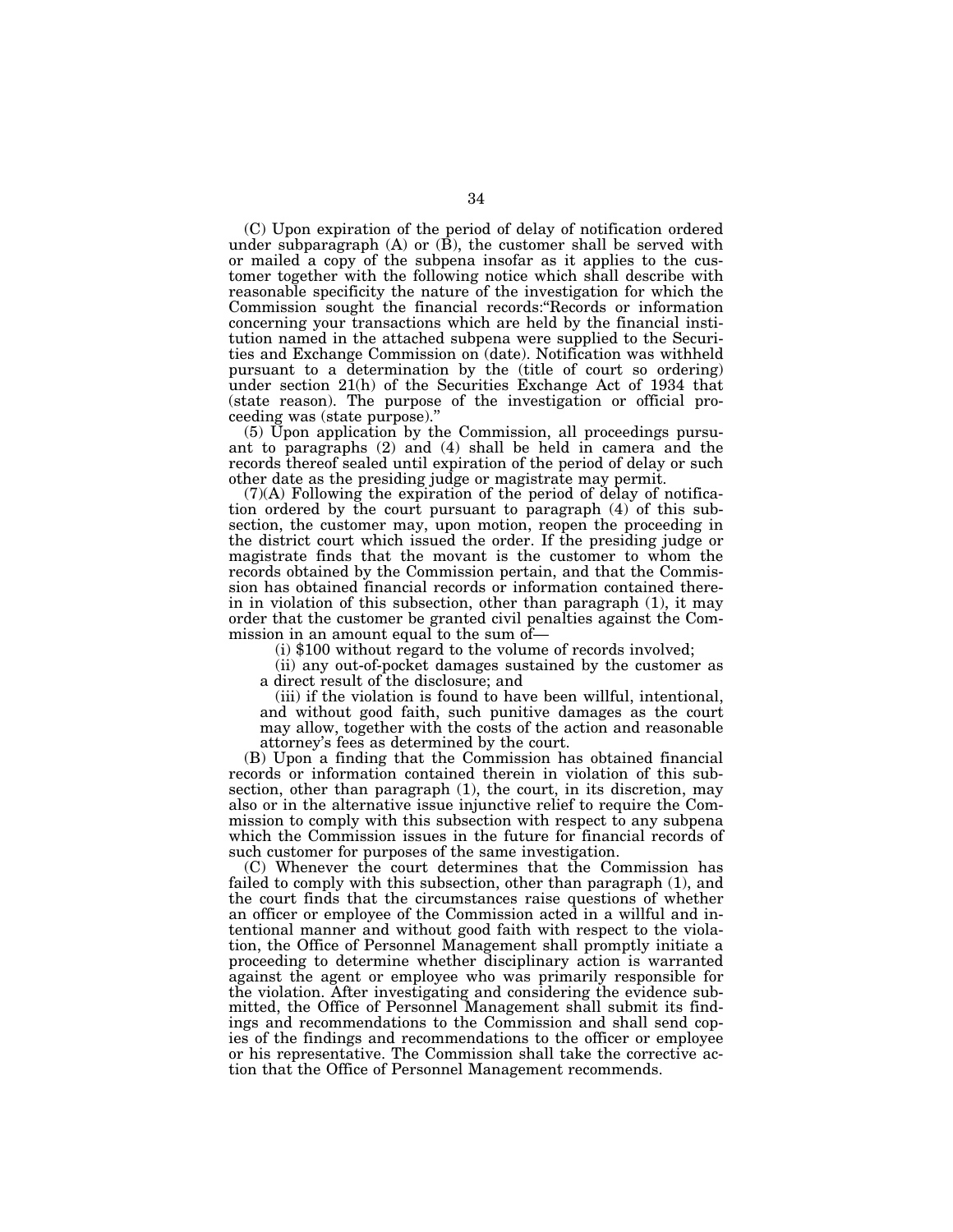(8) The relief described in paragraphs (7) and (10) shall be the only remedies or sanctions available to a customer for a violation of this subsection, other than paragraph (1), and nothing herein or in the Right to Financial Privacy Act of 1978 shall be deemed to prohibit the use in any investigation or proceeding of financial records, or the information contained therein, obtained by a subpena issued by the Commission. In the case of an unsuccessful action under paragraph (7), the court shall award the costs of the action and attorney's fees to the Commission if the presiding judge or magistrate finds that the customer's claims were made in bad faith.

(9)(A) The Commission may transfer financial records or the information contained therein to any government authority if the Commission proceeds as a transferring agency in accordance with section 1112 of the Right to Financial Privacy Act of 1978, except that the customer notice required under section 1112(b) or (c) of such Act may be delayed upon a showing by the Commission, in accordance with the procedure set forth in paragraphs (4) and (5), that one or more of subparagraphs (A) through  $(D)$  of paragraph  $(2)$ apply.

(B) The Commission may, without notice to the customer pursuant to section 1112 of the Right to Financial Privacy Act of 1978, transfer financial records or the information contained therein to a State securities agency or to the Department of Justice. Financial records or information transferred by the Commission to the Department of Justice or to a State securities agency pursuant to the provisions of this subparagraph may be disclosed or used only in an administrative, civil, or criminal action or investigation by the Department of Justice or the State securities agency which arises out of or relates to the acts, practices, or courses of conduct investigated by the Commission, except that if the Department of Justice or the State securities agency determines that the information should be disclosed or used for any other purpose, it may do so if it notifies the customer, except as otherwise provided in the Right to Financial Privacy Act of 1978, within 30 days of its determination, or complies with the requirements of section 1109 of such Act regarding delay of notice.

(10) Any government authority violating paragraph (9) shall be subject to the procedures and penalties applicable to the Commission under paragraph  $(7)(A)$  with respect to a violation by the Commission in obtaining financial records.

(11) Notwithstanding the provisions of this subsection, the Commission may obtain financial records from a financial institution or transfer such records in accordance with provisions of the Right to Financial Privacy Act of 1978.

(12) Nothing in this subsection shall enlarge or restrict any rights of a financial institution to challenge requests for records made by the Commission under existing law. Nothing in this subsection shall entitle a customer to assert any rights of a financial institution.

(13) Unless the context otherwise requires, all terms defined in the Right to Financial Privacy Act of 1978 which are common to this subsection shall have the same meaning as in such Act.

(i) INFORMATION TO CFTC.—The Commission shall provide the Commodity Futures Trading Commission with notice of the com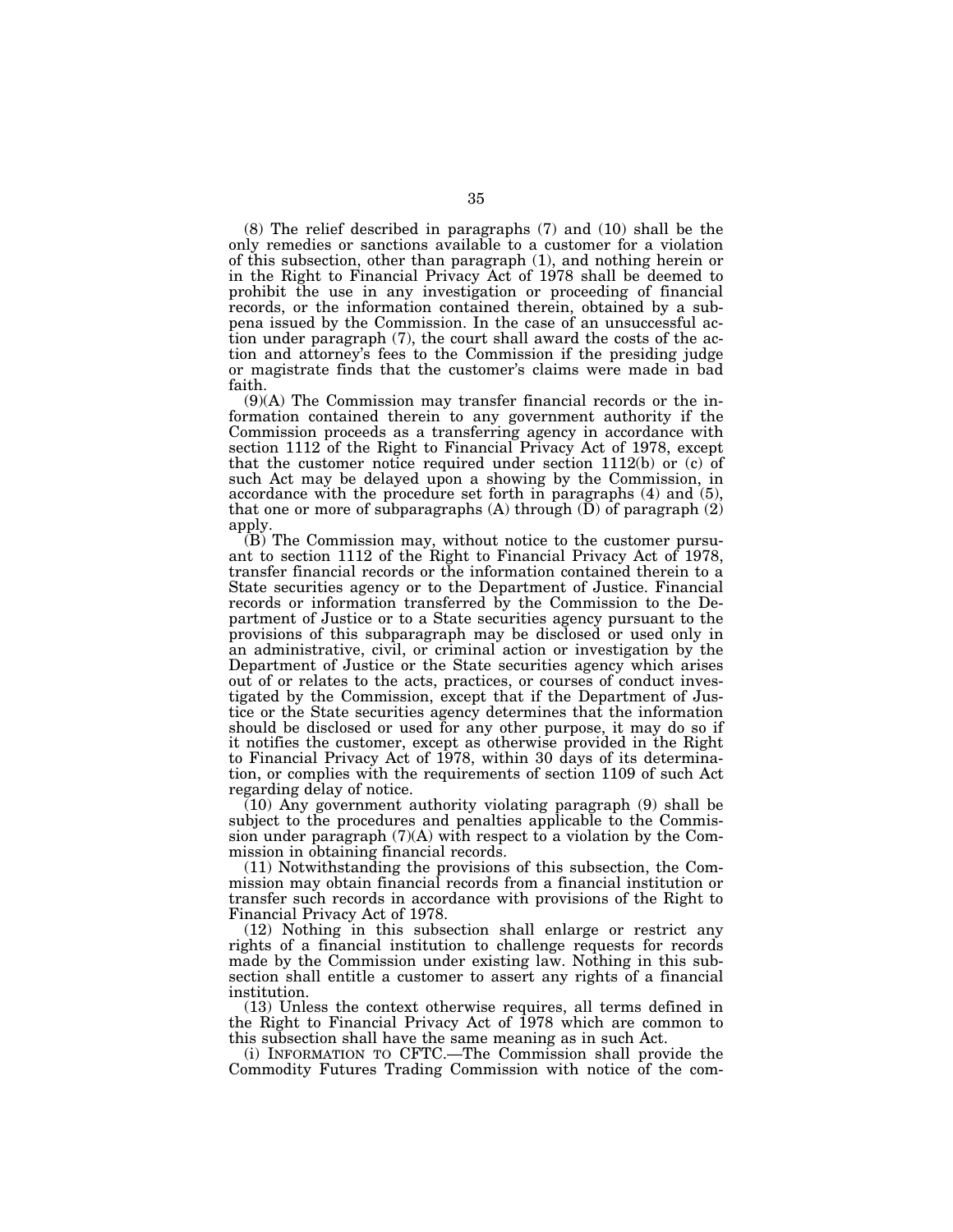mencement of any proceeding and a copy of any order entered by the Commission against any broker or dealer registered pursuant to section 15(b)(11), any exchange registered pursuant to section 6(g), or any national securities association registered pursuant to section  $15\text{\AA(k)}$ .

\* \* \* \* \* \* \*

#### CIVIL REMEDIES IN ADMINISTRATIVE PROCEEDINGS

SEC. 21B. (a) COMMISSION AUTHORITY TO ASSESS MONEY PEN-ALTIES.—

(1) IN GENERAL.—In any proceeding instituted pursuant to sections  $15(b)(4)$ ,  $15(b)(6)$ ,  $15D$ ,  $15B$ ,  $15C$ ,  $15E$ , or  $17A$  of this title against any person, the Commission or the appropriate regulatory agency may impose a civil penalty if it finds, on the record after notice and opportunity for hearing, that such penalty is in the public interest and that such person—

(A) has willfully violated any provision of the Securities Act of 1933, the Investment Company Act of 1940, the Investment Advisers Act of 1940, or this title, or the rules or regulations thereunder, or the rules of the Municipal Securities Rulemaking Board;

(B) has willfully aided, abetted, counseled, commanded, induced, or procured such a violation by any other person;

(C) has willfully made or caused to be made in any application for registration or report required to be filed with the Commission or with any other appropriate regulatory agency under this title, or in any proceeding before the Commission with respect to registration, any statement which was, at the time and in the light of the circumstances under which it was made, false or misleading with respect to any material fact, or has omitted to state in any such application or report any material fact which is required to be stated therein; or

(D) has failed reasonably to supervise, within the meaning of section  $15(b)(4)(E)$  of this title, with a view to preventing violations of the provisions of such statutes, rules and regulations, another person who commits such a violation, if such other person is subject to his supervision;

(2) CEASE-AND-DESIST PROCEEDINGS.—In any proceeding instituted under section 21C against any person, the Commission may impose a civil penalty, if the Commission finds, on the record after notice and opportunity for hearing, that such person—

(A) is violating or has violated any provision of this title, or any rule or regulation issued under this title; or

(B) is or was a cause of the violation of any provision of this title, or any rule or regulation issued under this title. (b) MAXIMUM AMOUNT OF PENALTY.— (1) FIRST TIER.—The maximum amount of penalty for each

act or omission described in subsection (a) shall be  $\[ \$5,000\]$ \$10,000 for a natural person or [\$50,000] \$100,000 for any other person.

(2) SECOND TIER.—Notwithstanding paragraph (1), the maximum amount of penalty for each such act or omission shall be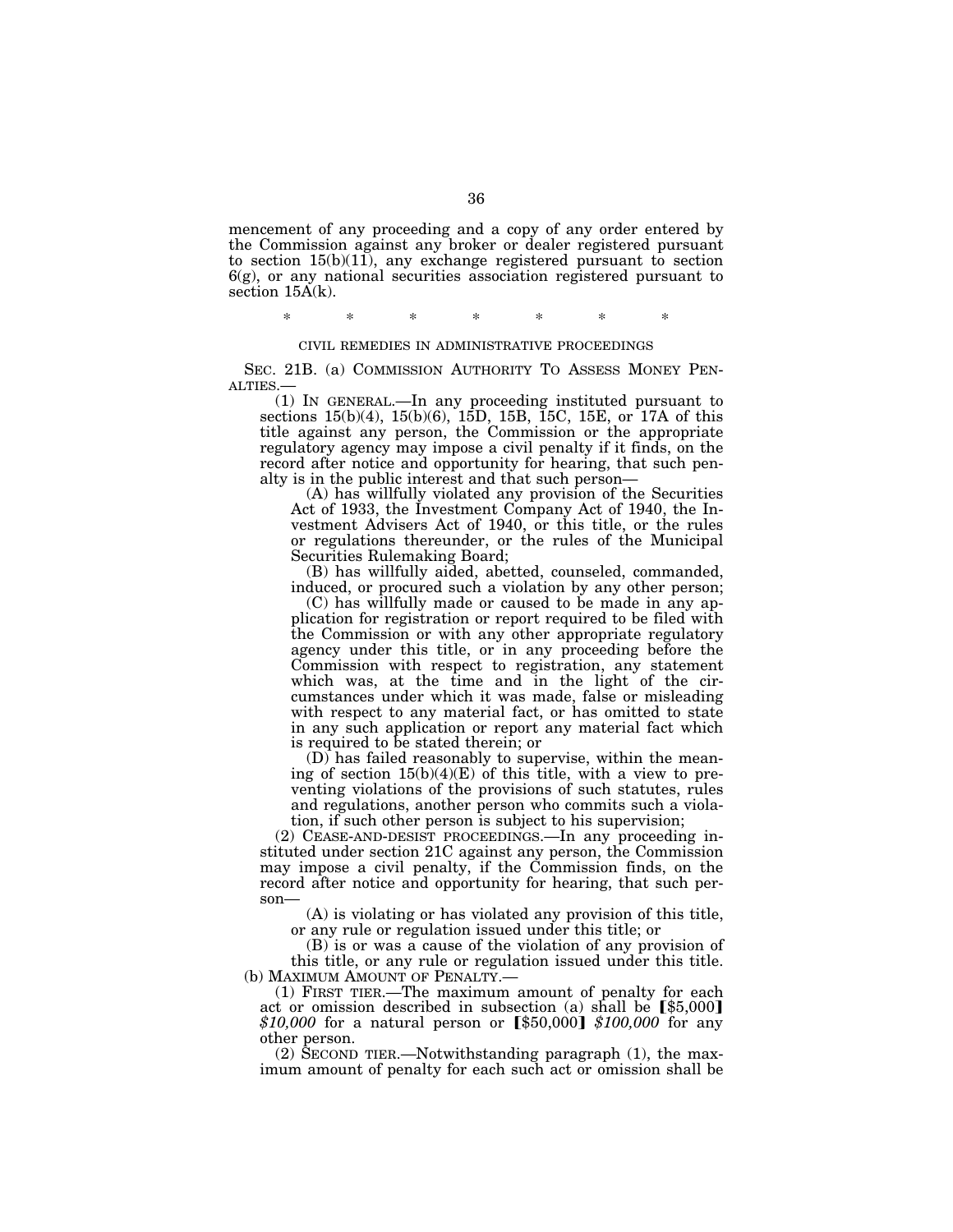$\left[ $50,000 \right]$   $$100,000$  for a natural person or  $\left[ $250,000 \right]$ *\$500,000* for any other person if the act or omission described in subsection (a) involved fraud, deceit, manipulation, or deliberate or reckless disregard of a regulatory requirement.

 $(3)$  THIRD TIER.—Notwithstanding paragraphs  $(1)$  and  $(2)$ , the maximum amount of penalty for each such act or omission shall be \$100,000 for a natural person or \$500,000 for any other person if—

 $f(A)$  the act or omission described in subsection (a) involved fraud, deceit, manipulation, or deliberate or reckless disregard of a regulatory requirement; and

ø(B) such act or omission directly or indirectly resulted in substantial losses or created a significant risk of substantial losses to other persons or resulted in substantial pecuniary gain to the person who committed the act or omission.]

*(3) THIRD TIER.—* 

*(A) IN GENERAL.—Notwithstanding paragraphs (1) and (2), for a third tier act or omission, the amount of penalty for each such act or omission shall not exceed the greater* 

*of— (i) \$1,000,000 for a natural person or \$10,000,000 for any other person;* 

*(ii) 3 times the gross amount of pecuniary gain to the person who committed the act or omission; or* 

*(iii) the amount of losses incurred by victims as a result of the act or omission.* 

*(B) THIRD TIER ACT OR OMISSION.—For the purposes of this paragraph, the term ''third tier act or omission'' means an act or omission described in paragraph (1) that—* 

*(i) involved fraud, deceit, manipulation, or deliberate or reckless disregard of a regulatory requirement; and (ii) directly or indirectly—* 

*(I) resulted in substantial losses to other persons; (II) created a significant risk of substantial losses to other persons; or* 

*(III) resulted in substantial pecuniary gain to the person who committed the act or omission.* 

*(4) FOURTH TIER.—Notwithstanding paragraphs (1), (2), and (3), the maximum amount of penalty for each such act or omission shall be 3 times the otherwise applicable amount in such paragraphs if, within the 5-year period preceding such act or omission, the person who committed the act or omission was criminally convicted for securities fraud or became subject to a judgment or order imposing monetary, equitable, or administrative relief in any Commission action alleging fraud by that person.* 

(c) DETERMINATION OF PUBLIC INTEREST.—In considering under this section whether a penalty is in the public interest, the Commission or the appropriate regulatory agency may consider—

(1) whether the act or omission for which such penalty is assessed involved fraud, deceit, manipulation, or deliberate or reckless disregard of a regulatory requirement;

(2) the harm to other persons resulting either directly or indirectly from such act or omission;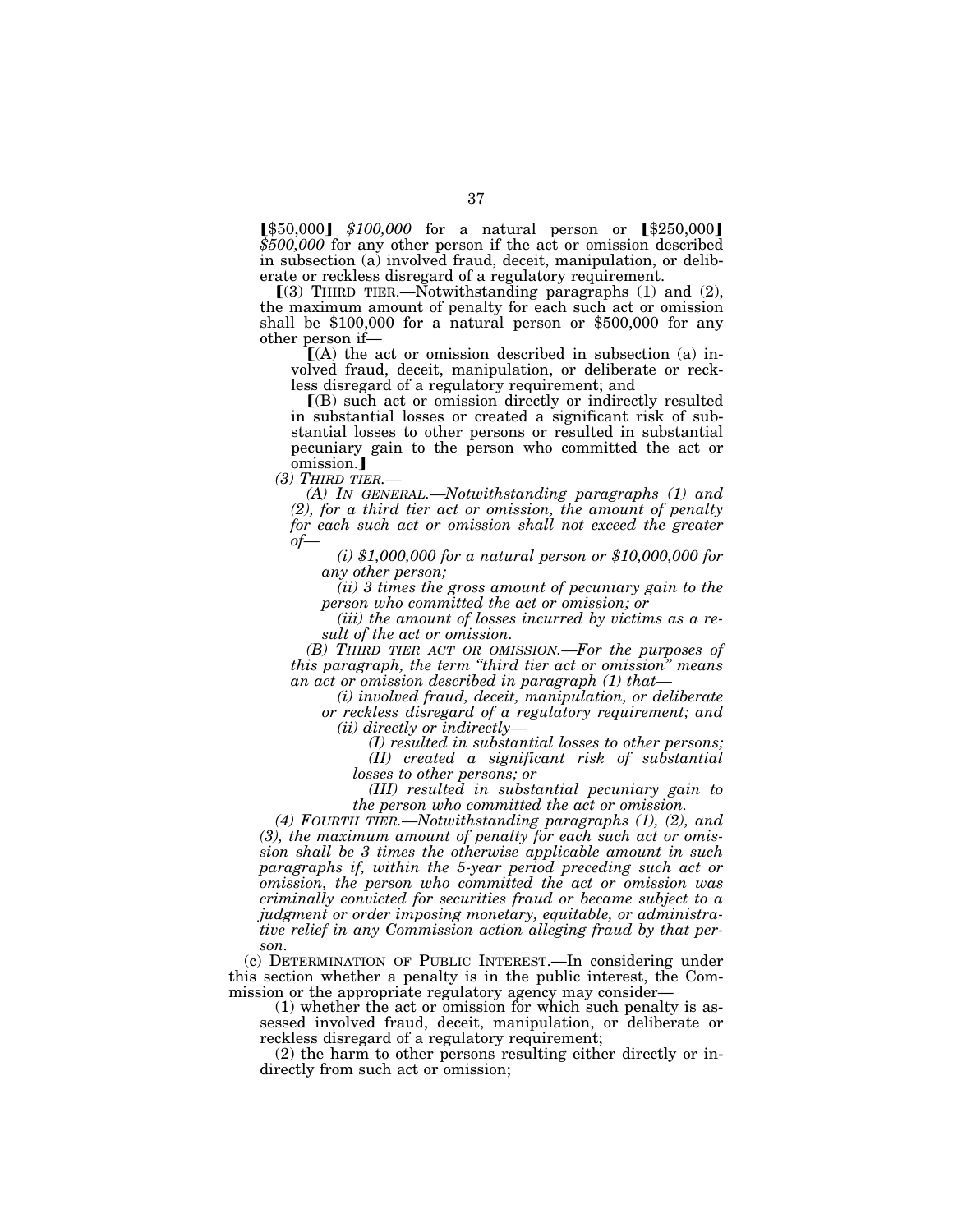(3) the extent to which any person was unjustly enriched, taking into account any restitution made to persons injured by such behavior;

(4) whether such person previously has been found by the Commission, another appropriate regulatory agency, or a selfregulatory organization to have violated the Federal securities laws, State securities laws, or the rules of a self-regulatory organization, has been enjoined by a court of competent jurisdiction from violations of such laws or rules, or has been convicted by a court of competent jurisdiction of violations of such laws or of any felony or misdemeanor described in section  $15(b)(4)(B)$  of this title;

(5) the need to deter such person and other persons from committing such acts or omissions; and

(6) such other matters as justice may require.

(d) EVIDENCE CONCERNING ABILITY TO PAY.—In any proceeding in which the Commission or the appropriate regulatory agency may impose a penalty under this section, a respondent may present evidence of the respondent's ability to pay such penalty. The Commission or the appropriate regulatory agency may, in its discretion, consider such evidence in determining whether such penalty is in the public interest. Such evidence may relate to the extent of such person's ability to continue in business and the collectability of a penalty, taking into account any other claims of the United States or third parties upon such person's assets and the amount of such person's assets.

(e) AUTHORITY TO ENTER AN ORDER REQUIRING AN ACCOUNTING AND DISGORGEMENT.—In any proceeding in which the Commission or the appropriate regulatory agency may impose a penalty under this section, the Commission or the appropriate regulatory agency may enter an order requiring accounting and disgorgement, including reasonable interest. The Commission is authorized to adopt rules, regulations, and orders concerning payments to investors, rates of interest, periods of accrual, and such other matters as it deems appropriate to implement this subsection.

(f) SECURITY-BASED SWAPS.— (1) CLEARING AGENCY.—Any clearing agency that knowingly or recklessly evades or participates in or facilitates an evasion of the requirements of section 3C shall be liable for a civil money penalty in twice the amount otherwise available for a violation of section 3C.

(2) SECURITY-BASED SWAP DEALER OR MAJOR SECURITY-BASED SWAP PARTICIPANT.—Any security-based swap dealer or major security-based swap participant that knowingly or recklessly evades or participates in or facilitates an evasion of the requirements of section 3C shall be liable for a civil money penalty in twice the amount otherwise available for a violation of section 3C.

\* \* \* \* \* \* \*

## **INVESTMENT COMPANY ACT OF 1940**

\* \* \* \* \* \* \*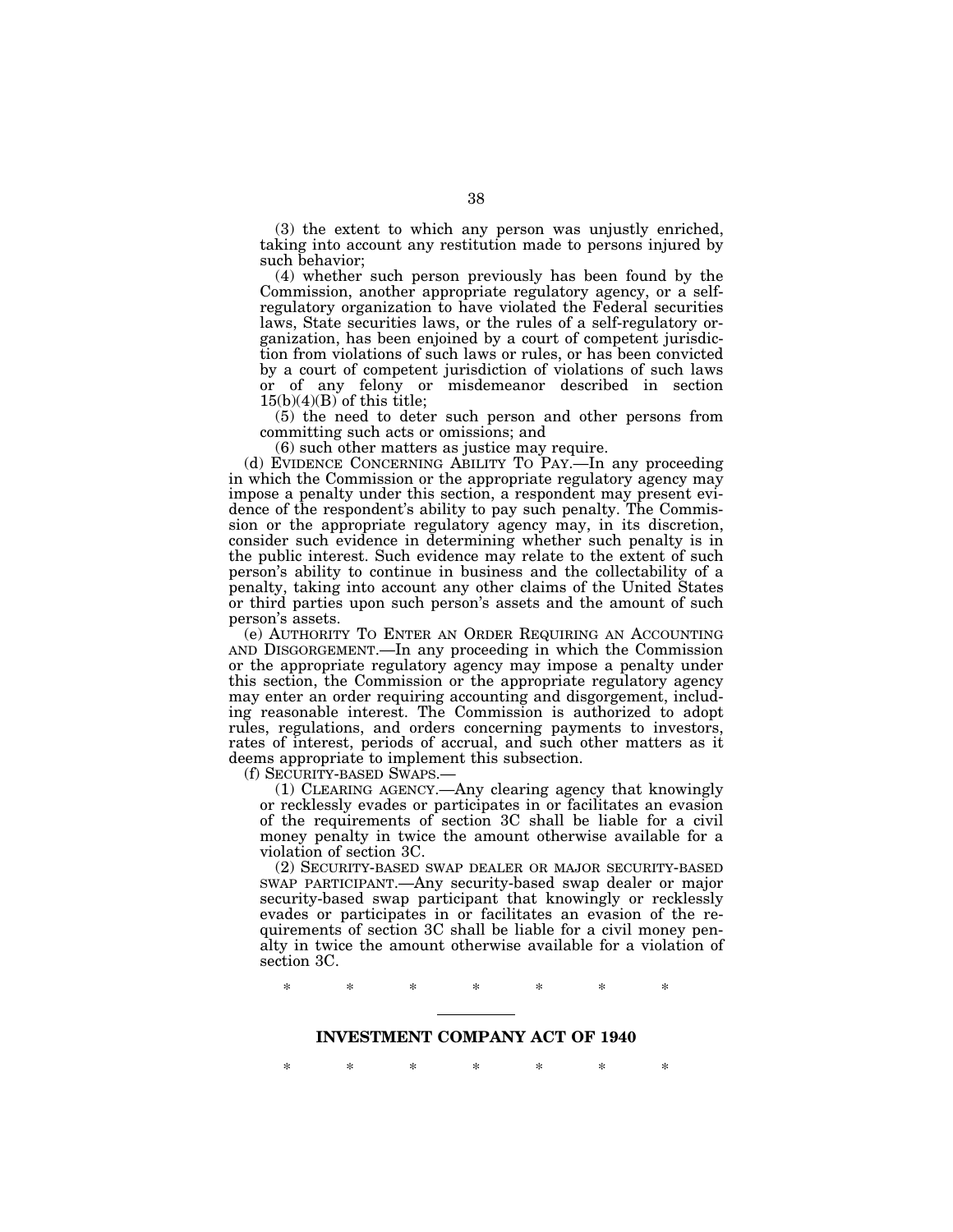## TITLE I—INVESTMENT COMPANIES

# \* \* \* \* \* \* \* INELIGIBILITY OF CERTAIN AFFILIATED PERSONS AND UNDERWRITERS

SEC. 9. (a) It shall be unlawful for any of the following persons to serve or act in the capacity of employee, officer, director, member of an advisory board, investment adviser, or depositor of any registered investment company, or principal underwriter for any registered open-end company, registered unit investment trust, or registered face-amount certificate company:

(1) any person who within 10 years has been convicted of any felony or misdemeanor involving the purchase or sale of any security or arising out of such person's conduct as an underwriter, broker, dealer, investment adviser, municipal securities dealer, government securities broker, government securities dealer, bank, transfer agent, credit rating agency, or entity or person required to be registered under the Commodity Exchange Act, or as an affiliated person, salesman, or employee of any investment company, bank, insurance company, or entity or person required to be registered under the Commodity Exchange Act;

(2) any person who, by reason of any misconduct, is permanently or temporarily enjoined by order, judgment, or decree of any court of competent jurisdiction from acting as an underwriter, broker, dealer, investment adviser, municipal securities dealer, government securities broker, government securities dealer, bank, transfer agent, credit rating agency, or entity or person required to be registered under the Commodity Exchange Act, or as an affiliated person, salesman, or employee of any investment company, bank, insurance company, or entity or person required to be registered under the Commodity Exchange Act, or from engaging in or continuing any conduct or practice in connection with any such activity or in connection with the purchase or sale of any security; or

(3) a company any affiliated person of which is ineligible, by reason of paragraph  $(1)$  or  $(2)$ , to serve or act in the foregoing capacities.

For the purposes of paragraphs (1), (2), and (3) of this subsection, the term ''investment adviser'' shall include an investment adviser as defined in title II of this Act.

(b) The Commission may, after notice and opportunity for hearing, by order prohibit, conditionally or unconditionally, either permanently or for such period of time as it in its discretion shall deem appropriate in the public interest, any person from serving or acting as an employee, officer, director, member of an advisory board, investment adviser or depositor of, or principal underwriter for, a registered investment company or affiliated person of such investment adviser, depositor, or principal underwriter, if such person—

(1) has willfully made or caused to be made in any registration statement, application or report filed with the Commission under this title any statement which was at the time and in the light of the circumstances under which it was made false or misleading with respect to any material fact, or has omitted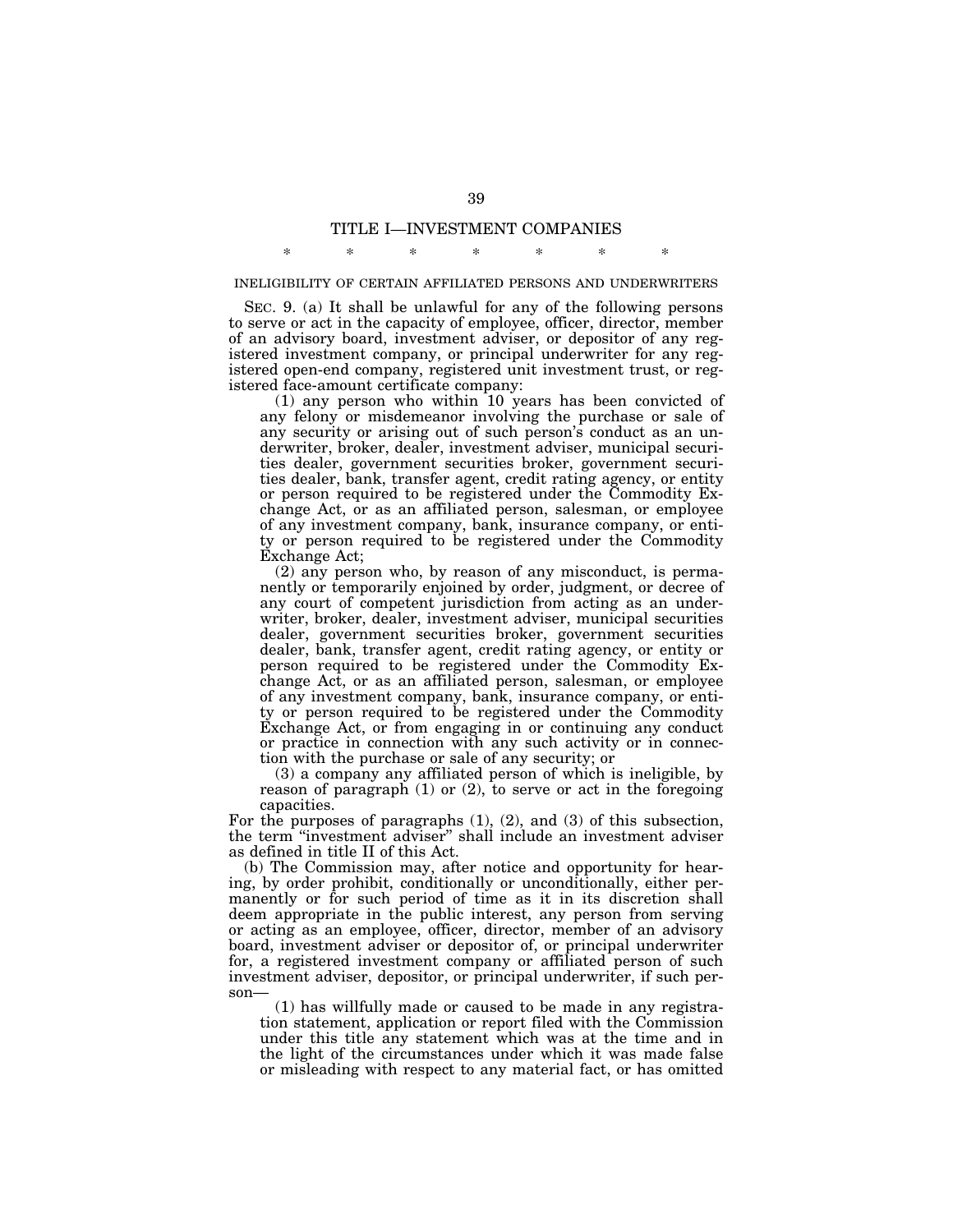to state in any such registration statement, application, or report any material fact which was required to be stated therein;

(2) has willfully violated any provision of the Securities Act of 1933, or of the Securities Exchange Act of 1934, or of title II of this Act, or of this title, or of the Commodity Exchange Act, or of any rule or regulation under any of such statutes;

(3) has willfully aided, abetted, counseled, commanded, induced, or procured the violation by any other person of the Securities Act of 1933, or of the Securities Exchange Act of 1934, or of title II of this Act, or of this title, or of the Commodity Exchange Act, or of any rule or regulation under any of such statutes;

(4) has been found by a foreign financial regulatory authority to have-

(A) made or caused to be made in any application for registration or report required to be filed with a foreign securities authority, or in any proceeding before a foreign securities authority with respect to registration, any statement that was at the time and in light of the circumstances under which it was made false or misleading with respect to any material fact, or has omitted to state in any application or report to a foreign securities authority any material fact that is required to be stated therein;

(B) violated any foreign statute or regulation regarding transactions in securities or contracts of sale of a commodity for future delivery traded on or subject to the rules of a contract market or any board of trade; or

(C) aided, abetted, counseled, commanded, induced, or procured the violation by any other person of any foreign statute or regulation regarding transactions in securities or contracts of sale of a commodity for future delivery traded on or subject to the rules of a contract market or any board of trade;

(5) within 10 years has been convicted by a foreign court of competent jurisdiction of a crime, however denominated by the laws of the relevant foreign government, that is substantially equivalent to an offense set forth in paragraph (1) of subsection  $(a)$ ; or

(6) by reason of any misconduct, is temporarily or permanently enjoined by any foreign court of competent jurisdiction from acting in any of the capacities, set forth in paragraph (2) of subsection (a), or a substantially equivalent foreign capacity, or from engaging in or continuing any conduct or practice in connection with any such activity or in connection with the purchase or sale of any security.

(c) Any person who is ineligible, by reason of subsection (a), to serve or act in the capacities enumerated in that subsection, may file with the Commission an application for an exemption from the provisions of that subsection. The Commission shall by order grant such application, either unconditionally or on an appropriate temporary or other conditional basis, if it is established that the prohibitions of subsection (a), as applied to such person, are unduly or disproportionately severe or that the conduct of such person has been such as not to make it against the public interest or protection of investors to grant such application.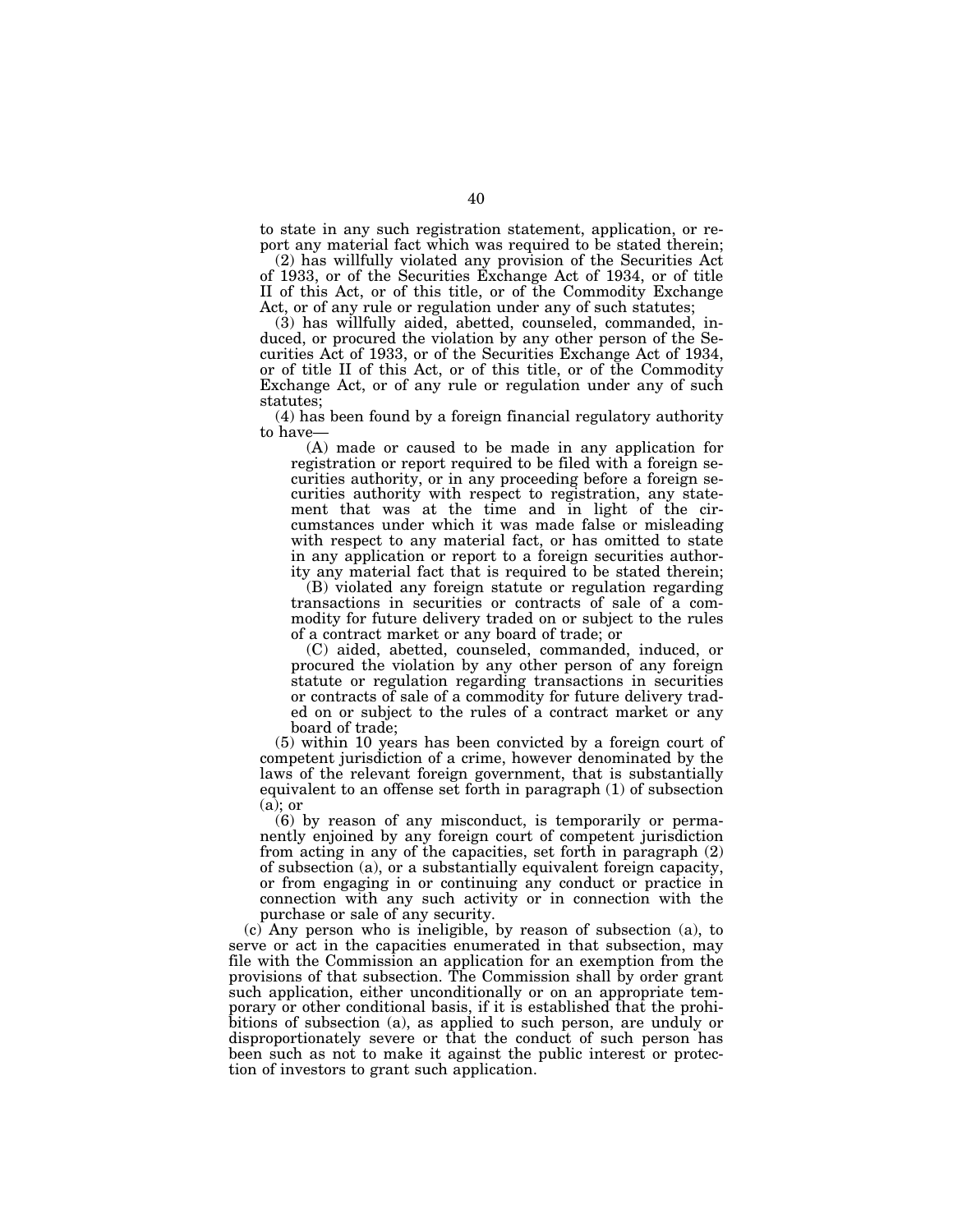(d) MONEY PENALTIES IN ADMINISTRATIVE PROCEEDINGS.—<br>
(1) AUTHORITY OF COMMISSION.—<br>
(A) IN GENERAL.—In any proceeding instituted pursuant

to subsection (b) against any person, the Commission may impose a civil penalty if it finds, on the record after notice and opportunity for hearing, that such penalty is in the public interest, and that such person—

(i) has willfully violated any provision of the Securities Act of 1933, the Securities Exchange Act of 1934, the Investment Advisers Act of 1940, or this title, or the rules or regulations thereunder;

(ii) has willfully aided, abetted, counseled, commanded, induced, or procured such a violation by any other person; or

(iii) has willfully made or caused to be made in any registration statement, application, or report required to be filed with the Commission under this title, any statement which was, at the time and in the light of the circumstances under which it was made, false or misleading with respect to any material fact, or has omitted to state in any such registration statement, application, or report any material fact which was required to be stated therein;

(B) CEASE-AND-DESIST PROCEEDINGS.—In any proceeding instituted pursuant to subsection (f) against any person, the Commission may impose a civil penalty if the Commission finds, on the record, after notice and opportunity for hearing, that such person—

(i) is violating or has violated any provision of this title, or any rule or regulation issued under this title; or

(ii) is or was a cause of the violation of any provision of this title, or any rule or regulation issued under this

title.<br>(2) MAXIMUM AMOUNT OF PENALTY.—

 $(A)$  FIRST TIER.—The maximum amount of penalty for each act or omission described in paragraph (1) shall be  $\llbracket $5,000 \rrbracket$  \$10,000 for a natural person or  $\llbracket $50,000 \rrbracket$ *\$100,000* for any other person.

(B) SECOND TIER.—Notwithstanding subparagraph (A), the maximum amount of penalty for each such act or omission shall be  $\llbracket $50,000 \rrbracket$   $$100,000$  for a natural person or **[\$250,000]** \$500,000 for any other person if the act or omission described in paragraph (1) involved fraud, deceit, manipulation, or deliberate or reckless disregard of a regulatory requirement.

 $(C)$  THIRD TIER.—Notwithstanding subparagraphs  $(A)$ and (B), the maximum amount of penalty for each such act or omission shall be \$100,000 for a natural person or \$500,000 for any other person if—

 $(i)$  the act or omission described in paragraph  $(1)$ involved fraud, deceit, manipulation, or deliberate or reckless disregard of a regulatory requirement; and

 $\lceil$ (ii) such act or omission directly or indirectly resulted in substantial losses or created a significant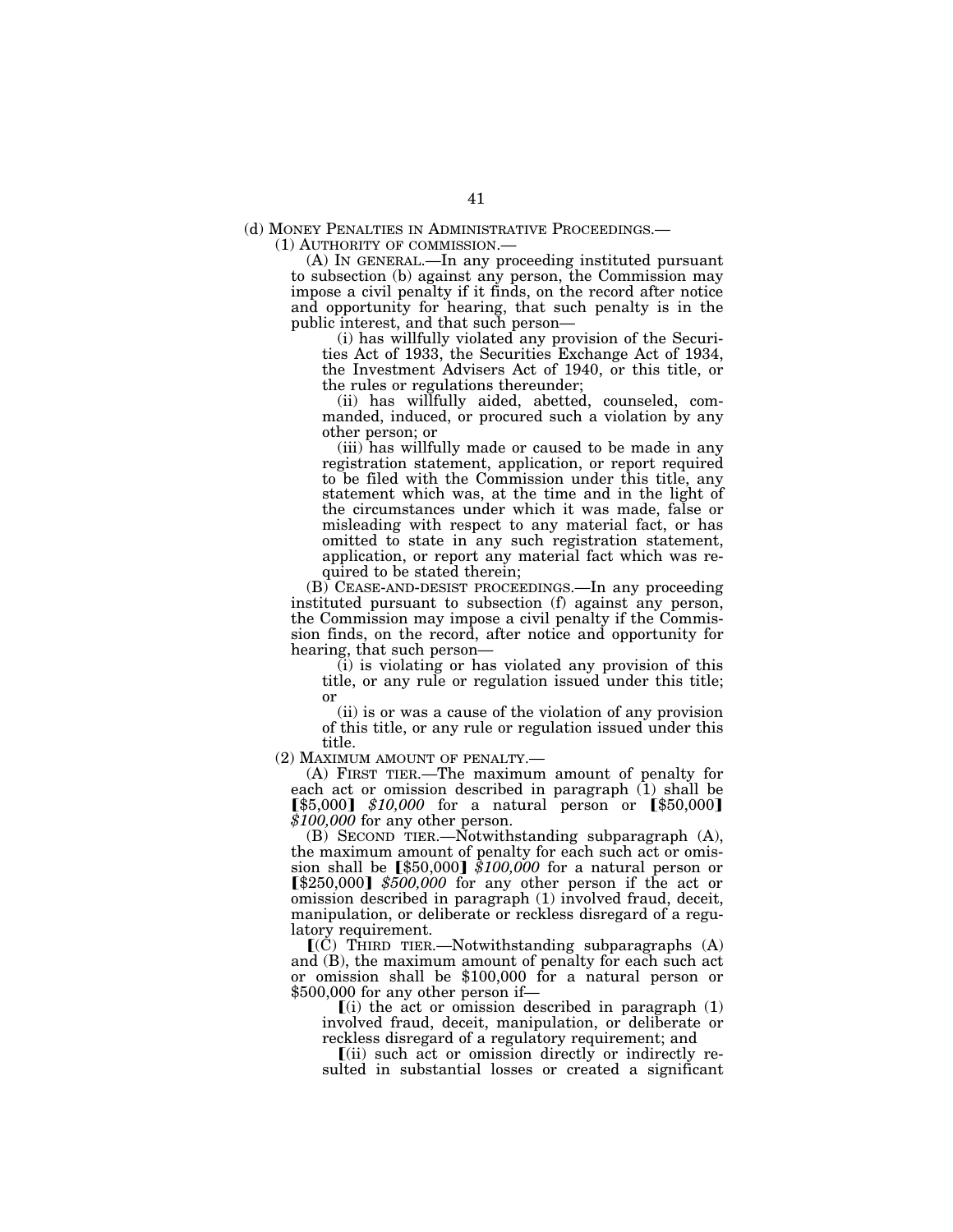risk of substantial losses to other persons or resulted in substantial pecuniary gain to the person who committed the act or omission.]<br>(C) THIRD TIER.—

*(i)* IN GENERAL.—Notwithstanding subparagraphs *(A) and (B), for a third tier act or omission, the amount of penalty for each such act or omission shall* 

*not exceed the greater of— (I) \$1,000,000 for a natural person or \$10,000,000 for any other person;* 

*(II) 3 times the gross amount of pecuniary gain to the person who committed the act or omission; or* 

*(III) the amount of losses incurred by victims as a result of the act or omission.* 

*(ii) THIRD TIER ACT OR OMISSION.—For the purposes of this subparagraph, the term ''third tier act or omission'' means an act or omission described in paragraph (1) that—* 

*(I) involved fraud, deceit, manipulation, or deliberate or reckless disregard of a regulatory requirement; and* 

*(II) directly or indirectly—* 

*(aa) resulted in substantial losses to other persons;* 

*(bb) created a significant risk of substantial losses to other persons; or* 

*(cc) resulted in substantial pecuniary gain to the person who committed the act or omission.* 

*(D) FOURTH TIER.—Notwithstanding subparagraphs (A), (B), and (C), the maximum amount of penalty for each such act or omission shall be 3 times the otherwise applicable amount in such subparagraphs if, within the 5-year period preceding such act or omission, the person who committed the act or omission was criminally convicted for securities fraud or became subject to a judgment or order imposing monetary, equitable, or administrative relief in any Commission action alleging fraud by that person.* 

(3) DETERMINATION OF PUBLIC INTEREST.—In considering under this section whether a penalty is in the public interest, the Commission may consider—

(A) whether the act or omission for which such penalty is assessed involved fraud, deceit, manipulation, or deliberate or reckless disregard of a regulatory requirement;

(B) the harm to other persons resulting either directly or indirectly from such act or omission;

(C) the extent to which any person was unjustly enriched, taking into account any restitution made to persons injured by such behavior;

(D) whether such person previously has been found by the Commission, another appropriate regulatory agency, or a self-regulatory organization to have violated the Federal securities laws, State securities laws, or the rules of a selfregulatory organization, has been enjoined by a court of competent jurisdiction from violations of such laws or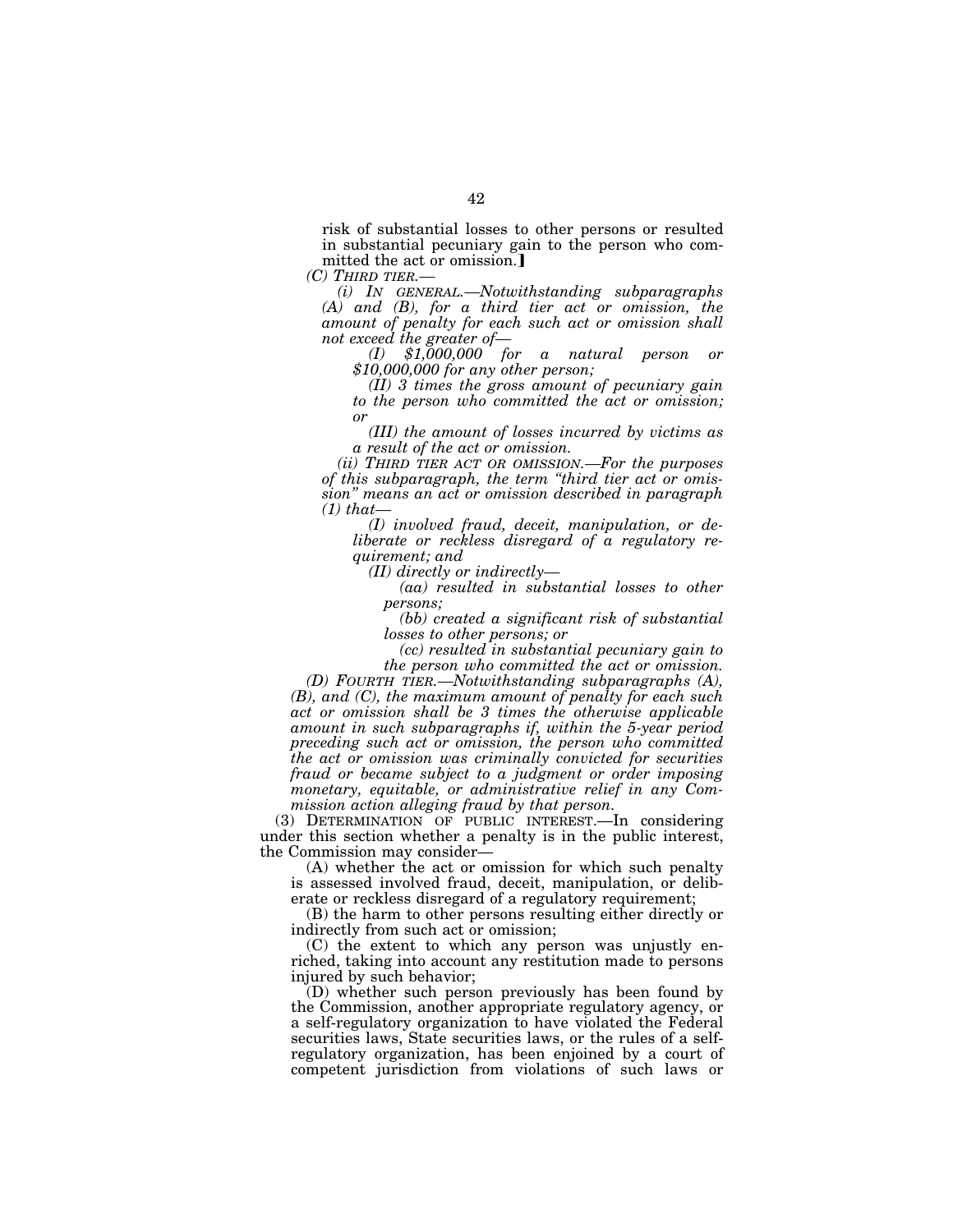rules, or has been convicted by a court of competent jurisdiction of violations of such laws or of any felony or misdemeanor described in section 203(e)(2) of the Investment Advisers Act of 1940;

(E) the need to deter such person and other persons from committing such acts or omissions; and

(F) such other matters as justice may require.

(4) EVIDENCE CONCERNING ABILITY TO PAY.—In any proceeding in which the Commission may impose a penalty under this section, a respondent may present evidence of the respondent's ability to pay such penalty. The Commission may, in its discretion, consider such evidence in determining whether such penalty is in the public interest. Such evidence may relate to the extent of such person's ability to continue in business and the collectability of a penalty, taking into account any other claims of the United States or third parties upon such person's assets and the amount of such person's assets.

(e) AUTHORITY TO ENTER AN ORDER REQUIRING AN ACCOUNTING AND DISGORGEMENT.—In any proceeding in which the Commission may impose a penalty under this section, the Commission may enter an order requiring accounting and disgorgement, including reasonable interest. The Commission is authorized to adopt rules, regulations, and orders concerning payments to investors, rates of interest, periods of accrual, and such other matters as it deems appropriate to implement this subsection.

(f) CEASE-AND-DESIST PROCEEDINGS.— (1) AUTHORITY OF THE COMMISSION.—If the Commission finds, after notice and opportunity for hearing, that any person is violating, has violated, or is about to violate any provision of this title, or any rule or regulation thereunder, the Commission may publish its findings and enter an order requiring such person, and any other person that is, was, or would be a cause of the violation, due to an act or omission the person knew or should have known would contribute to such violation, to cease and desist from committing or causing such violation and any future violation of the same provision, rule, or regulation. Such order may, in addition to requiring a person to cease and desist from committing or causing a violation, require such person to comply, or to take steps to effect compliance, with such provision, rule, or regulation, upon such terms and conditions and within such time as the Commission may specify in such order. Any such order may, as the Commission deems appropriate, require future compliance or steps to effect future compliance, either permanently or for such period of time as the Commission may specify, with such provision, rule, or regulation with respect to any security, any issuer, or any other person.

(2) HEARING.—The notice instituting proceedings pursuant to paragraph (1) shall fix a hearing date not earlier than 30 days nor later than 60 days after service of the notice unless an earlier or a later date is set by the Commission with the consent of any respondent so served.

(3) TEMPORARY ORDER.—

(A) IN GENERAL.—Whenever the Commission determines that the alleged violation or threatened violation specified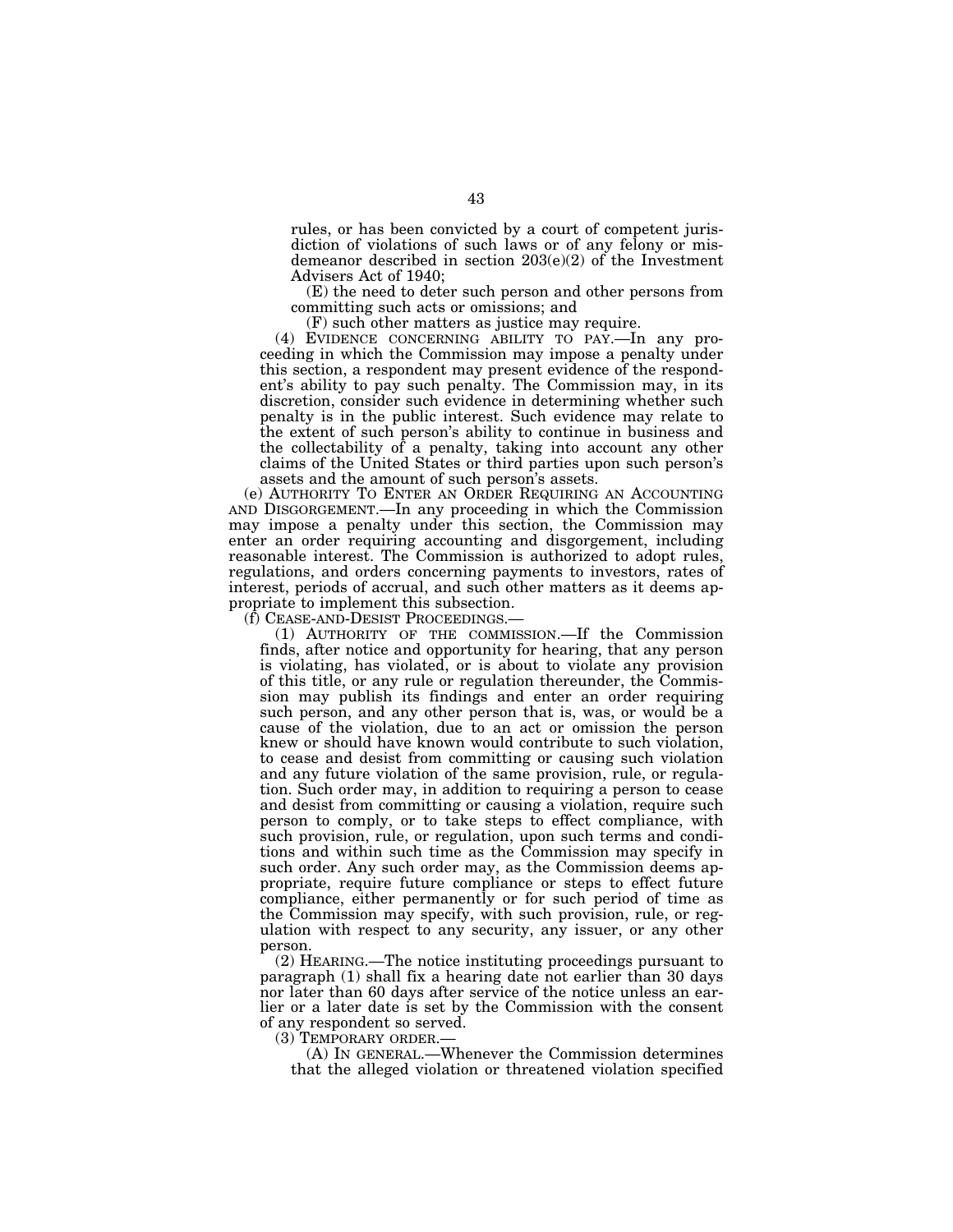in the notice instituting proceedings pursuant to paragraph (1), or the continuation thereof, is likely to result in significant dissipation or conversion of assets, significant harm to investors, or substantial harm to the public interest, including, but not limited to, losses to the Securities Investor Protection Corporation, prior to the completion of the proceeding, the Commission may enter a temporary order requiring the respondent to cease and desist from the violation or threatened violation and to take such action to prevent the violation or threatened violation and to prevent dissipation or conversion of assets, significant harm to investors, or substantial harm to the public interest as the Commission deems appropriate pending completion of such proceedings. Such an order shall be entered only after notice and opportunity for a hearing, unless the Commission, notwithstanding section 40(a) of this title, determines that notice and hearing prior to entry would be impracticable or contrary to the public interest. A temporary order shall become effective upon service upon the respondent and, unless set aside, limited, or suspended by the Commission or a court of competent jurisdiction, shall remain effective and enforceable pending the completion of the proceedings.

(B) APPLICABILITY.—This paragraph shall apply only to a respondent that acts, or, at the time of the alleged misconduct acted, as a broker, dealer, investment adviser, investment company, municipal securities dealer, government securities broker, government securities dealer, or transfer agent, or is, or was at the time of the alleged misconduct, an associated person of, or a person seeking to become associated with, any of the foregoing.

(4) REVIEW OF TEMPORARY ORDERS.—

(A) COMMISSION REVIEW.—At any time after the respondent has been served with a temporary cease-and-desist order pursuant to paragraph (3), the respondent may apply to the Commission to have the order set aside, limited, or suspended. If the respondent has been served with a temporary cease-and-desist order entered without a prior Commission hearing, the respondent may, within 10 days after the date on which the order was served, request a hearing on such application and the Commission shall hold a hearing and render a decision on such application at the earliest possible time.

(B) JUDICIAL REVIEW.—Within—

(i) 10 days after the date the respondent was served with a temporary cease-and-desist order entered with a prior Commission hearing, or

(ii) 10 days after the Commission renders a decision on an application and hearing under subparagraph (A), with respect to any temporary cease-and-desist order entered without a prior Commission hearing,

the respondent may apply to the United States district court for the district in which the respondent resides or has its principal place of business, or for the District of Columbia, for an order setting aside, limiting, or suspending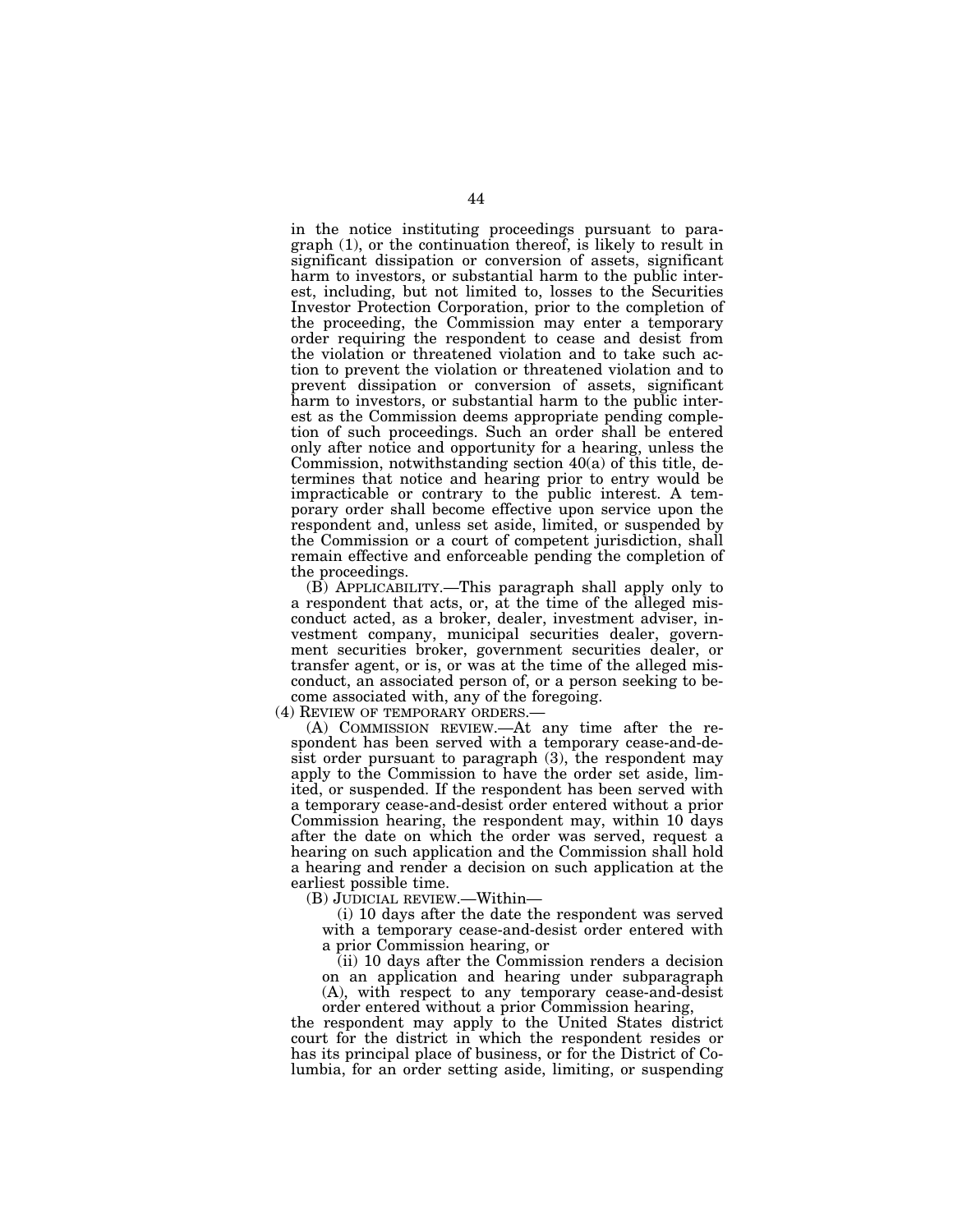the effectiveness or enforcement of the order, and the court shall have jurisdiction to enter such an order. A respondent served with a temporary cease-and-desist order entered without a prior Commission hearing may not apply to the court except after hearing and decision by the Commission on the respondent's application under subparagraph (A) of this paragraph.

(C) NO AUTOMATIC STAY OF TEMPORARY ORDER.—The commencement of proceedings under subparagraph (B) of this paragraph shall not, unless specifically ordered by the court, operate as a stay of the Commission's order.

(D) EXCLUSIVE REVIEW.—Section 43 of this title shall not apply to a temporary order entered pursuant to this section.

(5) AUTHORITY TO ENTER AN ORDER REQUIRING AN ACCOUNT-ING AND DISGORGEMENT.—In any cease-and-desist proceeding under subsection  $(f)(1)$ , the Commission may enter an order requiring accounting and disgorgement, including reasonable interest. The Commission is authorized to adopt rules, regulations, and orders concerning payments to investors, rates of interest, periods of accrual, and such other matters as it deems appropriate to implement this subsection.

(g) For the purposes of this section, the term ''investment adviser'' includes a corporate or other trustee performing the functions of an investment adviser.

\* \* \* \* \* \* \*

### ENFORCEMENT OF TITLE

SEC. 42. (a) The Commission may make such investigations as it deems necessary to determine whether any person has violated or is about to violate any provision of this title or of any rule, regulation, or order hereunder, or to determine whether any action in any court or any proceeding before the Commission shall be instituted under this title against a particular person or persons, or with respect to a particular transaction or transactions. The Commission shall permit any person to file with it a statement in writing, under oath or otherwise as the Commission shall determine, as to all the facts and circumstances concerning the matter to be investigated.

(b) For the purpose of any investigation or any other proceeding under this title, any member of the Commission, or any officer thereof designated by it, is empowered to administer oaths and affirmations, subpena witnesses, compel their attendance, take evidence, and require the production of any books, papers, correspondence, memoranda, contracts, agreements, or other records which are relevant or material to the inquiry. Such attendance of witnesses and the production of any such records may be required from any place in any State or in any Territory or other place subject to the jurisdiction of the United States at any designated place of hearing.

(c) In case of contumacy by, or refusal to obey a subpena issued to, any person, the Commission may invoke the aid of any court of the United States within the jurisdiction of which such investigation or proceeding is carried on, or where such person resides or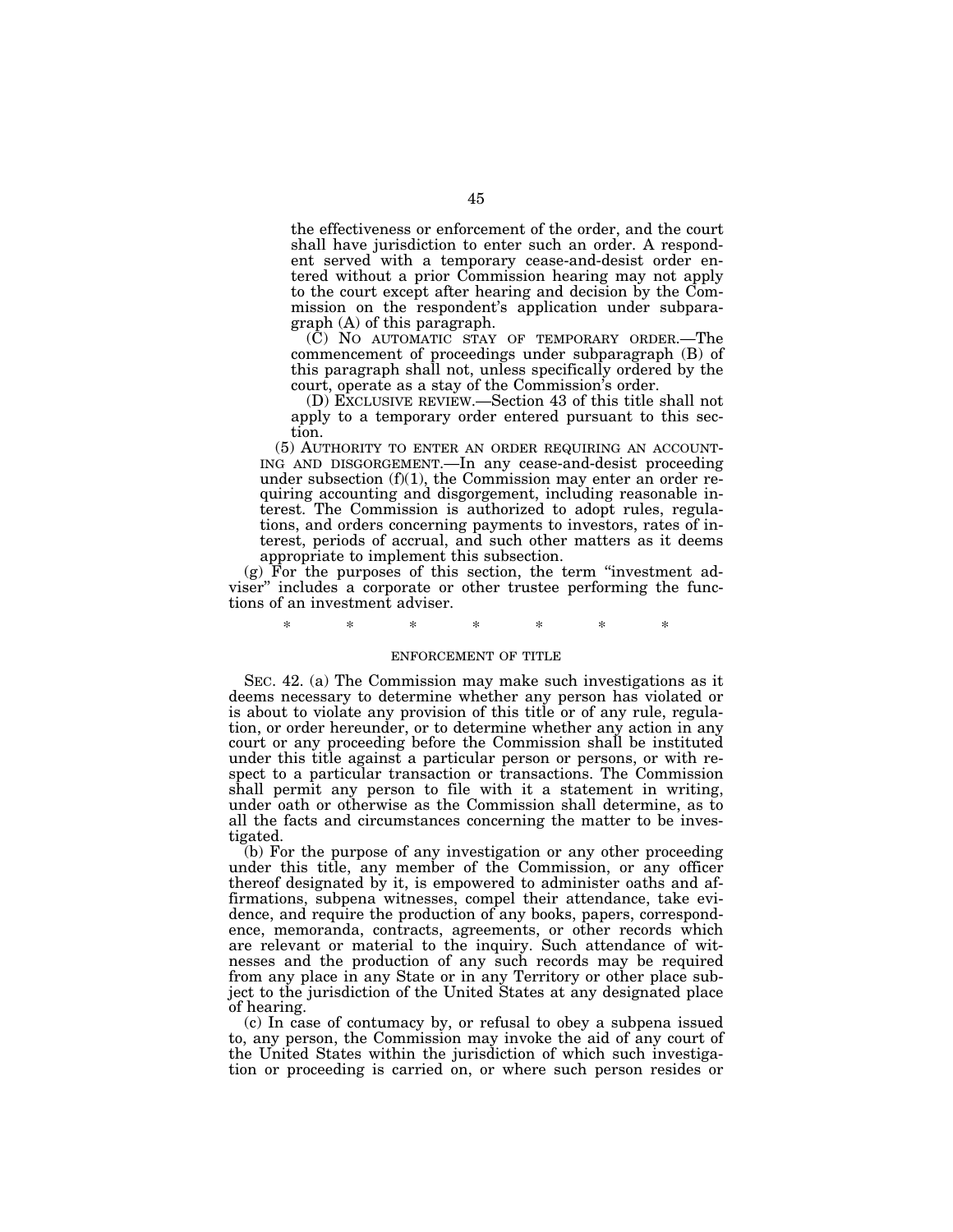carries on business, in requiring the attendance and testimony of witnesses and the production of books, papers, correspondence, memoranda, contracts, agreements, and other records. And such court may issue an order requiring such person to appear before the Commission or member or officer designated by the Commission, there to produce records, if so ordered, or to give testimony touching the matter under investigation or in question; any failure to obey such order of the court may be punished by such court as a contempt thereof. All process in any such case may be served in the judicial district whereof such person is an inhabitant or wherever he may be found. Any person who without just cause shall fail or refuse to attend and testify or to answer any lawful inquiry or to produce books, papers, correspondence, memoranda, contracts, agreements, or other records, if in his or its power so to do, in obedience to the subpena of the Commission, shall be guilty of a misdemeanor, and upon conviction shall be subject to a fine of not more than \$1,000 or to imprisonment for a term of not more than one year, or both.

(d) Whenever it shall appear to the Commission that any person has engaged or is about to engage in any act or practice constituting a violation of any provision of this title, or of any rule, regulation, or order hereunder, it may in its discretion bring an action in the proper district court of the United States, or the proper United States court of any Territory or other place subject to the jurisdiction of the United States, to enjoin such acts or practices and to enforce compliance with this title or any rule, regulation, or order hereunder. Upon a showing that such person has engaged or is about to engage in any such act or practice, a permanent or temporary injunction or decree or restraining order shall be granted without bond. In any proceeding under this subsection to enforce compliance with section 7, the court as a court of equity may, to the extent it deems necessary or appropriate, take exclusive jurisdiction and possession of the investment company or companies involved and the books, records, and assets thereof, wherever located; and the court shall have jurisdiction to appoint a trustee, who with the approval of the court shall have power to dispose of any or all of such assets, subject to such terms and conditions as the court may prescribe. The Commission may transmit such evidence as may be available concerning any violation of the provisions of this title, or of any rule, regulation, or order thereunder, to the Attorney General, who, in his discretion, may institute the appropriate criminal proceedings under this title.

(e) MONEY PENALTIES IN CIVIL ACTIONS.—

(1) AUTHORITY OF COMMISSION.—Whenever it shall appear to the Commission that any person has violated any provision of this title, the rules or regulations thereunder, *a Federal court injunction or a bar obtained or entered by the Commission under this title,* or a cease-and-desist order entered by the Commission pursuant to section 9(f) of this title, the Commission may bring an action in a United States district court to seek, and the court shall have jurisdiction to impose, upon a proper showing, a civil penalty to be paid by the person who committed such violation.

(2) AMOUNT OF PENALTY.—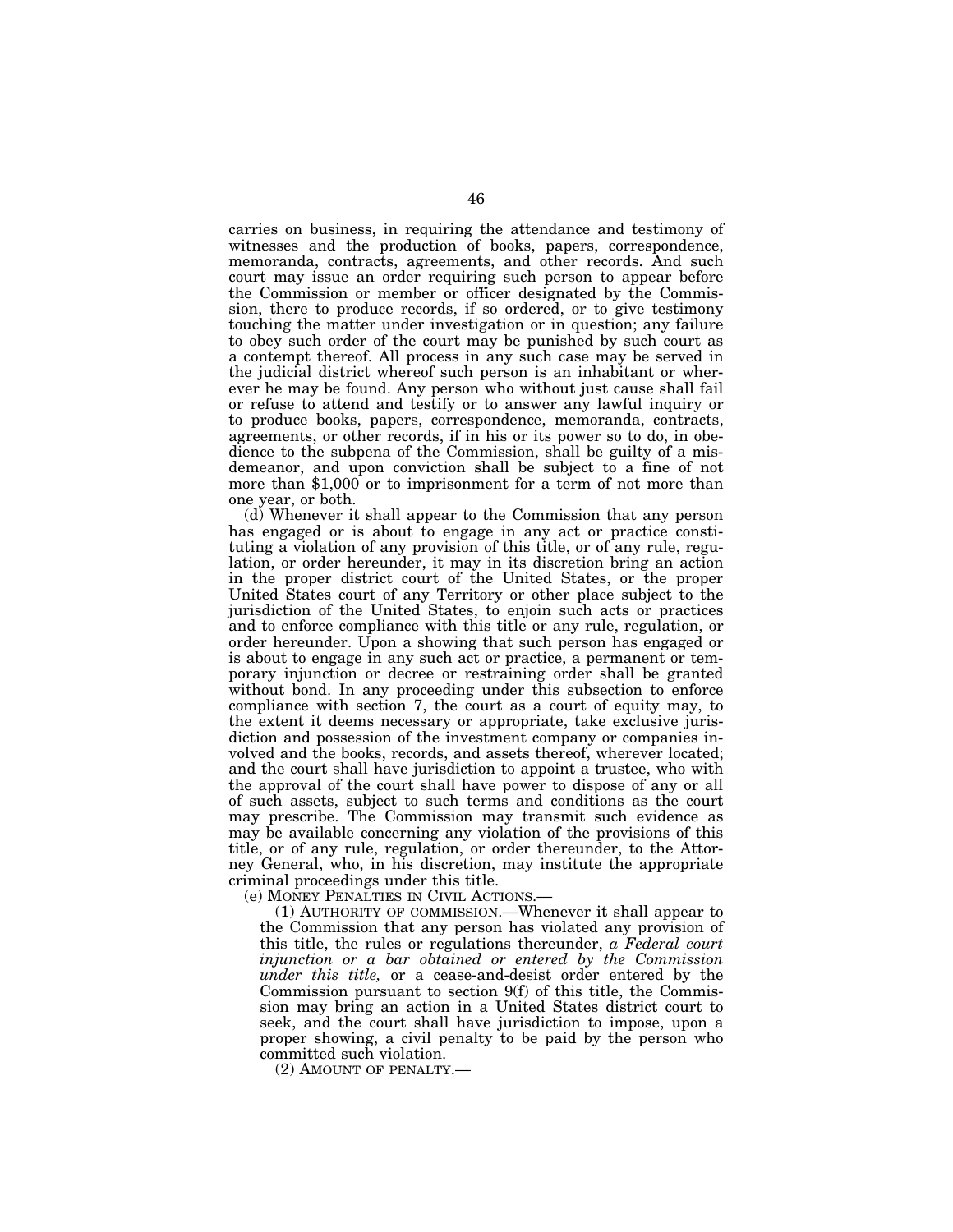(A) FIRST TIER.—The amount of the penalty shall be determined by the court in light of the facts and circumstances. For each violation, the amount of the penalty shall not exceed the greater of (i)  $\text{\textsterling}5,000\text{\textsterling}}$  \$10,000 for a natural person or [\$50,000] \$100,000 for any other person, or (ii) the gross amount of pecuniary gain to such defendant as a result of the violation.

(B) SECOND TIER.—Notwithstanding subparagraph (A), the amount of penalty for each such violation shall not exceed the greater of (i)  $$50,000]$   $$100,000$  for a natural person or  $\left[\frac{$250,000}{\frac{$250,000}{\frac{900,000}{\frac{900,000}{\frac{900,000}{\frac{900,000}{\frac{900,000}{\frac{900,000}{\frac{900,000}{\frac{900,000}{\frac{90,000}}}}}}$ the gross amount of pecuniary gain to such defendant as a result of the violation, if the violation described in paragraph (1) involved fraud, deceit, manipulation, or deliberate or reckless disregard of a regulatory requirement.

 $(C)$  THIRD TIER.—Notwithstanding subparagraphs  $(A)$ and (B), the amount of penalty for each such violation shall not exceed the greater of (i) \$100,000 for a natural person or \$500,000 for any other person, or (ii) the gross amount of pecuniary gain to such defendant as a result of the violation, if—

 $\left[ \text{(I) the violation described in paragraph (1) involved }\right]$ fraud, deceit, manipulation, or deliberate or reckless disregard of a regulatory requirement; and

 $\overline{f(II)}$  such violation directly or indirectly resulted in substantial losses or created a significant risk of substantial losses to other persons.

*(C) THIRD TIER.— (i) IN GENERAL.—Notwithstanding subparagraphs (A) and (B), for a third tier violation, the amount of penalty for each such violation shall not exceed the greater of—* 

*(I) \$1,000,000 for a natural person or \$10,000,000 for any other person;* 

*(II) 3 times the gross amount of pecuniary gain to the person who committed the violation; or* 

*(III) the amount of losses incurred by victims as a result of the violation.* 

*(ii) THIRD TIER VIOLATION.—For the purposes of this subparagraph, the term ''third tier violation'' means a violation described in paragraph (1) that—* 

*(I) involved fraud, deceit, manipulation, or deliberate or reckless disregard of a regulatory requirement; and* 

*(II) directly or indirectly—* 

*(aa) resulted in substantial losses to other persons;* 

*(bb) created a significant risk of substantial losses to other persons; or* 

*(cc) resulted in substantial pecuniary gain to the person who committed the violation.* 

*(D) FOURTH TIER.—Notwithstanding subparagraphs (A), (B), and (C), the maximum amount of penalty for each such violation shall be 3 times the otherwise applicable amount in such subparagraphs if, within the 5-year period pre-*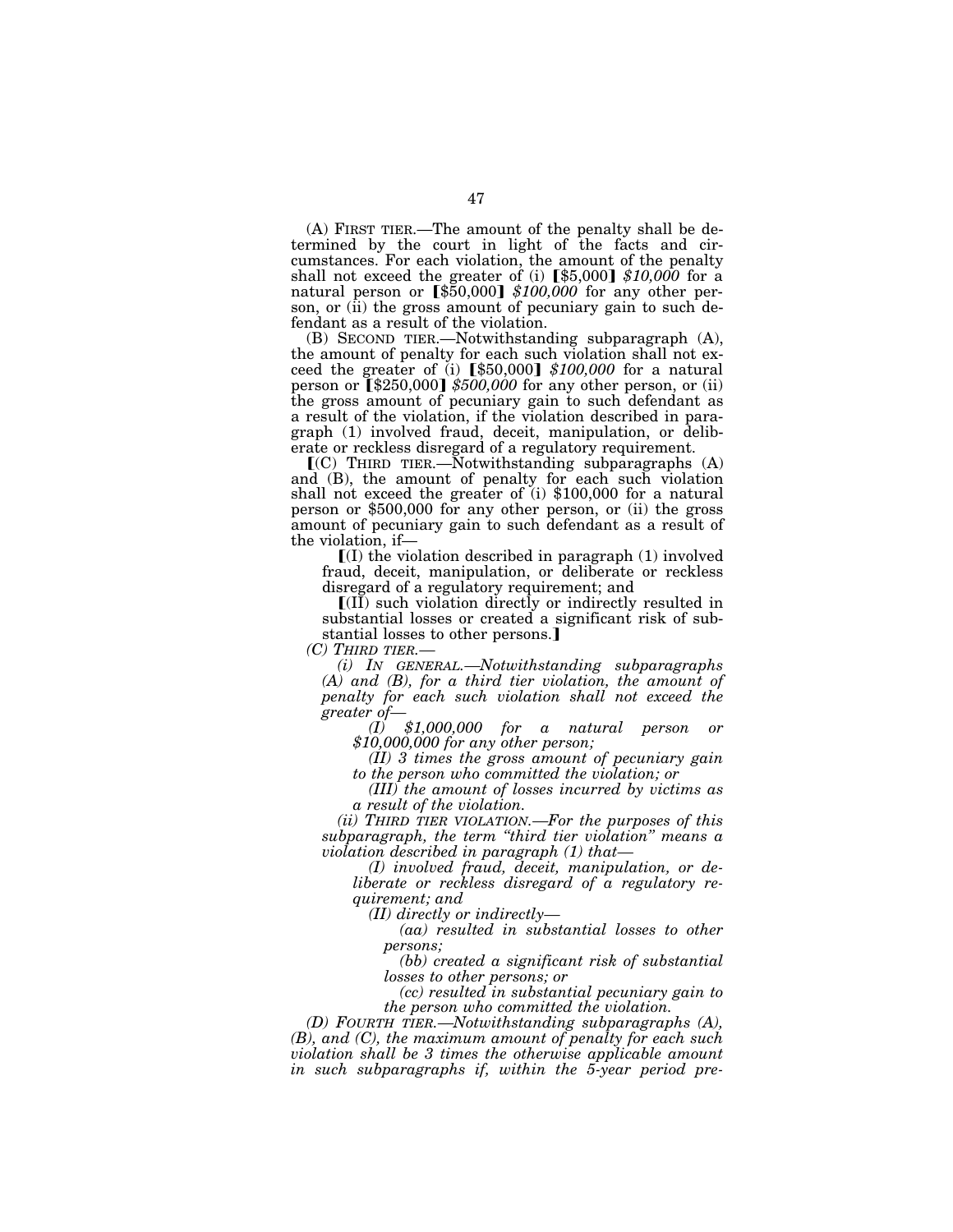*ceding such violation, the defendant was criminally convicted for securities fraud or became subject to a judgment or order imposing monetary, equitable, or administrative relief in any Commission action alleging fraud by that defendant.* 

(3) PROCEDURES FOR COLLECTION.—

(A) PAYMENT OF PENALTY TO TREASURY.—A penalty imposed under this section shall be payable into the Treasury of the United States, except as otherwise provided in section 308 of the Sarbanes-Oxley Act of 2002 and section 21F of the Securities Exchange Act of 1934.

(B) COLLECTION OF PENALTIES.—If a person upon whom such a penalty is imposed shall fail to pay such penalty within the time prescribed in the court's order, the Commission may refer the matter to the Attorney General who shall recover such penalty by action in the appropriate United States district court.

(C) REMEDY NOT EXCLUSIVE.—The actions authorized by this subsection may be brought in addition to any other action that the Commission or the Attorney General is entitled to bring.

(D) JURISDICTION AND VENUE.—For purposes of section 44 of this title, actions under this paragraph shall be ac-

tions to enforce a liability or a duty created by this title.  $(4)$  SPECIAL PROVISIONS RELATING TO A VIOLATION OF A CEASE-AND-DESIST ORDER.—In an action to enforce a cease-anddesist order entered by the Commission pursuant to section 9(f), each separate violation of such order shall be a separate offense, except that in the case of a violation through a continuing failure to comply with the order, each day of the failure to comply shall be deemed a separate offense.

*(4) SPECIAL PROVISIONS RELATING TO A VIOLATION OF AN IN-JUNCTION OR CERTAIN ORDERS.—* 

*(A) IN GENERAL.—Each separate violation of an injunction or order described in subparagraph (B) shall be a separate offense, except that in the case of a violation through a continuing failure to comply with such injunction or order, each day of the failure to comply with the injunction or order shall be deemed a separate offense.* 

*(B) INJUNCTIONS AND ORDERS.—Subparagraph (A) shall apply with respect to any action to enforce—* 

*(i) a Federal court injunction obtained pursuant to this title;* 

*(ii) an order entered or obtained by the Commission pursuant to this title that bars, suspends, places limitations on the activities or functions of, or prohibits the activities of a person; or* 

*(iii) a cease-and-desist order entered by the Commission pursuant to section 9(f).* 

\* \* \* \* \* \* \*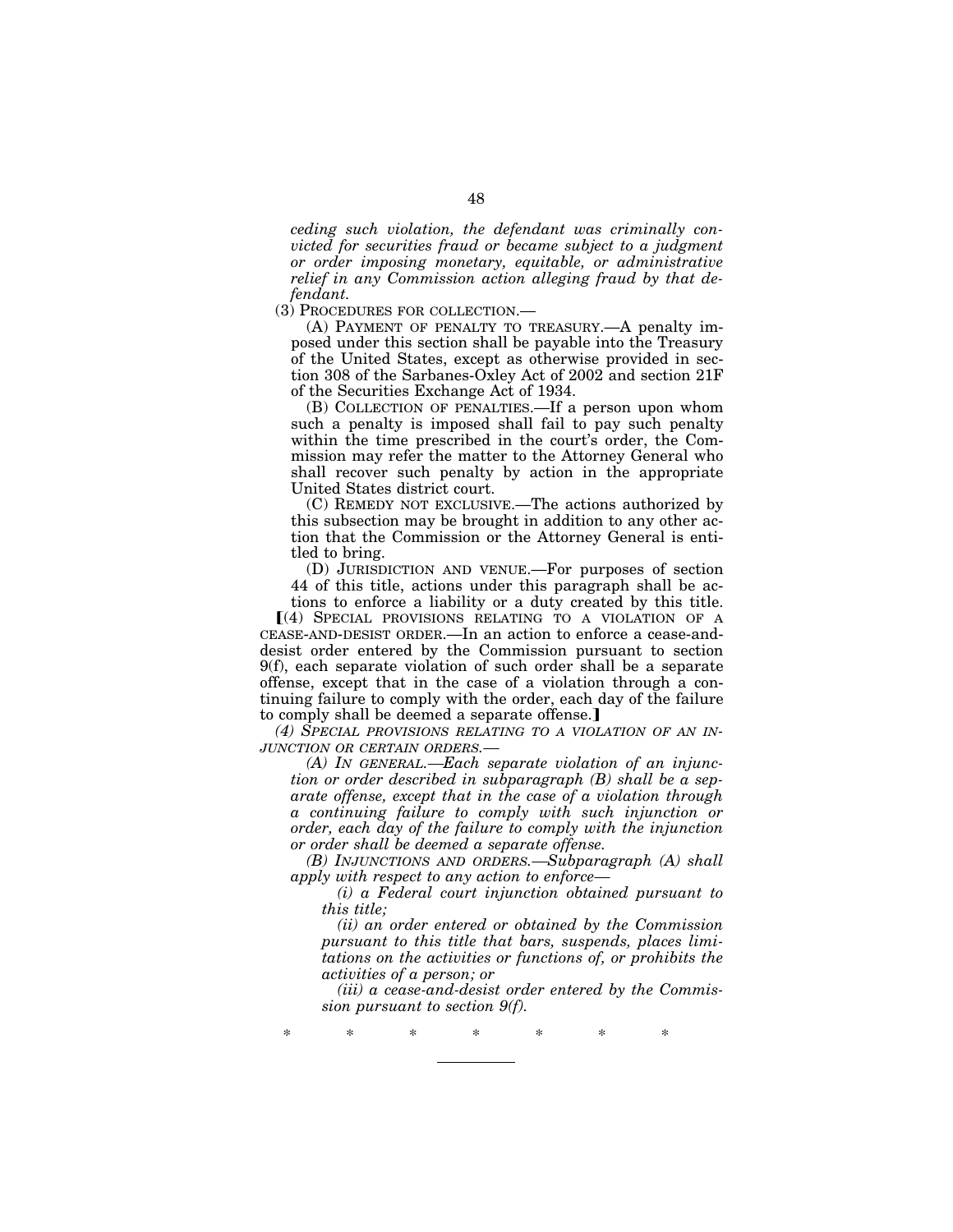### **INVESTMENT ADVISERS ACT OF 1940**

### TITLE II—INVESTMENT ADVISERS

\* \* \* \* \* \* \*

#### REGISTRATION OF INVESTMENT ADVISERS

SEC. 203. (a) Except as provided in subsection (b) and section 203A, it shall be unlawful for any investment adviser, unless registered under this section, to make use of the mails or any means or instrumentality of interstate commerce in connection with his or its business as an investment adviser.

(b) The provisions of subsection (a) shall not apply to—

(1) any investment adviser, other than an investment adviser who acts as an investment adviser to any private fund, all of whose clients are residents of the State within which such investment adviser maintains his or its principal office and place of business, and who does not furnish advice or issue analyses or reports with respect to securities listed or admitted to unlisted trading privileges on any national securities exchange;

(2) any investment adviser whose only clients are insurance companies;

 $(3)$  any investment adviser that is a foreign private adviser;

(4) any investment adviser that is a charitable organization, as defined in section  $3(c)(10)(D)$  of the Investment Company Act of 1940, or is a trustee, director, officer, employee, or volunteer of such a charitable organization acting within the scope of such person's employment or duties with such organization, whose advice, analyses, or reports are provided only to one or more of the following:

(A) any such charitable organization;

(B) a fund that is excluded from the definition of an investment company under section  $3(c)(10)(B)$  of the Investment Company Act of 1940; or

(C) a trust or other donative instrument described in section  $3(c)(10)(B)$  of the Investment Company Act of 1940, or the trustees, administrators, settlors (or potential settlors), or beneficiaries of any such trust or other instrument;

(5) any plan described in section 414(e) of the Internal Revenue Code of 1986, any person or entity eligible to establish and maintain such a plan under the Internal Revenue Code of 1986, or any trustee, director, officer, or employee of or volunteer for any such plan or person, if such person or entity, acting in such capacity, provides investment advice exclusively to, or with respect to, any plan, person, or entity or any company, account, or fund that is excluded from the definition of an investment company under section  $3(c)(14)$  of the Investment Company Act of 1940;

 $(6)$  $(A)$  any investment adviser that is registered with the Commodity Futures Trading Commission as a commodity trading advisor whose business does not consist primarily of acting as an investment adviser, as defined in section  $202(a)(11)$  of this title, and that does not act as an investment adviser to—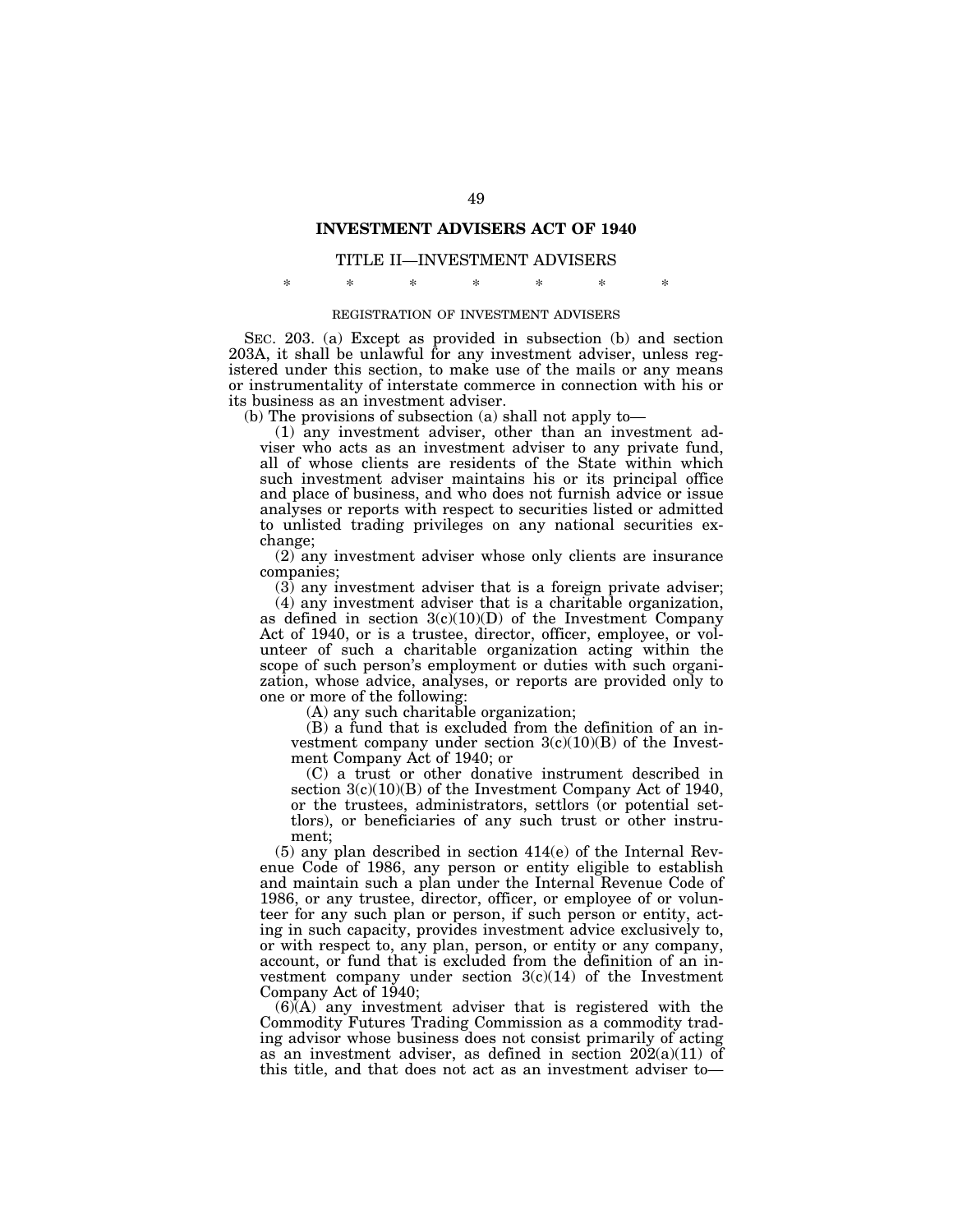(i) an investment company registered under title I of this Act; or

(ii) a company which has elected to be a business development company pursuant to section 54 of title I of this Act and has not withdrawn its election; or

(B) any investment adviser that is registered with the Commodity Futures Trading Commission as a commodity trading advisor and advises a private fund, provided that, if after the date of enactment of the Private Fund Investment Advisers Registration Act of 2010, the business of the advisor should become predominately the provision of securities-related advice, then such adviser shall register with the Commission;

(7) any investment adviser, other than any entity that has elected to be regulated or is regulated as a business development company pursuant to section 54 of the Investment Company Act of 1940 (15 U.S.C. 80a–54), who solely advises—

(A) small business investment companies that are licensees under the Small Business Investment Act of 1958;

(B) entities that have received from the Small Business Administration notice to proceed to qualify for a license as a small business investment company under the Small Business Investment Act of 1958, which notice or license has not been revoked; or

(C) applicants that are affiliated with 1 or more licensed small business investment companies described in subparagraph (A) and that have applied for another license under the Small Business Investment Act of 1958, which application remains pending; or

(8) any investment adviser, other than an entity that has elected to be regulated or is regulated as a business development company pursuant to section 54 of the Investment Company Act of  $1940$  (15 U.S.C. 80a–53), who solely advises–

(A) rural business investment companies (as defined in section 384A of the Consolidated Farm and Rural Development Act (7 U.S.C. 2009cc)); or

(B) companies that have submitted to the Secretary of Agriculture an application in accordance with section 384D(b) of the Consolidated Farm and Rural Development Act (7 U.S.C. 2009cc–3(b)) that—

(i) have received from the Secretary of Agriculture a letter of conditions, which has not been revoked; or

(ii) are affiliated with 1 or more rural business investment companies described in subparagraph (A).

 $(c)(1)$  An investment adviser, or any person who presently contemplates becoming an investment adviser, may be registered by filing with the Commission an application for registration in such form and containing such of the following information and documents as the Commission, by rule, may prescribe as necessary or appropriate in the public interest or for the protection of investors:

(A) the name and form of organization under which the investment adviser engages or intends to engage in business; the name of the State or other sovereign power under which such investment adviser is organized; the location of his or its principal office, principal place of business, and branch offices, if any; the names and addresses of his or its partners, officers,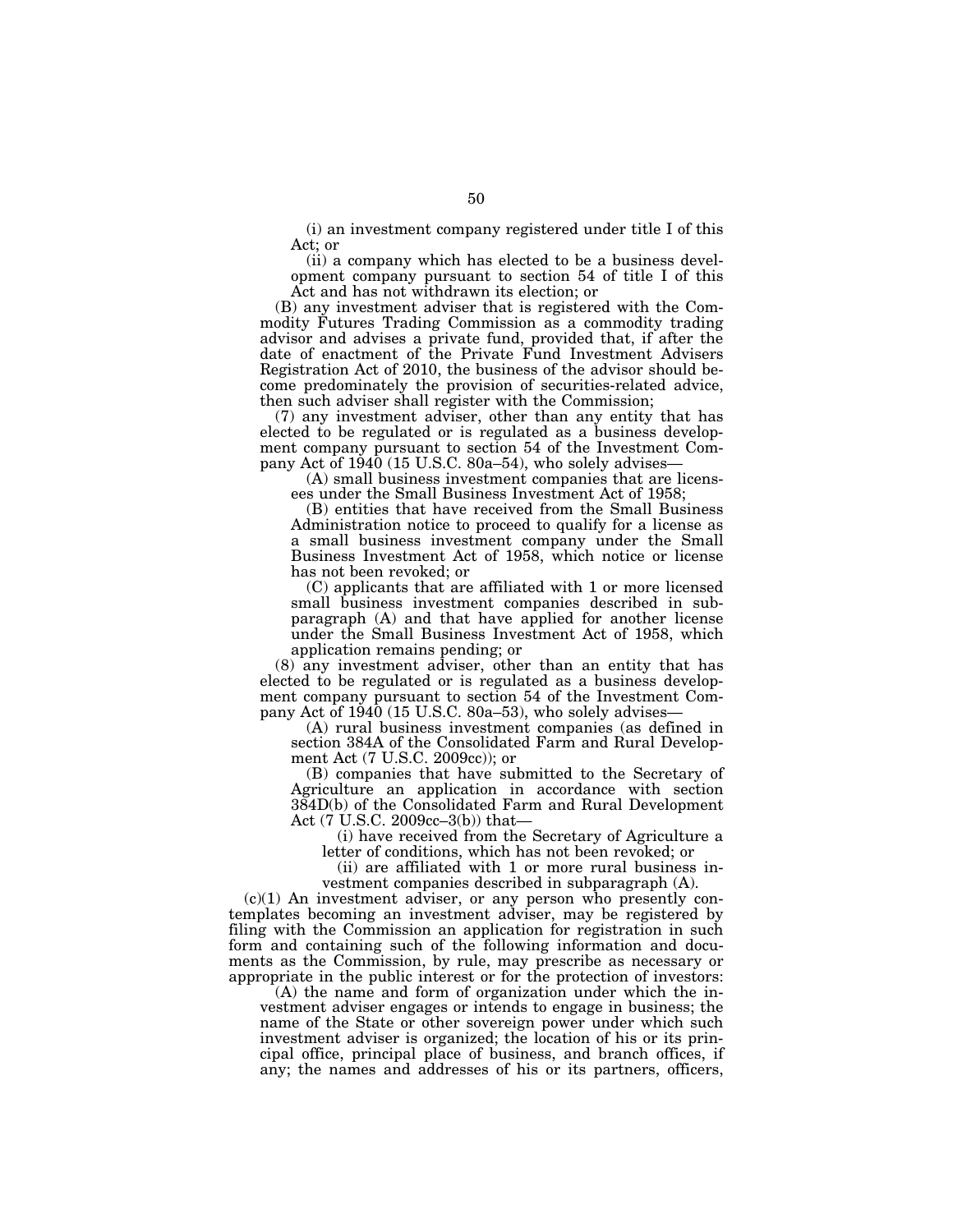directors, and persons performing similar functions or, if such an investment adviser be an individual, of such individual; and the number of his or its employees;

(B) the education, the business affiliations for the past ten years, and the present business affiliations of such investment adviser and of his or its partners, officers, directors, and persons performing similar functions and of any controlling person thereof;

(C) the nature of the business of such investment adviser, including the manner of giving advice and rendering analyses or reports;

(D) a balance sheet certified by an independent public accountant and other financial statements (which shall, as the Commission specifies, be certified);

(E) the nature and scope of the authority of such investment adviser with respect to clients' funds and accounts;

(F) the basis or bases upon which such investment adviser is compensated;

(G) whether such investment adviser, or any person associated with such investment adviser, is subject to any disqualification which would be a basis for denial, suspension, or revocation of registration of such investment adviser under the provisions of subsection (e) of this section; and

(H) a statement as to whether the principal business of such investment adviser consists or is to consist of acting as investment adviser and a statement as to whether a substantial part of the business of such investment adviser, consists or is to consist of rendering investment supervisory services.

(2) Within forty-five days of the date of the filing of such application (or within such longer period as to which the applicant consents) the Commission shall—

(A) by order grant such registration; or

(B) institute proceedings to determine whether registration should be denied. Such proceedings shall include notice of the grounds for denial under consideration and opportunity for hearing and shall be concluded within one hundred twenty days of the date of the filing of the application for registration. At the conclusion of such proceedings the Commission, by order, shall grant or deny such registration. The Commission may extend the time for conclusion of such proceedings for up to ninety days if it finds good cause for such extension and publishes its reasons for so finding or for such longer period as to which the applicant consents.

The Commission shall grant such registration if the Commission finds that the requirements of this section are satisfied and that the applicant is not prohibited from registering as an investment adviser under section 203A. The Commission shall deny such registration if it does not make such a finding or if it finds that if the applicant were so registered, its registration would be subject to suspension or revocation under subsection (e) of this section.

(d) Any provision of this title (other than subsection (a) of this section) which prohibits any act, practice, or course of business if the mails or any means or instrumentality of interstate commerce are used in connection therewith shall also prohibit any such act, practice, or course of business by any investment adviser registered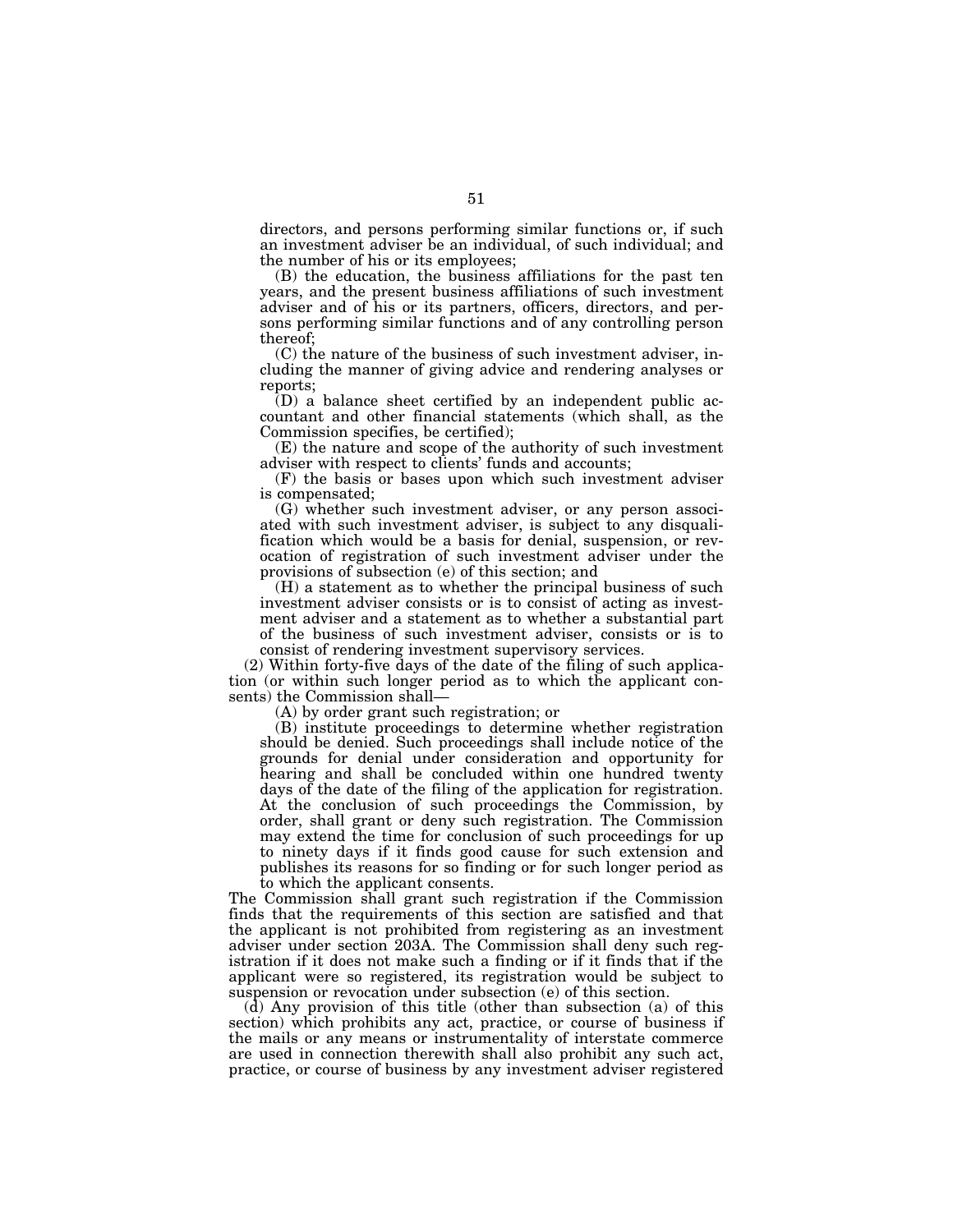pursuant to this section or any person acting on behalf of such an investment adviser, irrespective of any use of the mails or any means or instrumentality of interstate commerce in connection therewith.

(e) The Commission, by order, shall censure, place limitations on the activities, functions, or operations of, suspend for a period not exceeding twelve months, or revoke the registration of any investment adviser if it finds, on the record after notice and opportunity for hearing, that such censure, placing of limitations, suspension, or revocation is in the public interest and that such investment adviser, or any person associated with such investment adviser, whether prior to or subsequent to becoming so associated–

(1) has willfully made or caused to be made in any application for registration or report required to be filed with the Commission under this title, or in any proceeding before the Commission with respect to registration, any statement which was at the time and in the light of the circumstances under which it was made false or misleading with respect to any material fact, or has omitted to state in any such application or report any material fact which is required to be stated therein.

(2) has been convicted within ten years preceding the filing of any application for registration or at any time thereafter of any felony or misdemeanor or of a substantially equivalent crime by a foreign court of competent jurisdiction which the Commission finds—

(A) involves the purchase or sale of any security, the taking of a false oath, the making of a false report, bribery, perjury, burglary, any substantially equivalent activity however denominated by the laws of the relevant foreign government, or conspiracy to commit any such offense;

(B) arises out of the conduct of the business of a broker, dealer, municipal securities dealer, investment adviser, bank, insurance company, government securities broker, government securities dealer, fiduciary, transfer agent, credit rating agency, foreign person performing a function substantially equivalent to any of the above, or entity or person required to be registered under the Commodity Exchange Act or any substantially equivalent statute or regulation;

(C) involves the larceny, theft, robbery, extortion, forgery, counterfeiting, fraudulent concealment, embezzlement, fraudulent conversion, or misappropriation of funds or securities or substantially equivalent activity however denominated by the laws of the relevant foreign government; or

(D) involves the violation of section 152, 1341, 1342, or 1343 or chapter 25 or 47 of title 18, United States Code, or a violation of substantially equivalent foreign statute.

(3) has been convicted during the 10-year period preceding the date of filing of any application for registration, or at any time thereafter, of—

(A) any crime that is punishable by imprisonment for 1 or more years, and that is not described in paragraph (2); or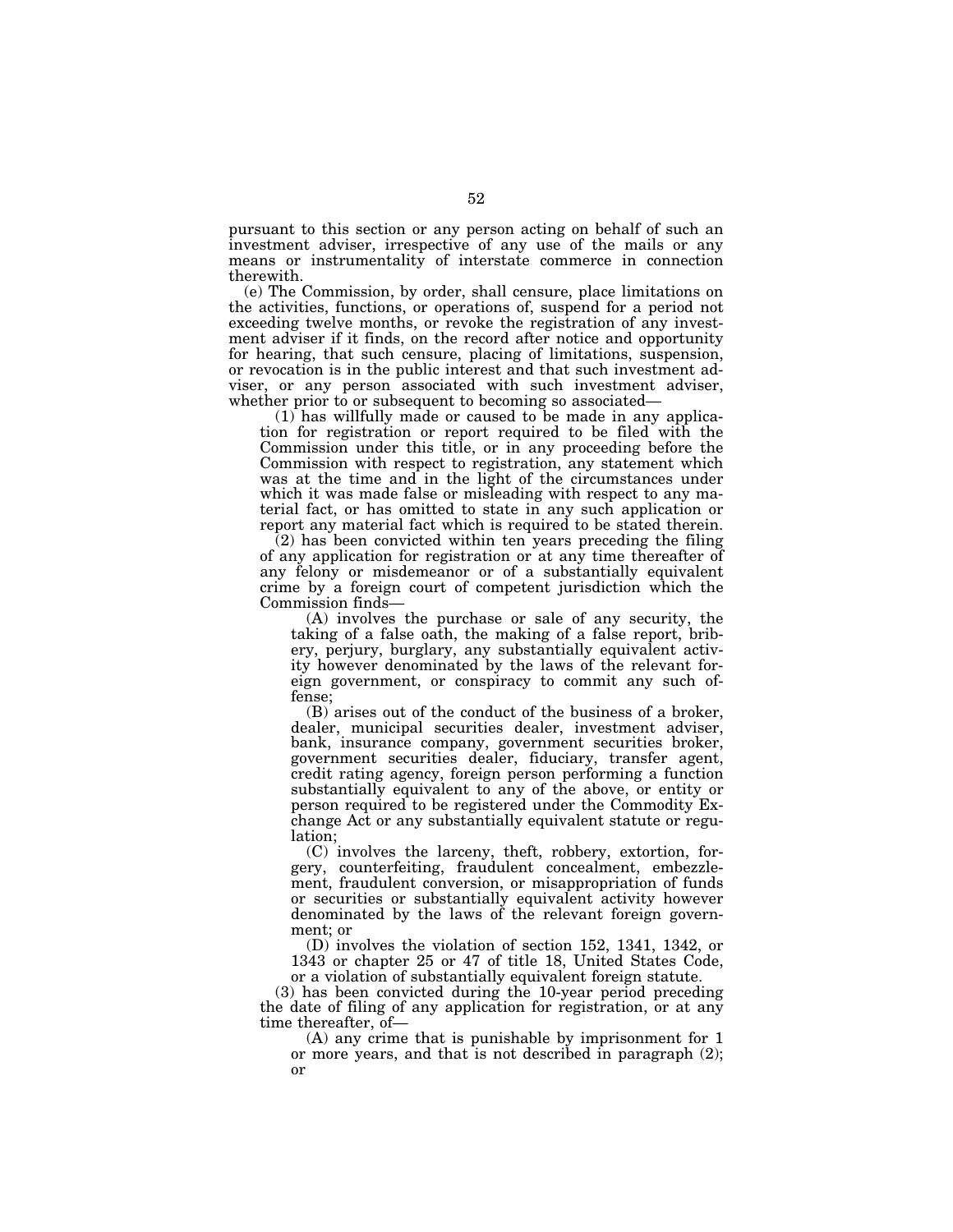(B) a substantially equivalent crime by a foreign court of competent jurisdiction.

(4) is permanently or temporarily enjoined by order, judgment, or decree of any court of competent jurisdiction, including any foreign court of competent jurisdiction, from acting as an investment adviser, underwriter, broker, dealer, municipal securities dealer, government securities broker, government securities dealer, transfer agent, credit rating agency, foreign person performing a function substantially equivalent to any of the above, or entity or person required to be registered under the Commodity Exchange Act or any substantially equivalent statute or regulation, or as an affiliated person or employee of any investment company, bank, insurance company, foreign entity substantially equivalent to any of the above, or entity or person required to be registered under the Commodity Exchange Act or any substantially equivalent statute or regulation, or from engaging in or continuing any conduct or practice in connection with any such activity, or in connection with the purchase or sale of any security.

(5) has willfully violated any provision of the Securities Act of 1933, the Securities Exchange Act of 1934, the Investment Company Act of 1940, this title, the Commodity Exchange Act, or the rules or regulations under any such statutes or any rule of the Municipal Securities Rulemaking Board, or is unable to comply with any such provision.

(6) has willfully aided, abetted, counseled, commanded, induced, or procured the violation by any other person of any provision of the Securities Act of 1933, the Securities Exchange Act of 1934, the Investment Company Act of 1940, this title, the Commodity Exchange Act, the rules or regulations under any of such statutes, or the rules of the Municipal Securities Rulemaking Board, or has failed reasonably to supervise, with a view to preventing violations of the provisions of such statutes, rules, and regulations, another person who commits such a violation, if such other person is subject to his supervision. For the purposes of this paragraph no person shall be deemed to have failed reasonably to supervise any person, if—

(A) there have been established procedures, and a system for applying such procedures, which would reasonably be expected to prevent and detect, insofar as practicable, any such violation by such other person, and

(B) such person has reasonably discharged the duties and obligations incumbent upon him by reason of such procedures and system without reasonable cause to believe that such procedures and system were not being complied with.

(7) is subject to any order of the Commission barring or suspending the right of the person to be associated with an investment adviser;

(8) has been found by a foreign financial regulatory authority to have-

(A) made or caused to be made in any application for registration or report required to be filed with a foreign securities authority, or in any proceeding before a foreign securities authority with respect to registration, any state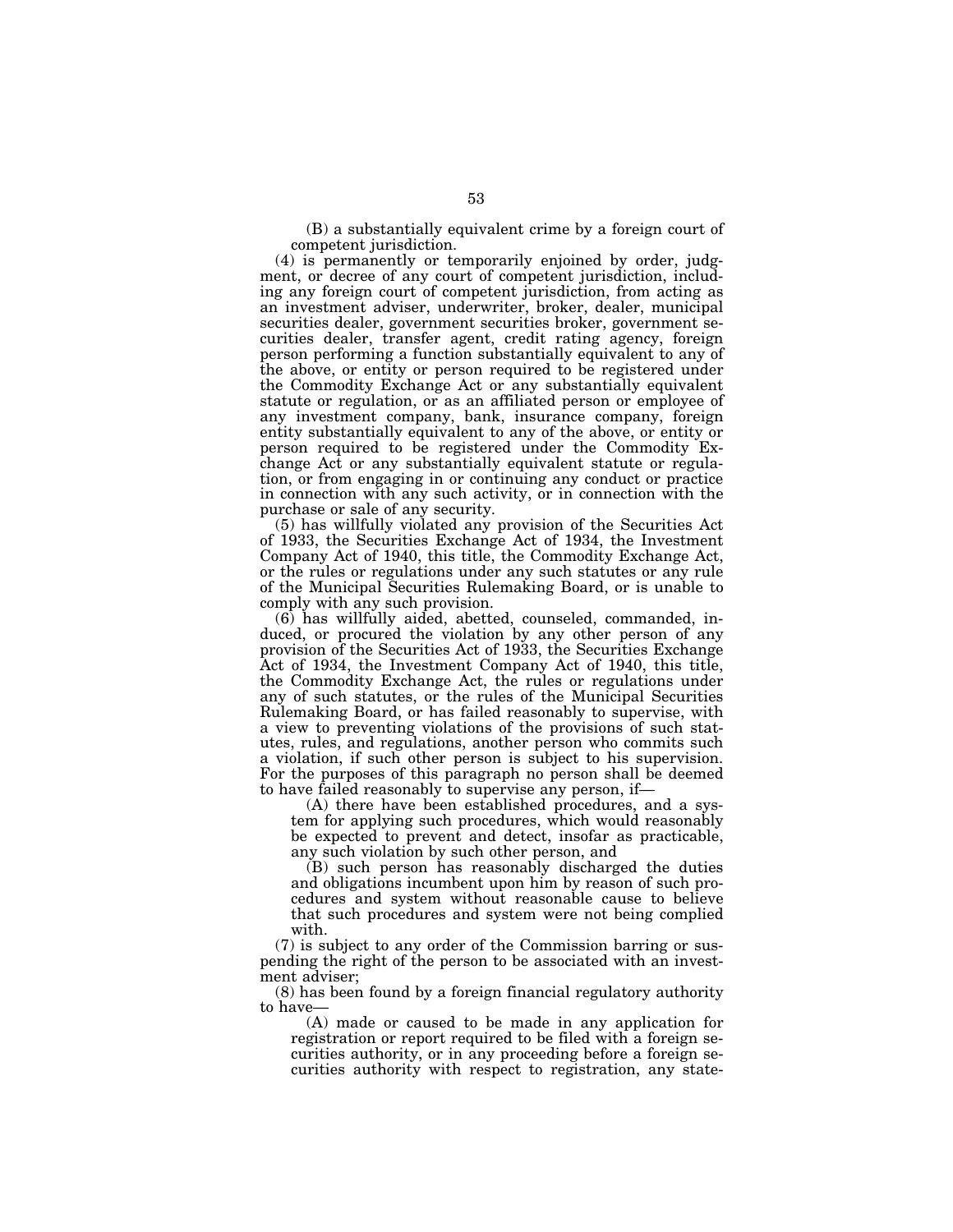ment that was at the time and in light of the circumstances under which it was made false or misleading with respect to any material fact, or has omitted to state in any application or report to a foreign securities authority any material fact that is required to be stated therein;

(B) violated any foreign statute or regulation regarding transactions in securities or contracts of sale of a commodity for future delivery traded on or subject to the rules of a contract market or any board of trade; or

(C) aided, abetted, counseled, commanded, induced, or procured the violation by any other person of any foreign statute or regulation regarding transactions in securities or contracts of sale of a commodity for future delivery traded on or subject to the rules of a contract market or any board of trade, or has been found, by the foreign finanical regulatory authority, to have failed reasonably to supervise, with a view to preventing violations of statutory provisions, and rules and regulations promulgated thereunder, another person who commits such a violation, if such other person is subject to his supervision; or

(9) is subject to any final order of a State securities commission (or any agency or officer performing like functions), State authority that supervises or examines banks, savings associations, or credit unions, State insurance commission (or any agency or office performing like functions), an appropriate Federal banking agency (as defined in section 3 of the Federal Deposit Insurance Act (12 U.S.C. 1813(q))), or the National Credit Union Administration, that—

(A) bars such person from association with an entity regulated by such commission, authority, agency, or officer, or from engaging in the business of securities, insurance, banking, savings association activities, or credit union activities; or

(B) constitutes a final order based on violations of any laws or regulations that prohibit fraudulent, manipulative, or deceptive conduct.

(f) The Commission, by order, shall censure or place limitations on the activities of any person associated, seeking to become associated, or, at the time of the alleged misconduct, associated or seeking to become associated with an investment adviser, or suspend for a period not exceeding 12 months or bar any such person from being associated with an investment adviser, broker, dealer, municipal securities dealer, municipal advisor, transfer agent, or nationally recognized statistical rating organization, if the Commission finds, on the record after notice and opportunity for hearing, that such censure, placing of limitations, suspension, or bar is in the public interest and that such person has committed or omitted any act or omission enumerated in paragraph (1), (5), (6), (8), or (9) of subsection (e) or has been convicted of any offense specified in paragraph (2) or (3) of subsection (e) within ten years of the commencement of the proceedings under this subsection, or is enjoined from any action, conduct, or practice specified in paragraph (4) of subsection (e). It shall be unlawful for any person as to whom such an order suspending or barring him from being associated with an investment adviser is in effect willfully to become, or to be, associ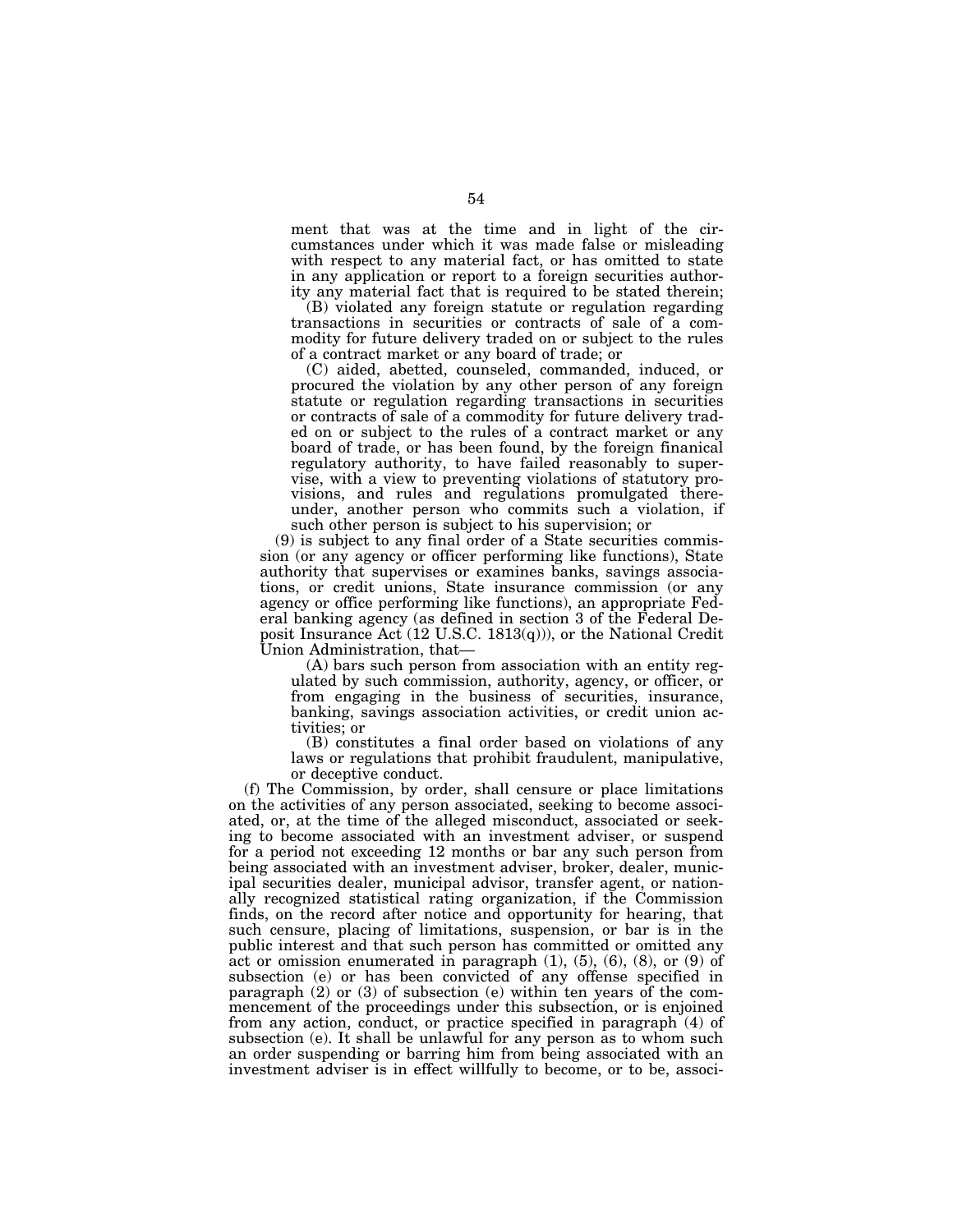ated with an investment adviser without the consent of the Commission, and it shall be unlawful for any investment adviser to permit such a person to become, or remain, a person associated with him without the consent of the Commission, if such investment adviser knew, or in the exercise of reasonable care, should have known, of such order.

(g) Any successor to the business of an investment adviser registered under this section shall be deemed likewise registered hereunder, if within thirty days from its succession to such business it shall file an application for registration under this section, unless and until the Commission, pursuant to subsection (c) or subsection (e) of this section, shall deny registration to or revoke or suspend the registration of such successor.

(h) Any person registered under this section may, upon such terms and conditions as the Commission finds necessary in the public interest or for the protection of investors, withdraw from registration by filing a written notice of withdrawal with the Commission. If the Commission finds that any person registered under this section, or who has pending an application for registration filed under this section, is no longer in existence, is not engaged in business as an investment adviser, or is prohibited from registering as an investment adviser under section 203A, the Commission shall by order cancel the registration of such person.

(i) MONEY PENALTIES IN ADMINISTRATIVE PROCEEDINGS.— (1) AUTHORITY OF COMMISSION.— (A) IN GENERAL.—In any proceeding instituted pursuant

to subsection (e) or (f) against any person, the Commission may impose a civil penalty if it finds, on the record after notice and opportunity for hearing, that such penalty is in the public interest and that such person—

(i) has willfully violated any provision of the Securities Act of 1933, the Securities Exchange Act of 1934, the Investment Company Act of 1940, or this title, or the rules or regulations thereunder;

(ii) has willfully aided, abetted, counseled, commanded, induced, or procured such a violation by any other person;

(iii) has willfully made or caused to be made in any application for registration or report required to be filed with the Commission under this title, or in any proceeding before the Commission with respect to registration, any statement which was, at the time and in the light of the circumstances under which it was made, false or misleading with respect to any material fact, or has omitted to state in any such application or report any material fact which was required to be stated therein; or

(iv) has failed reasonably to supervise, within the meaning of subsection  $(e)(6)$ , with a view to preventing violations of the provisions of this title and the rules and regulations thereunder, another person who commits such a violation, if such other person is subject to his supervision;

(B) CEASE-AND-DESIST PROCEEDINGS.—In any proceeding instituted pursuant to subsection (k) against any person,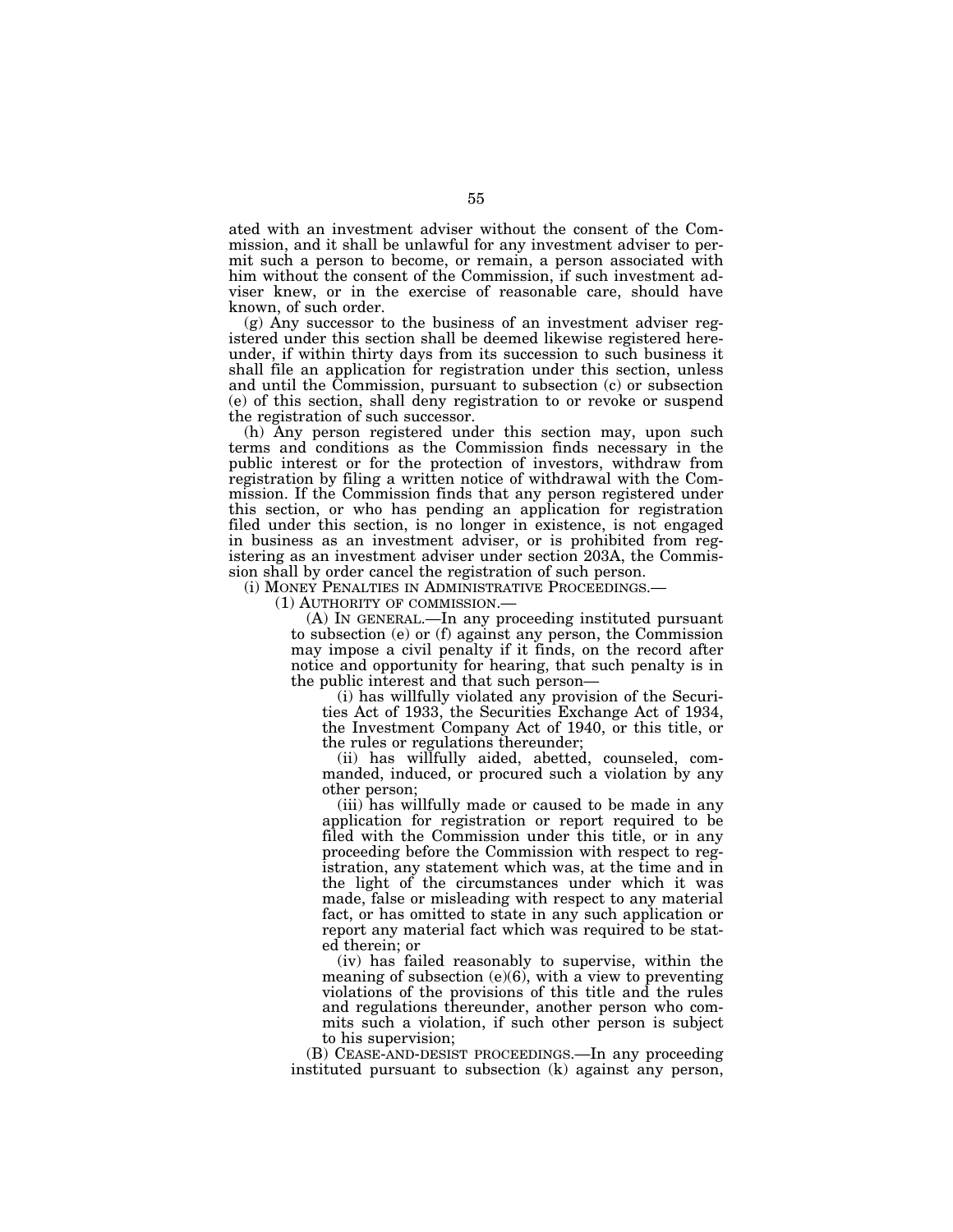the Commission may impose a civil penalty if the Commission finds, on the record, after notice and opportunity for hearing, that such person—

 $(i)$  is violating or has violated any provision of this title, or any rule or regulation issued under this title; or

(ii) is or was a cause of the violation of any provision of this title, or any rule or regulation issued under this

title.<br>(2) MAXIMUM AMOUNT OF PENALTY.—

(A) FIRST TIER.—The maximum amount of penalty for each act or omission described in paragraph (1) shall be <br>[\$5,000] \$10,000 for a natural person or [\$50,000] *\$100,000* for any other person.

(B) SECOND TIER.—Notwithstanding subparagraph (A), the maximum amount of penalty for each such act or omission shall be  $\llbracket $50,000 \rrbracket$   $$100,000$  for a natural person or  $\left[ $250,000 \right]$  \$500,000 for any other person if the act or omission described in paragraph (1) involved fraud, deceit, manipulation, or deliberate or reckless disregard of a regulatory requirement.

 $\overline{C}(\check{C})$  THIRD TIER.—Notwithstanding subparagraphs  $(A)$ and (B), the maximum amount of penalty for each such act or omission shall be \$100,000 for a natural person or \$500,000 for any other person if—

 $(i)$  the act or omission described in paragraph  $(1)$ involved fraud, deceit, manipulation, or deliberate or reckless disregard of a regulatory requirement; and

ø(ii) such act or omission directly or indirectly resulted in substantial losses or created a significant risk of substantial losses to other persons or resulted in substantial pecuniary gain to the person who committed the act or omission.

*(C) THIRD TIER.—* 

*(i) IN GENERAL.—Notwithstanding subparagraphs (A) and (B), for a third tier act or omission, the amount of penalty for each such act or omission shall* 

*not exceed the greater of— (I) \$1,000,000 for a natural person or \$10,000,000 for any other person;* 

*(II) 3 times the gross amount of pecuniary gain to the person who committed the act or omission; or* 

*(III) the amount of losses incurred by victims as a result of the act or omission.* 

*(ii) THIRD TIER ACT OR OMISSION.—For the purposes of this subparagraph, the term ''third tier act or omission'' means an act or omission described in paragraph (1) that—* 

*(I) involved fraud, deceit, manipulation, or deliberate or reckless disregard of a regulatory requirement; and* 

*(II) directly or indirectly—* 

*(aa) resulted in substantial losses to other persons;*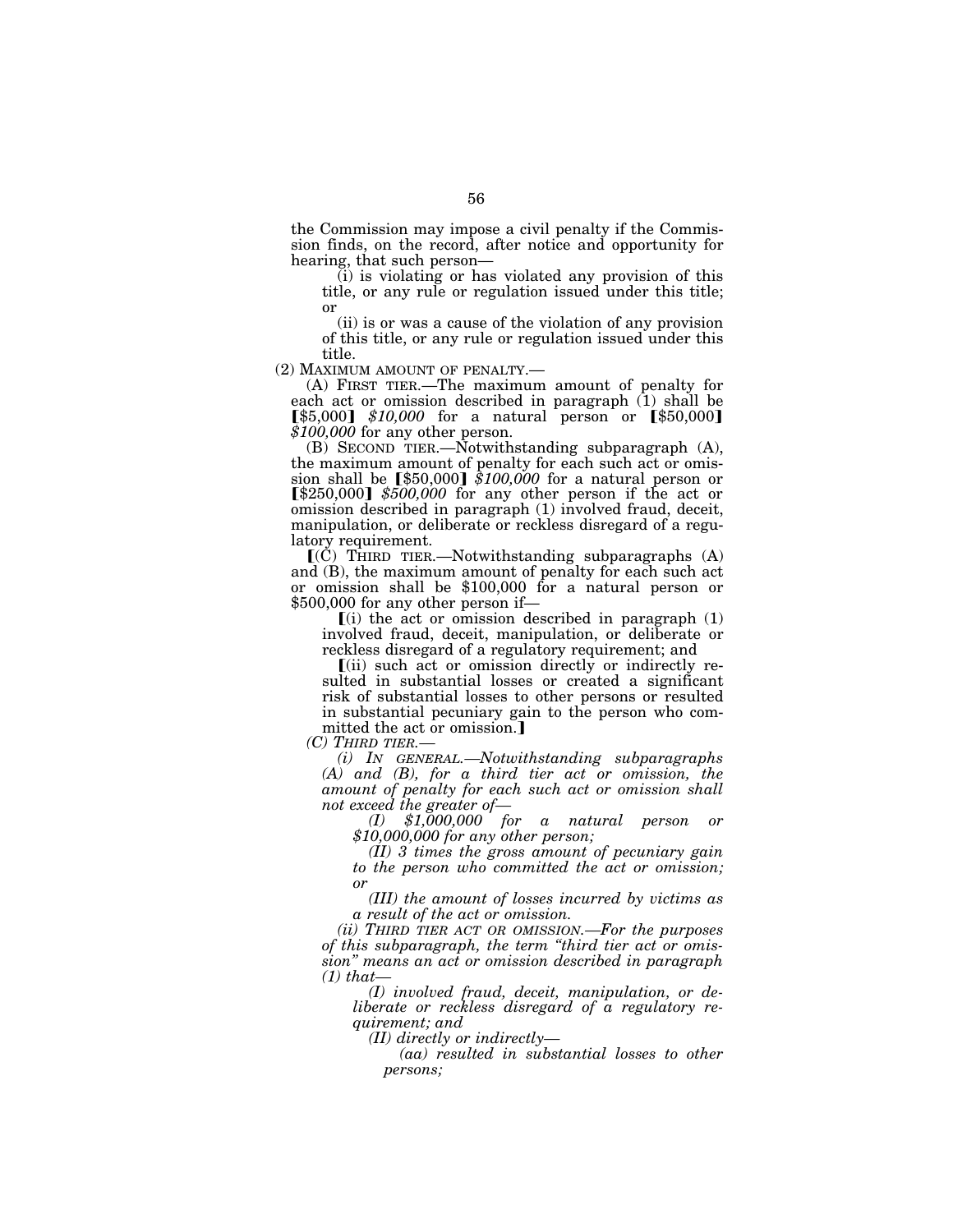*(bb) created a significant risk of substantial losses to other persons; or* 

*(cc) resulted in substantial pecuniary gain to the person who committed the act or omission.* 

*(D) FOURTH TIER.—Notwithstanding subparagraphs (A), (B), and (C), the maximum amount of penalty for each such act or omission shall be 3 times the otherwise applicable amount in such subparagraphs if, within the 5-year period preceding such act or omission, the person who committed the act or omission was criminally convicted for securities fraud or became subject to a judgment or order imposing monetary, equitable, or administrative relief in any Commission action alleging fraud by that person.* 

(3) DETERMINATION OF PUBLIC INTEREST.—In considering under this section whether a penalty is in the public interest, the Commission may consider—

(A) whether the act or omission for which such penalty is assessed involved fraud, deceit, manipulation, or deliberate or reckless disregard of a regulatory requirement;

(B) the harm to other persons resulting either directly or indirectly from such act or omission;

(C) the extent to which any person was unjustly enriched, taking into account any restitution made to persons injured by such behavior;

(D) whether such person previously has been found by the Commission, another appropriate regulatory agency, or a self-regulatory organization to have violated the Federal securities laws, State securities laws, or the rules of a selfregulatory organization, has been enjoined by a court of competent jurisdiction from violations of such laws or rules, or has been convicted by a court of competent jurisdiction of violations of such laws or of any felony or misdemeanor described in section 203(e)(2) of this title;

(E) the need to deter such person and other persons from committing such acts or omissions; and

(F) such other matters as justice may require.

(4) EVIDENCE CONCERNING ABILITY TO PAY.—In any proceeding in which the Commission may impose a penalty under this section, a respondent may present evidence of the respondent's ability to pay such penalty. The Commission may, in its discretion, consider such evidence in determining whether such penalty is in the public interest. Such evidence may relate to the extent of such person's ability to continue in business and the collectability of a penalty, taking into account any other claims of the United States or third parties upon such person's assets and the amount of such person's assets.

(j) AUTHORITY TO ENTER AN ORDER REQUIRING AN ACCOUNTING AND DISGORGEMENT.—In any proceeding in which the Commission may impose a penalty under this section, the Commission may enter an order requiring accounting and disgorgement, including reasonable interest. The Commission is authorized to adopt rules, regulations, and orders concerning payments to investors, rates of interest, periods of accrual, and such other matters as it deems appropriate to implement this subsection.

(k) CEASE-AND-DESIST PROCEEDINGS.—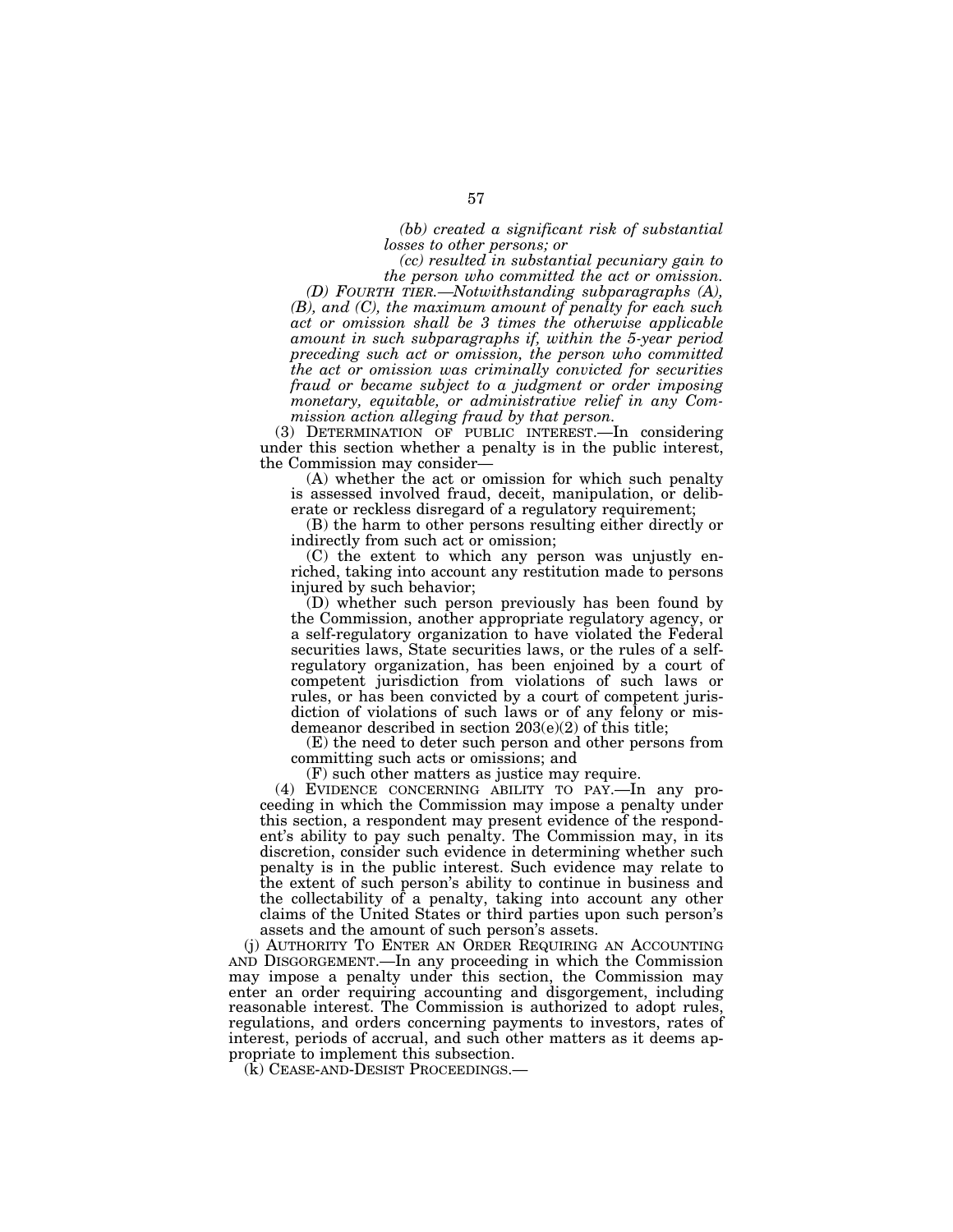(1) AUTHORITY OF THE COMMISSION.—If the Commission finds, after notice and opportunity for hearing, that any person is violating, has violated, or is about to violate any provision of this title, or any rule or regulation thereunder, the Commission may publish its findings and enter an order requiring such person, and any other person that is, was, or would be a cause of the violation, due to an act or omission the person knew or should have known would contribute to such violation, to cease and desist from committing or causing such violation and any future violation of the same provision, rule, or regulation. Such order may, in addition to requiring a person to cease and desist from committing or causing a violation, require such person to comply, or to take steps to effect compliance, with such provision, rule, or regulation, upon such terms and conditions and within such time as the Commission may specify in such order. Any such order may, as the Commission deems appropriate, require future compliance or steps to effect future compliance, either permanently or for such period of time as the Commission may specify, with such provision, rule, or regulation with respect to any security, any issuer, or any other person.

(2) HEARING.—The notice instituting proceedings pursuant to paragraph (1) shall fix a hearing date not earlier than 30 days nor later than 60 days after service of the notice unless an earlier or a later date is set by the Commission with the consent of any respondent so served.<br>(3) TEMPORARY ORDER.—

(A) IN GENERAL.—Whenever the Commission determines that the alleged violation or threatened violation specified in the notice instituting proceedings pursuant to paragraph (1), or the continuation thereof, is likely to result in significant dissipation or conversion of assets, significant harm to investors, or substantial harm to the public interest, including, but not limited to, losses to the Securities Investor Protection Corporation, prior to the completion of the proceedings, the Commission may enter a temporary order requiring the respondent to cease and desist from the violation or threatened violation and to take such action to prevent the violation or threatened violation and to prevent dissipation or conversion of assets, significant harm to investors, or substantial harm to the public interest as the Commission deems appropriate pending completion of such proceedings. Such an order shall be entered only after notice and opportunity for a hearing, unless the Commission, notwithstanding section 211(c) of this title, determines that notice and hearing prior to entry would be impracticable or contrary to the public interest. A temporary order shall become effective upon service upon the respondent and, unless set aside, limited, or suspended by the Commission or a court of competent jurisdiction, shall remain effective and enforceable pending the completion of the proceedings.

(B) APPLICABILITY.—This paragraph shall apply only to a respondent that acts, or, at the time of the alleged misconduct acted, as a broker, dealer, investment adviser, in-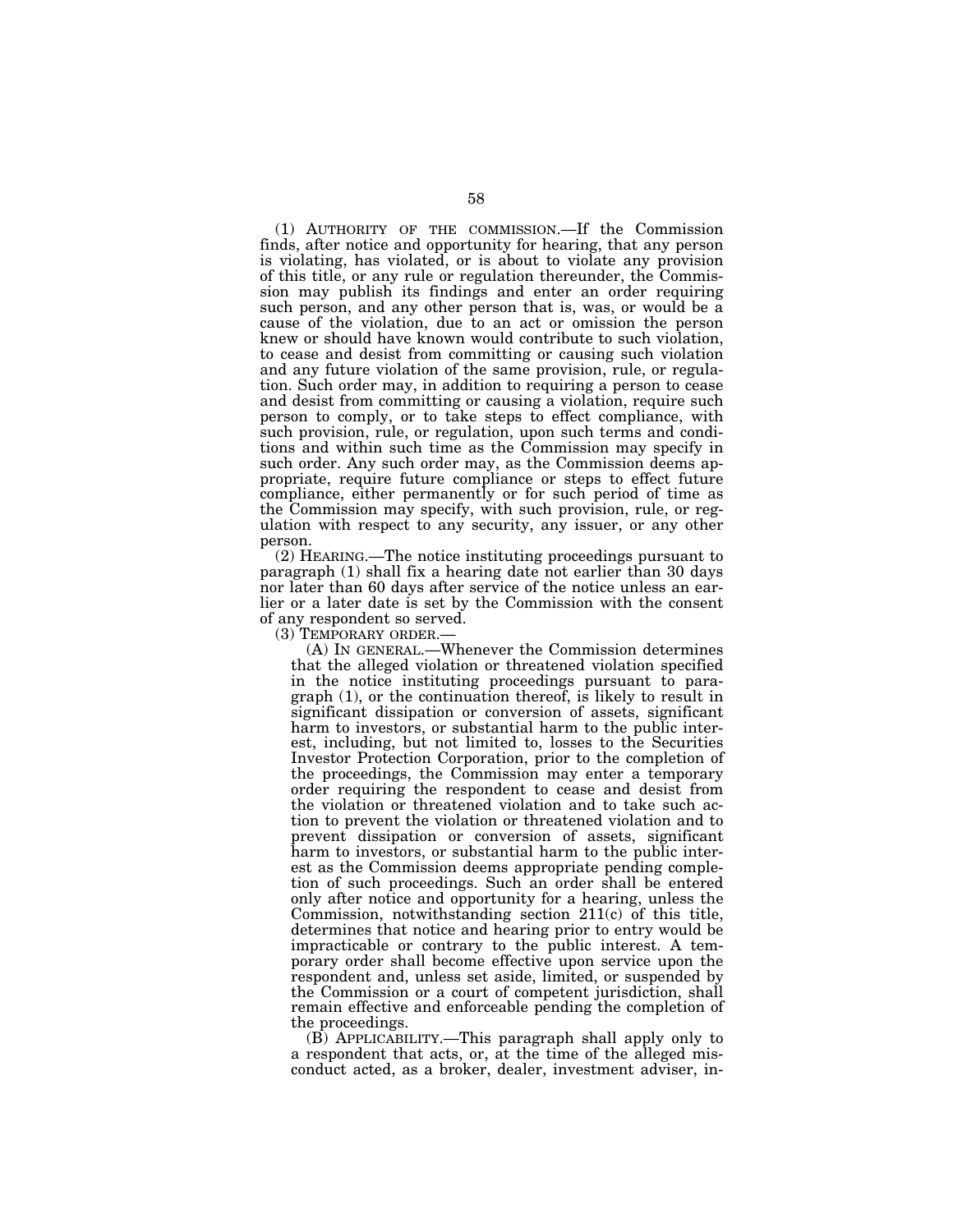vestment company, municipal securities dealer, government securities broker, government securities dealer, or transfer agent, or is, or was at the time of the alleged misconduct, an associated person of, or a person seeking to become associated with, any of the foregoing.<br>(4) REVIEW OF TEMPORARY ORDERS.—

 $(A)$  COMMISSION REVIEW.—At any time after the respondent has been served with a temporary cease-and-desist order pursuant to paragraph (3), the respondent may apply to the Commission to have the order set aside, limited, or suspended. If the respondent has been served with a temporary cease-and-desist order entered without a prior Commission hearing, the respondent may, within 10 days after the date on which the order was served, request a hearing on such application and the Commission shall hold a hearing and render a decision on such application at the earliest possible time.

(B) JUDICIAL REVIEW.—Within—

(i) 10 days after the date the respondent was served with a temporary cease-and-desist order entered with a prior Commission hearing, or

(ii) 10 days after the Commission renders a decision on an application and hearing under subparagraph (A), with respect to any temporary cease-and-desist order entered without a prior Commission hearing,

the respondent may apply to the United States district court for the district in which the respondent resides or has its principal office or place of business, or for the District of Columbia, for an order setting aside, limiting, or suspending the effectiveness or enforcement of the order, and the court shall have jurisdiction to enter such an order. A respondent served with a temporary cease-and-desist order entered without a prior Commission hearing may not apply to the court except after hearing and decision by the Commission on the respondent's application under subparagraph (A) of this paragraph.

(C) NO AUTOMATIC STAY OF TEMPORARY ORDER.—The commencement of proceedings under subparagraph (B) of this paragraph shall not, unless specifically ordered by the court, operate as a stay of the Commission's order.

(D) EXCLUSIVE REVIEW.—Section 213 of this title shall not apply to a temporary order entered pursuant to this section.

(5) AUTHORITY TO ENTER AN ORDER REQUIRING AN ACCOUNT-ING AND DISGORGEMENT.—In any cease-and-desist proceeding under paragraph (1), the Commission may enter an order requiring accounting and disgorgement, including reasonable interest. The Commission is authorized to adopt rules, regulations, and orders concerning payments to investors, rates of interest, periods of accrual, and such other matters as it deems appropriate to implement this subsection.

(l)  $\hat{Ex}$ EMPTION OF VENTURE CAPITAL FUND ADVISERS.—<br>(1) IN GENERAL.—No investment adviser that acts as an investment adviser solely to 1 or more venture capital funds shall be subject to the registration requirements of this title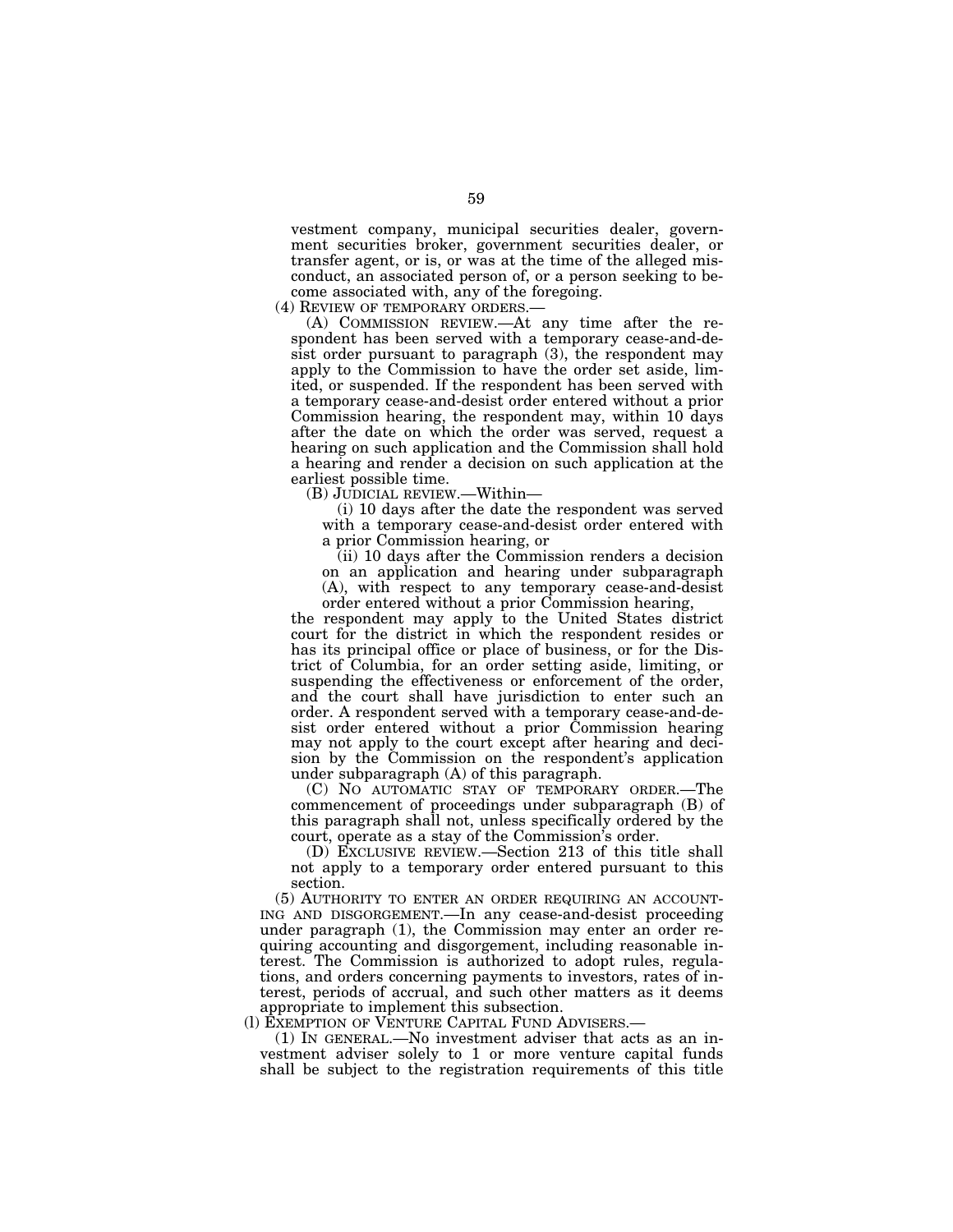with respect to the provision of investment advice relating to a venture capital fund. Not later than 1 year after the date of enactment of this subsection, the Commission shall issue final rules to define the term ''venture capital fund'' for purposes of this subsection. The Commission shall require such advisers to maintain such records and provide to the Commission such annual or other reports as the Commission determines necessary or appropriate in the public interest or for the protection of investors.

(2) ADVISERS OF SBICS.—For purposes of this subsection, a venture capital fund includes an entity described in subparagraph  $(A)$ ,  $(B)$ , or  $(C)$  of subsection  $(b)(7)$  (other than an entity that has elected to be regulated or is regulated as a business development company pursuant to section 54 of the Investment Company Act of 1940).

(3) ADVISERS OF RBICS.—For purposes of this subsection, a venture capital fund includes an entity described in subparagraph (A) or (B) of subsection (b)(8) (other than an entity that has elected to be regulated as a business development company pursuant to section 54 of the Investment Company Act of 1940  $(15 \text{ U.S.C. } 80a - 53)$ ).

(m) EXEMPTION OF AND REPORTING BY CERTAIN PRIVATE FUND ADVISERS.—

 $(1)$  In GENERAL.—The Commission shall provide an exemption from the registration requirements under this section to any investment adviser of private funds, if each of such investment adviser acts solely as an adviser to private funds and has assets under management in the United States of less than \$150,000,000.

(2) REPORTING.—The Commission shall require investment advisers exempted by reason of this subsection to maintain such records and provide to the Commission such annual or other reports as the Commission determines necessary or appropriate in the public interest or for the protection of investors.

(3) ADVISERS OF SBICS.—For purposes of this subsection, the assets under management of a private fund that is an entity described in subparagraph (A),  $(B)$ , or  $(C)$  of subsection  $(b)(7)$ (other than an entity that has elected to be regulated or is regulated as a business development company pursuant to section 54 of the Investment Company Act of 1940) shall be excluded from the limit set forth in paragraph (1).

(4) ADVISERS OF RBICS.—For purposes of this subsection, the assets under management of a private fund that is an entity described in subparagraph (A) or (B) of subsection (b)(8) (other than an entity that has elected to be regulated or is regulated as a business development company pursuant to section 54 of the Investment Company Act of 1940 (15 U.S.C. 80a–53)) shall be excluded from the limit set forth in paragraph (1).

(n) REGISTRATION AND EXAMINATION OF MID-SIZED PRIVATE FUND ADVISERS.—In prescribing regulations to carry out the requirements of this section with respect to investment advisers acting as investment advisers to mid-sized private funds, the Commission shall take into account the size, governance, and investment strategy of such funds to determine whether they pose systemic risk,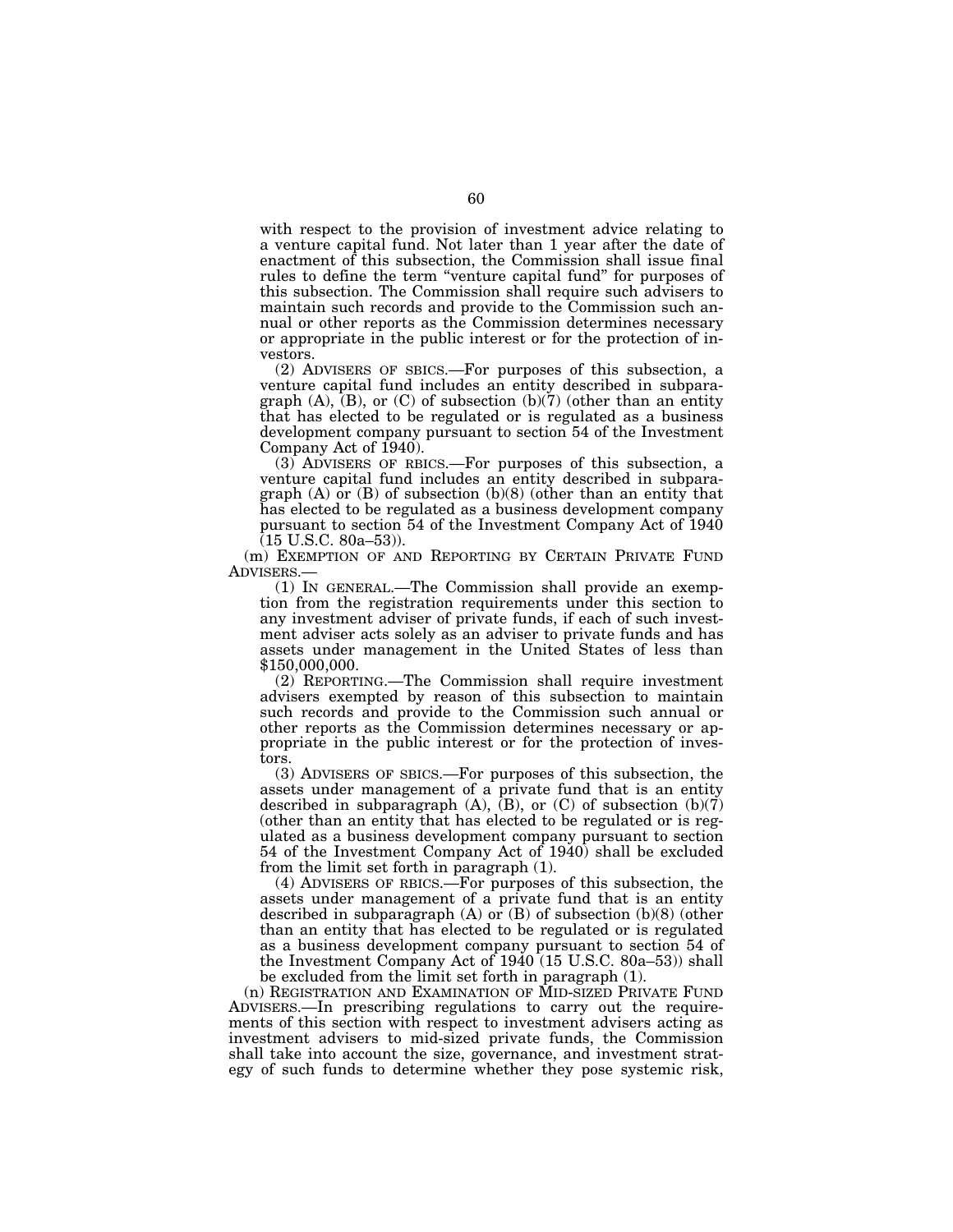and shall provide for registration and examination procedures with respect to the investment advisers of such funds which reflect the level of systemic risk posed by such funds.

\* \* \* \* \* \* \*

#### ENFORCEMENT OF TITLE

SEC. 209. (a) Whenever it shall appear to the Commission, either upon complaint or otherwise, that the provisions of this title or of any rule or regulation prescribed under the authority thereof, have been or are about to be violated by any person, it may in its discretion require, and in any event shall permit, such person to file with it a statement in writing, under oath or otherwise, as to all the facts and circumstances relevant to such violation, and may otherwise investigate all such facts and circumstances.

(b) For the purposes of any investigation or any proceeding under this title, any member of the Commission or any officer thereof designated by it is empowered to administer oaths and affirmations, subpena witnesses, compel their attendance, take evidence, and require the production of any books, papers, correspondence, memoranda, contracts, agreements, or other records which are relevant or material to the inquiry. Such attendance of witnesses and the production of any such records may be required from any place in any State or in any Territory or other place subject to the jurisdiction of the United States at any designated place of hearing.

(c) In case of contumacy by, or refusal to obey a subpena issued to, any person, the Commission may invoke the aid of any court of the United States within the jurisdiction of which such investigation or proceeding is carried on, or where such person resides or carries on business, in requiring the attendance and testimony of witnesses and the production of books, papers, correspondence, memoranda, contracts, agreements, and other records. And such court may issue an order requiring such person to appear before the Commission or member or officer designated by the Commission, there to produce records, if so ordered or to give testimony touching the matter under investigation or in question; and any failure to obey such order of the court may be punished by such court as a contempt thereof. All process in any such case may be served in the judicial district whereof such person is an inhabitant or wherever he may be found. Any person who without just cause shall fail or refuse to attend and testify or to answer any lawful inquiry or to produce books, papers, correspondence, memoranda, contracts, agreements, or other records, if in his or its power so to do, in obedience to the subpena of the Commission, shall be guilty of a misdemeanor, and upon conviction shall be subject to a fine of not more than \$1,000 or to imprisonment for a term of not more than one year, or both.

(d) Whenever it shall appear to the Commission that any person has engaged, is engaged, or is about to engage in any act or practice constituting a violation of any provision of this title, or of any rule, regulation, or order hereunder, or that any person has aided, abetted, counseled, commanded, induced, or procured, is aiding, abetting, counseling, commanding, inducing, or procuring, or is about to aid, abet, counsel, command, induce, or procure such a violation, it may in its discretion bring an action in the proper district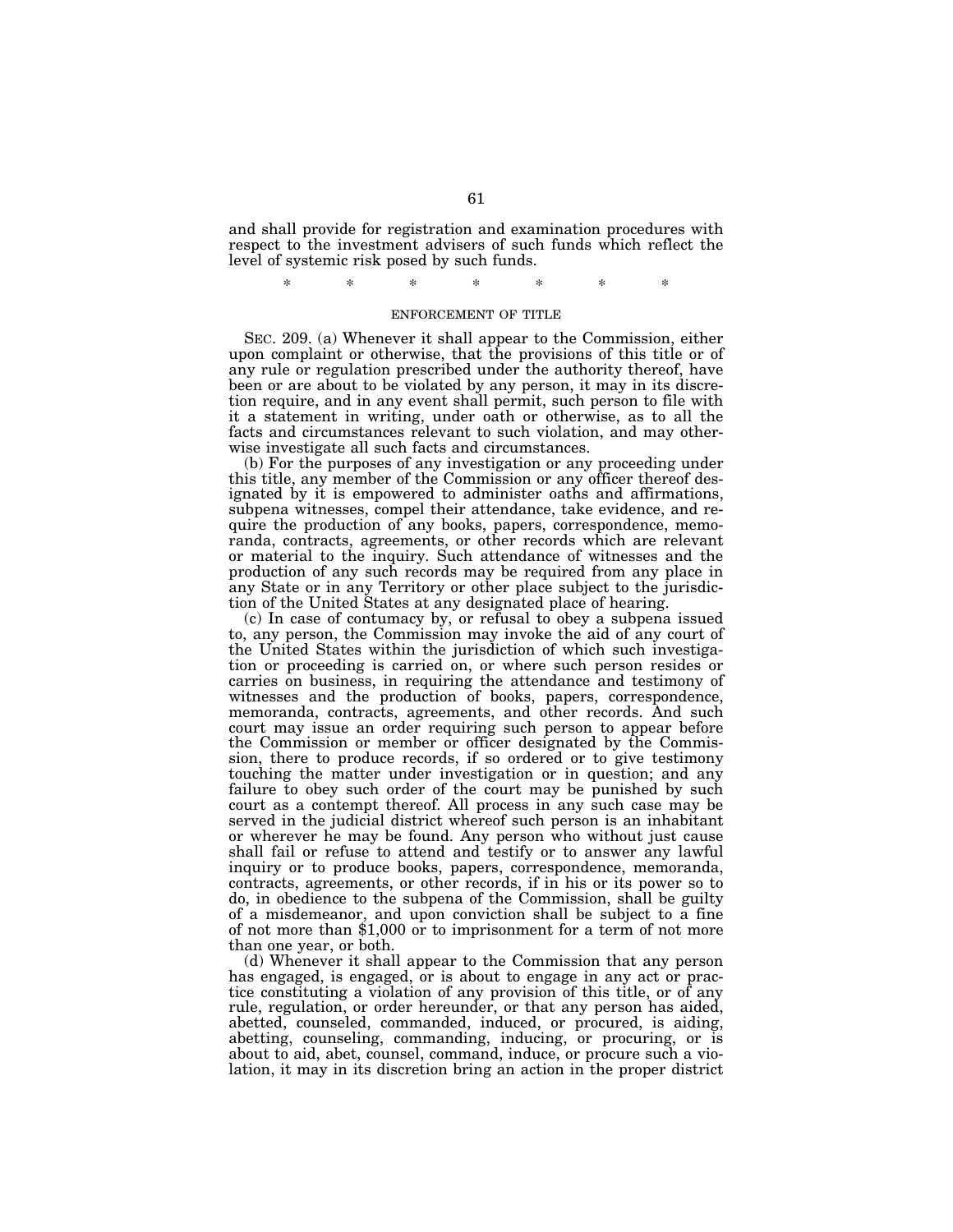court of the United States, or the proper United States court of any Territory or other place subject to the jurisdiction of the United States, to enjoin such acts or practices and to enforce compliance with this title or any rule, regulation, or order hereunder. Upon a showing that such person has engaged, is engaged, or is about to engage in any such act or practice, or in aiding, abetting, counseling, commanding, inducing, or procuring any such act or practice, a permanent or temporary injunction or decree or restraining order shall be granted without bond. The Commission may transmit such evidence as may be available concerning any violation of the provisions of this title, or of any rule, regulation, or order thereunder, to the Attorney General, who, in his discretion, may institute the appropriate criminal proceedings under this title.

(e) MONEY PENALTIES IN CIVIL ACTIONS.—

(1) AUTHORITY OF COMMISSION.—Whenever it shall appear to the Commission that any person has violated any provision of this title, the rules or regulations thereunder, *a Federal court injunction or a bar obtained or entered by the Commission under this title,* or a cease-and-desist order entered by the Commission pursuant to section 203(k) of this title, the Commission may bring an action in a United States district court to seek, and the court shall have jurisdiction to impose, upon a proper showing, a civil penalty to be paid by the person who committed such violation.

(2) AMOUNT OF PENALTY.— (A) FIRST TIER.—The amount of the penalty shall be determined by the court in light of the facts and circumstances. For each violation, the amount of the penalty shall not exceed the greater of (i)  $\left[\$5,000\right]$  \$10,000 for a natural person or [\$50,000] \$100,000 for any other person, or (ii) the gross amount of pecuniary gain to such defendant as a result of the violation.

(B) SECOND TIER.—Notwithstanding subparagraph (A), the amount of penalty for each such violation shall not exceed the greater of (i)  $$50,000]$   $$100,000$  for a natural person or  $\left[ $250,000 \right] $500,000$  for any other person, or (ii) the gross amount of pecuniary gain to such defendant as a result of the violation, if the violation described in paragraph (1) involved fraud, deceit, manipulation, or deliberate or reckless disregard of a regulatory requirement.

 $(C)$  THIRD TIER.—Notwithstanding subparagraphs  $(A)$ and (B), the amount of penalty for each such violation shall not exceed the greater of (i) \$100,000 for a natural person or \$500,000 for any other person, or (ii) the gross amount of pecuniary gain to such defendant as a result of the violation, if—

 $I(I)$  the violation described in paragraph  $(I)$  involved fraud, deceit, manipulation, or deliberate or reckless disregard of a regulatory requirement; and

ø(II) such violation directly or indirectly resulted in substantial losses or created a significant risk of substantial losses to other persons.]

*(C) THIRD TIER.—* 

*(i) IN GENERAL.—Notwithstanding subparagraphs (A) and (B), for a third tier violation, the amount of*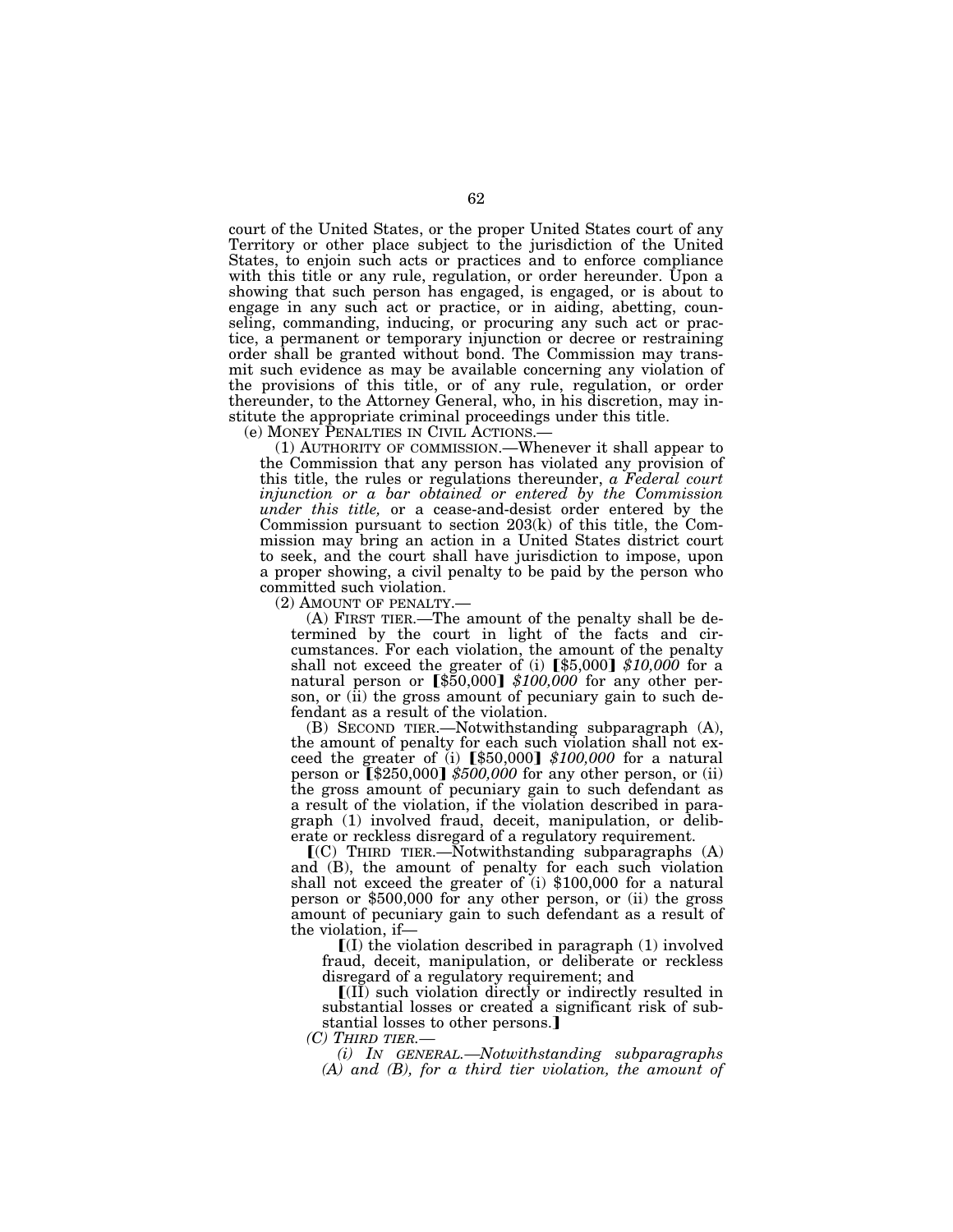*penalty for each such violation shall not exceed the greater of—* 

*(I) \$1,000,000 for a natural person or \$10,000,000 for any other person;* 

*(II) 3 times the gross amount of pecuniary gain to the person who committed the violation; or* 

*(III) the amount of losses incurred by victims as a result of the violation.* 

*(ii) THIRD TIER VIOLATION.—For the purposes of this subparagraph, the term ''third tier violation'' means a violation described in paragraph (1) that—* 

*(I) involved fraud, deceit, manipulation, or deliberate or reckless disregard of a regulatory requirement; and* 

*(II) directly or indirectly—* 

*(aa) resulted in substantial losses to other persons;* 

*(bb) created a significant risk of substantial losses to other persons; or* 

*(cc) resulted in substantial pecuniary gain to the person who committed the violation.* 

*(D) FOURTH TIER.—Notwithstanding subparagraphs (A), (B), and (C), the maximum amount of penalty for each such violation shall be 3 times the otherwise applicable amount in such subparagraphs if, within the 5-year period preceding such violation, the defendant was criminally convicted for securities fraud or became subject to a judgment or order imposing monetary, equitable, or administrative relief in any Commission action alleging fraud by that defendant.* 

(3) PROCEDURES FOR COLLECTION.—

(A) PAYMENT OF PENALTY TO TREASURY.—A penalty imposed under this section shall be payable into the Treasury of the United States, except as otherwise provided in section 308 of the Sarbanes-Oxley Act of 2002 and section 21F of the Securities Exchange Act of 1934.

(B) COLLECTION OF PENALTIES.—If a person upon whom such a penalty is imposed shall fail to pay such penalty within the time prescribed in the court's order, the Commission may refer the matter to the Attorney General who shall recover such penalty by action in the appropriate United States district court.

(C) REMEDY NOT EXCLUSIVE.—The actions authorized by this subsection may be brought in addition to any other action that the Commission or the Attorney General is entitled to bring.

(D) JURISDICTION AND VENUE.—For purposes of section 214 of this title, actions under this paragraph shall be actions to enforce a liability or a duty created by this title.

 $(4)$  SPECIAL PROVISIONS RELATING TO A VIOLATION OF A CEASE-AND-DESIST ORDER.—In an action to enforce a cease-anddesist order entered by the Commission pursuant to section  $203(k)$ , each separate violation of such order shall be a separate offense, except that in the case of a violation through a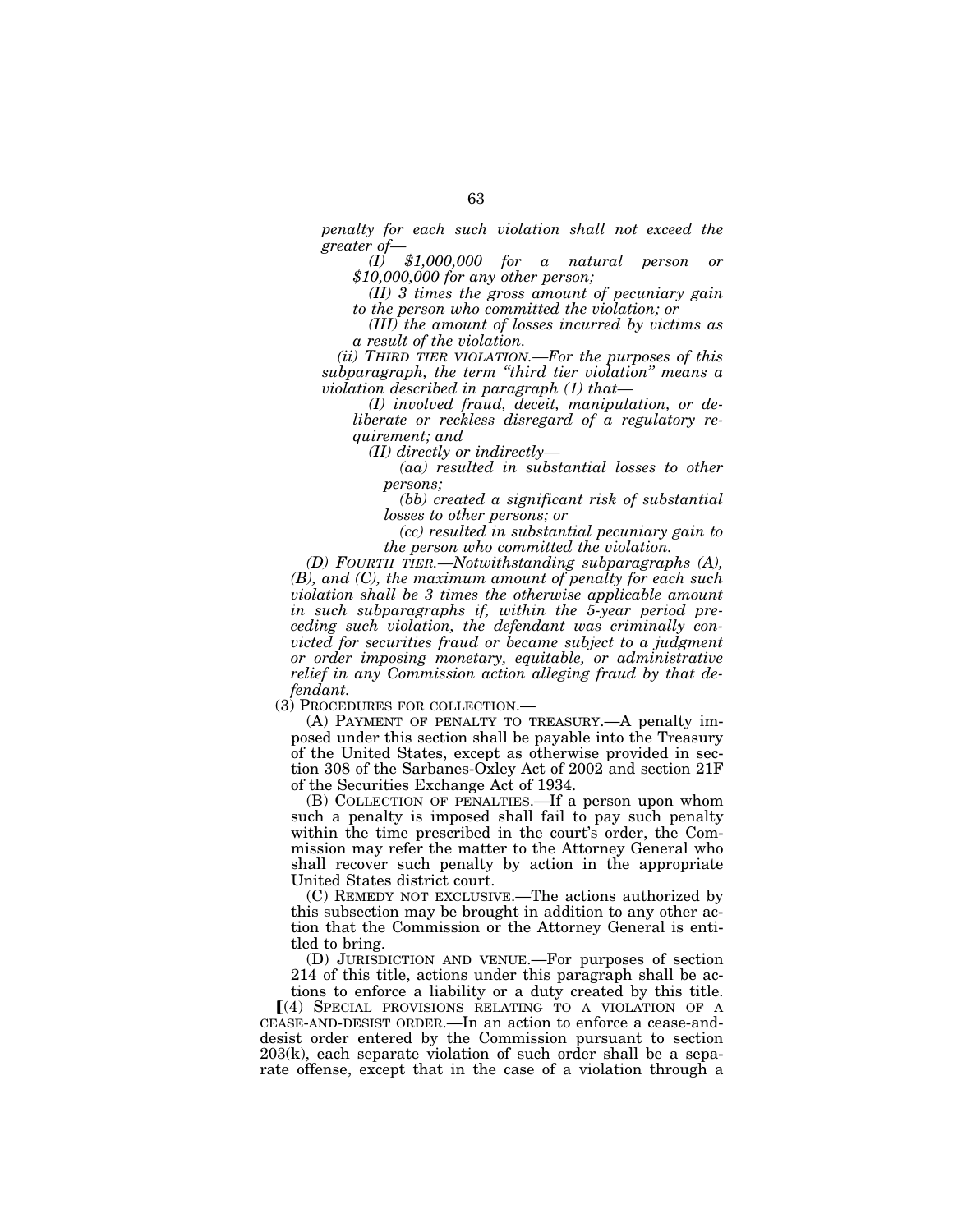continuing failure to comply with the order, each day of the failure to comply shall be deemed a separate offense.

*(4) SPECIAL PROVISIONS RELATING TO A VIOLATION OF AN IN- JUNCTION OR CERTAIN ORDERS.— (A) IN GENERAL.—Each separate violation of an injunc-*

*tion or order described in subparagraph (B) shall be a separate offense, except that in the case of a violation through a continuing failure to comply with such injunction or order, each day of the failure to comply with the injunction or order shall be deemed a separate offense.* 

*(B) INJUNCTIONS AND ORDERS.—Subparagraph (A) shall apply with respect to any action to enforce—* 

*(i) a Federal court injunction obtained pursuant to this title;* 

*(ii) an order entered or obtained by the Commission pursuant to this title that bars, suspends, places limitations on the activities or functions of, or prohibits the activities of a person; or* 

*(iii) a cease-and-desist order entered by the Commission pursuant to section 203(k).* 

(f) AIDING AND ABETTING.—For purposes of any action brought by the Commission under subsection (e), any person that knowingly or recklessly has aided, abetted, counseled, commanded, induced, or procured a violation of any provision of this Act, or of any rule, regulation, or order hereunder, shall be deemed to be in violation of such provision, rule, regulation, or order to the same extent as the person that committed such violation.

\* \* \* \* \* \* \*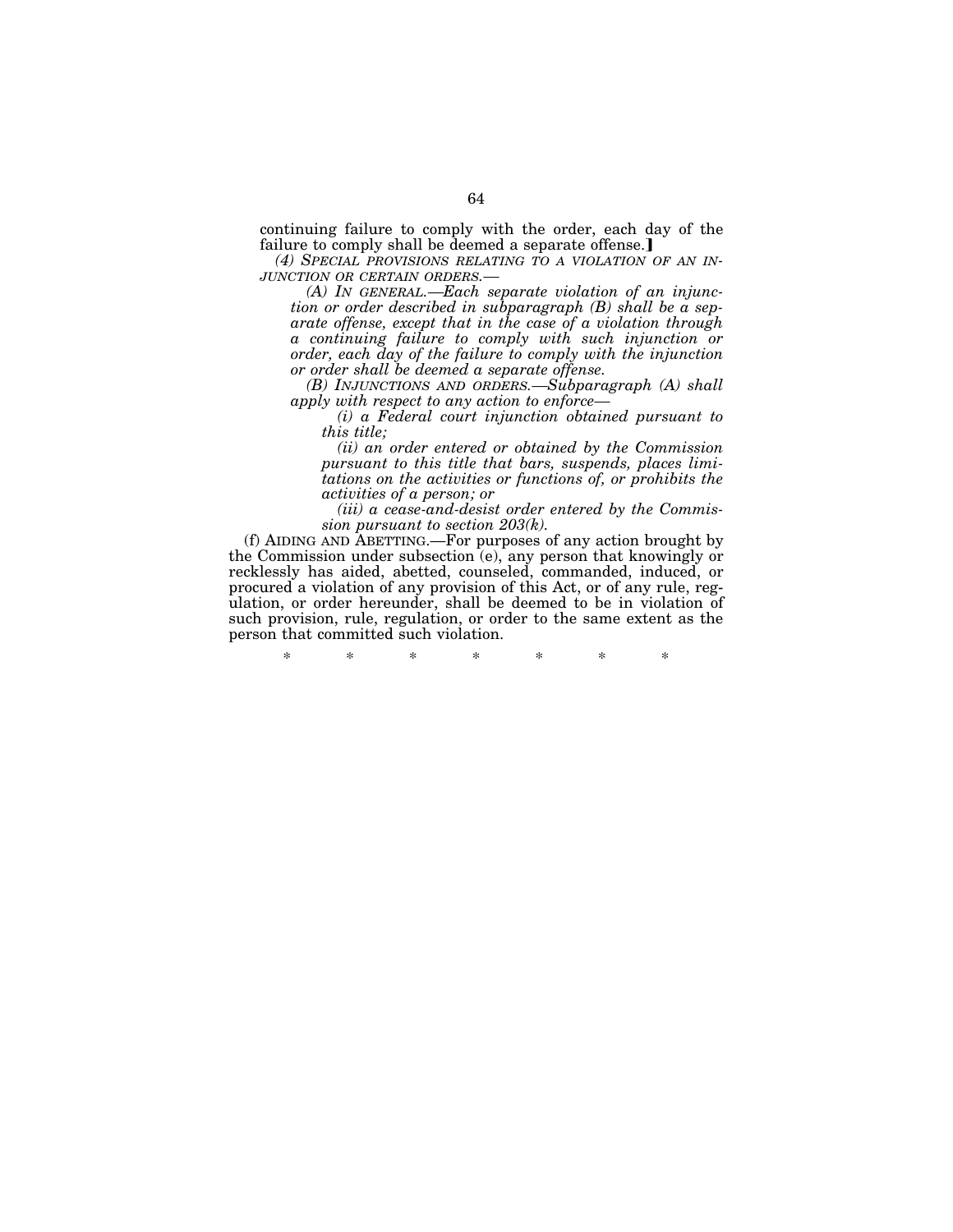## MINORITY VIEWS

H.R. 3641, the *Stronger Enforcement of Civil Penalties Act of 2019*, borrows from H.R. 10, the *Financial Choice Act of 2017*  (115th Congress). However, H.R. 3641 fails to include an equally important component of H.R. 10 that ensures a balanced SEC enforcement program.

While H.R. 3641 raises statutory limits on certain SEC civil monetary penalties as well as triples the penalty cap for certain recidivists, it fails to include important reforms to the SEC's enforcement program that promote the rule of law and ensure due process for the accused. The proposed reforms include, among other enhancements: (1) giving respondents in SEC administrative proceedings the right to remove their enforcement action to federal court to ensure that the respondents' due process rights are protected; (2) establishing an advisory committee on the Commission's enforcement policies and practices to ensure that the program is attaining its goals while respecting due process; and (3) requiring the SEC to approve, within a year of enactment, an updated manual that sets forth the policies and practices that the SEC will follow in the enforcement of the securities laws.

Without additional procedural protections, the increased penalties included in H.R. 3641 do not strike the right balance between deterring and punishing securities fraud and protecting shareholders who are ultimately responsible for paying large civil penalties for violations that the shareholders did not commit. Further, the SEC did not request these additional penalties, nor have they expressed concern with the current penalty thresholds.

During the July 16, 2019 markup, Representative Davidson (R– Ohio) offered a substitute amendment to H.R. 3641 to include the *Financial CHOICE Act's* crucial due process reforms. However, the Chairwoman ruled the commonsense amendment non-germane. Committee Republicans regret that the Democrats missed an opportunity to continue the groundwork laid in the 115th Congress with H.R. 10, choosing instead to move a bill that the Senate will not consider nor for which the SEC has indicated a need.

> DAVID KUSTOFF. LANCE GOODEN. SCOTT R. TIPTON. PETER T. KING. TREY HOLLINGSWORTH. BRYAN STEIL. WARREN DAVIDSON. DENVER RIGGLEMAN. LEE M. ZELDIN. PATRICK T. MCHENRY. STEVE STIVERS.